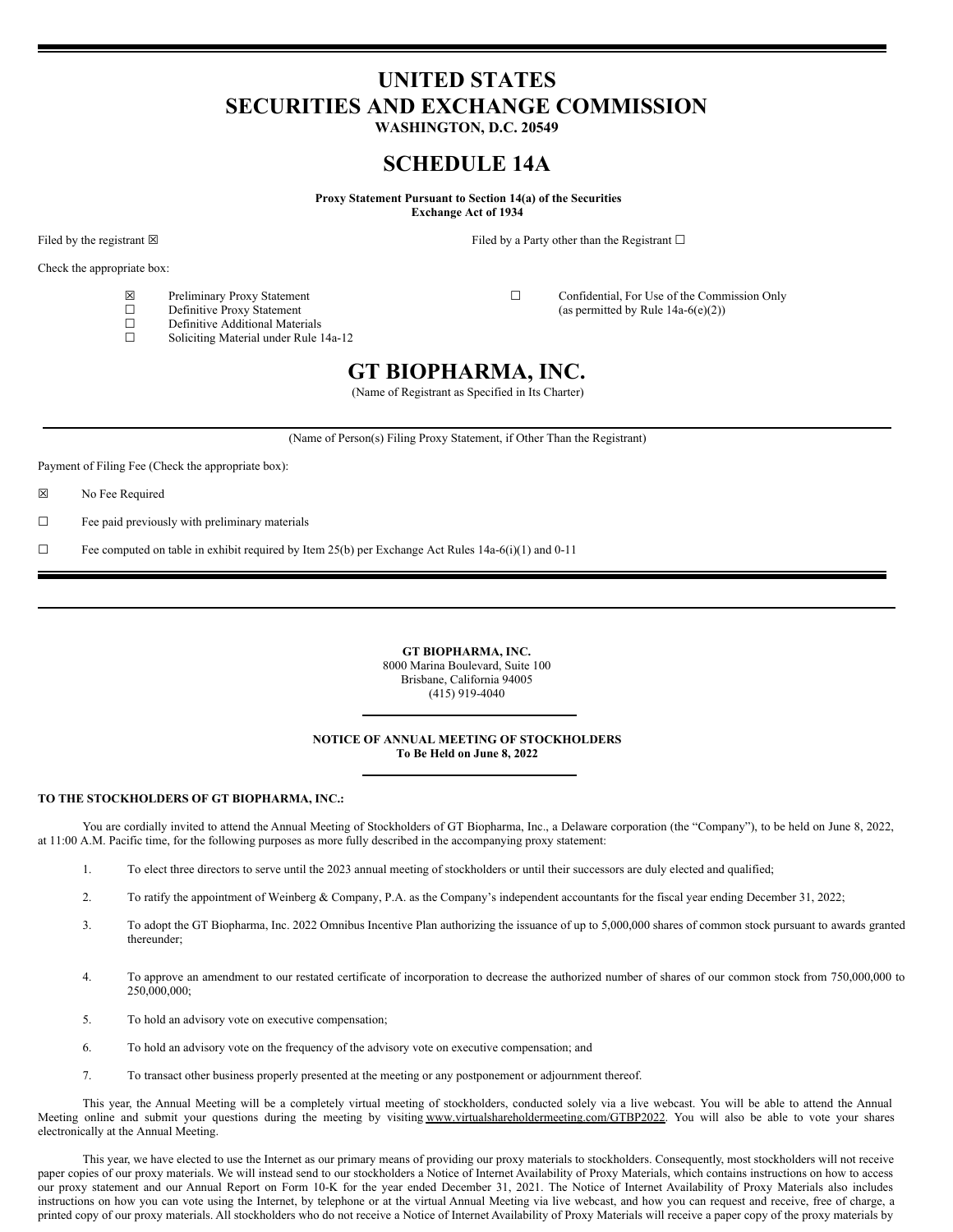mail.

Our Board of Directors has fixed April 18, 2022 as the record date for the determination of stockholders entitled to notice and to vote at the Annual Meeting and any postponement or adjournment thereof, and only stockholders of record at the close of business on that date are entitled to notice and to vote at the Annual Meeting. A list of stockholders entitled to vote at the Annual Meeting will be available at the Annual Meeting and at the offices of the Company for 10 days prior to the Annual Meeting.

Your vote is important. Whether or not you plan to attend the Annual Meeting via live webcast, please vote by telephone or the Internet by following the voting procedures described in the Proxy Materials. If you received printed proxy materials and wish to vote by mail, promptly complete, date and sign the enclosed proxy card and return it in the accompanying envelope.

April 19, 2022 By Order of the Board of Directors

Michael Breen Executive Chairman of the Board and Interim Chief Executive Officer

## **GT BIOPHARMA, INC.**

## **PROXY STATEMENT FOR ANNUAL MEETING OF STOCKHOLDERS**

## **TO BE HELD JUNE 8, 2022**

## **INFORMATION CONCERNING VOTING AND SOLICITATION OF PROXIES**

Our Board of Directors solicits your proxy for the 2022 Annual Meeting of Stockholders (the "Annual Meeting"), and for any postponement or adjournment of the Annual Meeting, for the purposes described in the "Notice of Annual Meeting of Stockholders." The table below shows some important details about the Annual Meeting and voting. Additional information is available in the "Frequently Asked Questions" section of the proxy statement immediately below the table. We use the terms "GT Biopharma," "the Company," "we," "our" and "us" in this proxy statement to refer to GT Biopharma, Inc., a Delaware corporation.

The Notice of Annual Meeting, proxy statement, proxy card and copy of our Annual Report on Form 10-K for the year ended December 31, 2021 (the "2021 Annual Report") are first being made available to our stockholders on or about April 28, 2022.

## **Important Notice Regarding the Availability of Proxy Materials for the 2022 Annual Meeting**

This proxy statement and the 2021 Annual Report are available for viewing, printing and downloading atwww.proxyvote.com and on the "Investors" section of our website at www.gtbiopharma.com. Certain documents referenced in the proxy statement are available on our website. However, we are not including the information contained on our website, or any information that may be accessed by links on our website, as part of, or incorporating it by reference into, this proxy statement.

1

| <b>Meeting Details</b>          | June 8, 2022, 11:00 a.m. Pacific Time                                                                                                                                                                                                                                                                                                                                                                                                                                                                                                                                                                                                                                                                                                                        |
|---------------------------------|--------------------------------------------------------------------------------------------------------------------------------------------------------------------------------------------------------------------------------------------------------------------------------------------------------------------------------------------------------------------------------------------------------------------------------------------------------------------------------------------------------------------------------------------------------------------------------------------------------------------------------------------------------------------------------------------------------------------------------------------------------------|
| <b>Virtual Meeting</b>          | To participate in the Annual Meeting virtually via the Internet, please visit: www.virtualshareholdermeeting.com/GTBP2022. To access<br>the Annual Meeting you will need the 16-digit control number included on your Notice of Internet Availability of Proxy Materials,<br>included on your proxy card, or provided through your broker. Stockholders will be able to vote and submit questions during the<br>Annual Meeting.                                                                                                                                                                                                                                                                                                                              |
| <b>Record Date</b>              | April 18, 2022                                                                                                                                                                                                                                                                                                                                                                                                                                                                                                                                                                                                                                                                                                                                               |
| <b>Shares Outstanding</b>       | There were 33,086,151 shares of common stock outstanding and entitled to vote as of the Record Date.                                                                                                                                                                                                                                                                                                                                                                                                                                                                                                                                                                                                                                                         |
| <b>Eligibility to Vote</b>      | Holders of our common stock at the close of business on the Record Date are entitled to notice of, and to vote at, the Annual Meeting.<br>Each stockholder is entitled to one vote for each share held as of the Record Date.                                                                                                                                                                                                                                                                                                                                                                                                                                                                                                                                |
| Ouorum                          | A majority of the shares of common stock outstanding and entitled to vote, by proxy or via live webcast, as of the Record Date<br>constitutes a quorum. A quorum is required to transact business at the Annual Meeting.                                                                                                                                                                                                                                                                                                                                                                                                                                                                                                                                     |
| <b>Voting Methods</b>           | Stockholders whose shares are registered in their names with Computershare, our transfer agent (referred to as "Stockholders of<br>Record") may vote by proxy via the Internet, phone, or mail by following the instructions on the accompanying proxy card.<br>Stockholders of Record may also vote at the virtual Annual Meeting. Stockholders whose shares are held in "street name" by a broker,<br>bank or other nominee (referred to as "Beneficial Owners") must follow the voting instructions provided by their brokers or other<br>nominees. See "What is the difference between holding shares as a Stockholder of Record and as a Beneficial Owner?" and "How do I<br>vote and what are the voting deadlines?" below for additional information. |
| <b>Inspector of Elections</b>   | We will appoint an independent Inspector of Elections to determine whether a quorum is present, and to tabulate the votes cast by<br>proxy or at the Annual Meeting via live webcast.                                                                                                                                                                                                                                                                                                                                                                                                                                                                                                                                                                        |
| <b>Voting Results</b>           | We will announce preliminary results at the Annual Meeting. We will report final results on a Current Report on Form 8-K filed with<br>the Securities and Exchange Commission ("SEC") as soon as practicable after the Annual Meeting.                                                                                                                                                                                                                                                                                                                                                                                                                                                                                                                       |
| <b>Proxy Solicitation Costs</b> | We will bear the costs of soliciting proxies from our stockholders. These costs include preparing, assembling, printing, mailing and<br>distributing notices, proxy statements, proxy cards and Annual Reports. Our directors, officers and other employees may solicit<br>proxies personally or by telephone, e-mail or other means of communication, and we will reimburse them for any related expenses. We<br>will also reimburse brokers and other nominees for their reasonable out-of-pocket expenses for forwarding proxy materials to the<br>Beneficial Owners of the shares that the nominees hold in their names.                                                                                                                                 |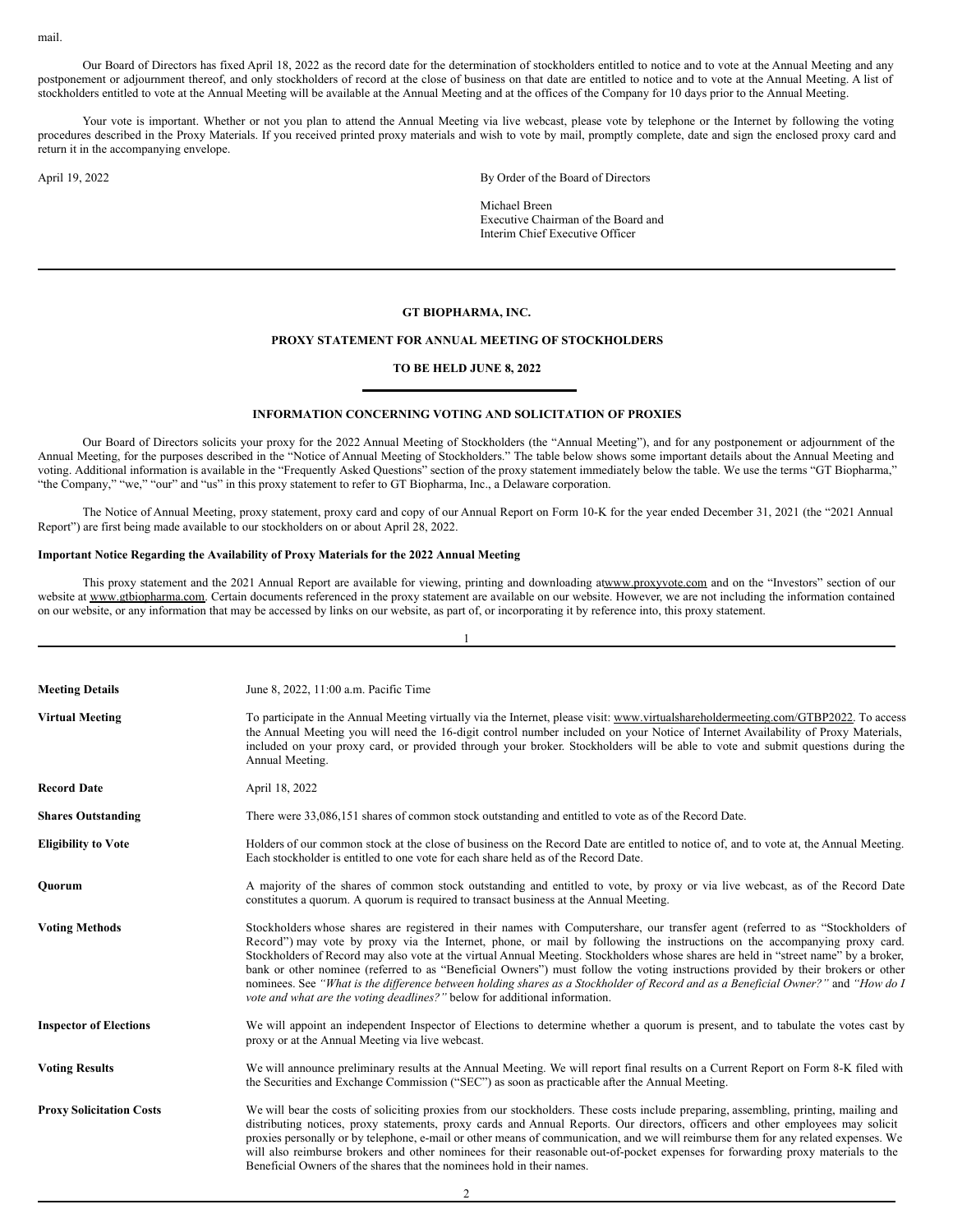## **FREQUENTLY ASKED QUESTIONS**

## **What matters am I voting on?**

You will be voting on:

- The election of three directors to hold office until the 2023 annual meeting of stockholders (the "2023 Annual Meeting") or until their successors are duly elected and qualified;
- A proposal to ratify the appointment of Weinberg & Company, P.A. as our independent registered public accounting firm for the fiscal year ending December 31, 2022;
- A proposal to adopt the GT Biopharma, Inc. 2022 Omnibus Incentive Plan authorizing the issuance of up to 5,000,000 shares of our common stock pursuant to awards granted thereunder;
- A proposal to amend our restated certificate of incorporation to decrease the authorized number of shares of our common stock from 750,000,000 to 250,000,000;
- An advisory vote on executive compensation;
- An advisory vote on the frequency of the advisory vote on executive compensation; and
- Any other business that may properly come before the Annual Meeting or any adjournment or postponement thereof.

#### **How does our Board of Directors recommend that I vote?**

Our Board of Directors recommends that you vote:

- FOR the election of the three directors nominated by our Board of Directors and named in this proxy statement as directors to serve for one-year terms;
- FOR the ratification of the appointment of Weinberg & Company, P.A. as our independent registered public accounting firm for the fiscal year ending December 31, 2022;
- FOR the proposal to adopt the GT Biopharma Inc. 2022 Omnibus Incentive Plan authorizing the issuance of up to 5,000,000 shares of our common stock pursuant to awards granted thereunder;
- FOR the proposal to amend our restated certificate of incorporation to decrease the authorized number of shares of our common stock from 750,000,000 to 250,000,000;
- FOR endorsement of the compensation of our executive officers; and
- FOR future advisory votes on executive compensation to be held EVERY YEAR.

#### **Why did I receive a notice in the mail regarding the Internet availability of proxy materials?**

Instead of mailing printed copies to each of our stockholders, we have elected to provide access to our proxy materials over the Internet under the SEC's "notice and access" rules. These rules allow us to make our stockholders aware of the Annual Meeting and the availability of our proxy materials by sending the Notice of Internet Availability of Proxy Materials, or the Notice, which provides instructions for how to access the full set of proxy materials through the Internet or make a request to have printed proxy materials delivered by mail. Accordingly, on or about April 28, 2022, we mailed the Notice to each of our stockholders. The Notice contains instructions on how to access our proxy materials, including our Proxy Statement and our Annual Report on Form 10-K for the fiscal year ended December 31, 2021, each of which is available at www.proxyvote.com. The Notice also provides instructions on how to vote your shares through the Internet, by telephone, by mail or virtually at the Annual Meeting.

#### **What is the purpose of complying with the SEC's "notice and access" rules?**

We believe compliance with the SEC's "notice and access" rules allows us to provide our stockholders with the materials they need to make informed decisions, while lowering the costs of printing and delivering those materials and reducing the environmental impact of our Annual Meeting. However, if you would prefer to receive printed proxy materials, please follow the instructions included in the Notice. If you have previously elected to receive our proxy materials electronically, you will continue to receive these materials electronically unless you elect otherwise.

3

**Will there be any other items of business on the agenda?**

If any other items of business or other matters are properly brought before the Annual Meeting, your proxy gives discretionary authority to the persons named on the proxy card with respect to those items of business or other matters. The persons named on the proxy card intend to vote the proxy in accordance with their best judgment. Our Board of Directors does not intend to bring any other matters to be voted on at the Annual Meeting, and we are not currently aware of any matters that may be properly presented by others for action at the Annual Meeting.

#### **Who is entitled to vote at the Annual Meeting?**

Holders of our common stock at the close of business on the Record Date are entitled to notice of, and to vote at, the Annual Meeting. Each stockholder is entitled to one vote for each share of our common stock held as of the Record Date. Cumulative voting is not permitted with respect to the election of directors.

A complete list of the stockholders entitled to vote at the Annual Meeting will be available at our headquarters, located at 8000 Marina Boulevard, Suite 100, Brisbane, California 94005, during regular business hours for the ten days prior to the Annual Meeting. This list will also be available during the Annual Meeting at this location. Stockholders may examine the list for any legally valid purpose related to the Annual Meeting.

## **What is the difference between holding shares as a Stockholder of Record and as a Beneficial Owner?**

*Stockholders of Record*. If, at the close of business on the Record Date, your shares are registered directly in your name with Computershare, our transfer agent, you are considered the Stockholder of Record with respect to those shares. As the Stockholder of Record, you have the right to grant your voting proxy directly to the individuals listed on the proxy card or to vote at the Annual Meeting via live webcast.

*Beneficial Owners*. If your shares are held in a stock brokerage account or by a bank or other nominee on your behalf, you are considered the Beneficial Owner of shares held in "street name." As the Beneficial Owner, you have the right to direct your broker or nominee how to vote your shares by following the voting instructions your broker or other nominee provides. In general, if you do not provide your broker or nominee with instructions on how to vote your shares, your broker or nominee may, in its discretion, vote your shares with respect to routine matters (e.g., the ratification of the appointment of our independent auditor), but may not vote your shares with respect to any non-routine matters (e.g., the election of directors). Please see "What if I do not specify how my shares are to be voted?" for additional information.

#### **How can I participate in the Annual Meeting?**

Our stockholders may participate in the Annual Meeting by visiting the following website:www.virtualshareholdermeeting.com/GTBP2022. You will need the 16digit control number included on your proxy card to attend and vote at the Annual Meeting. If you are the Beneficial Owner of your shares, your 16-digit control number may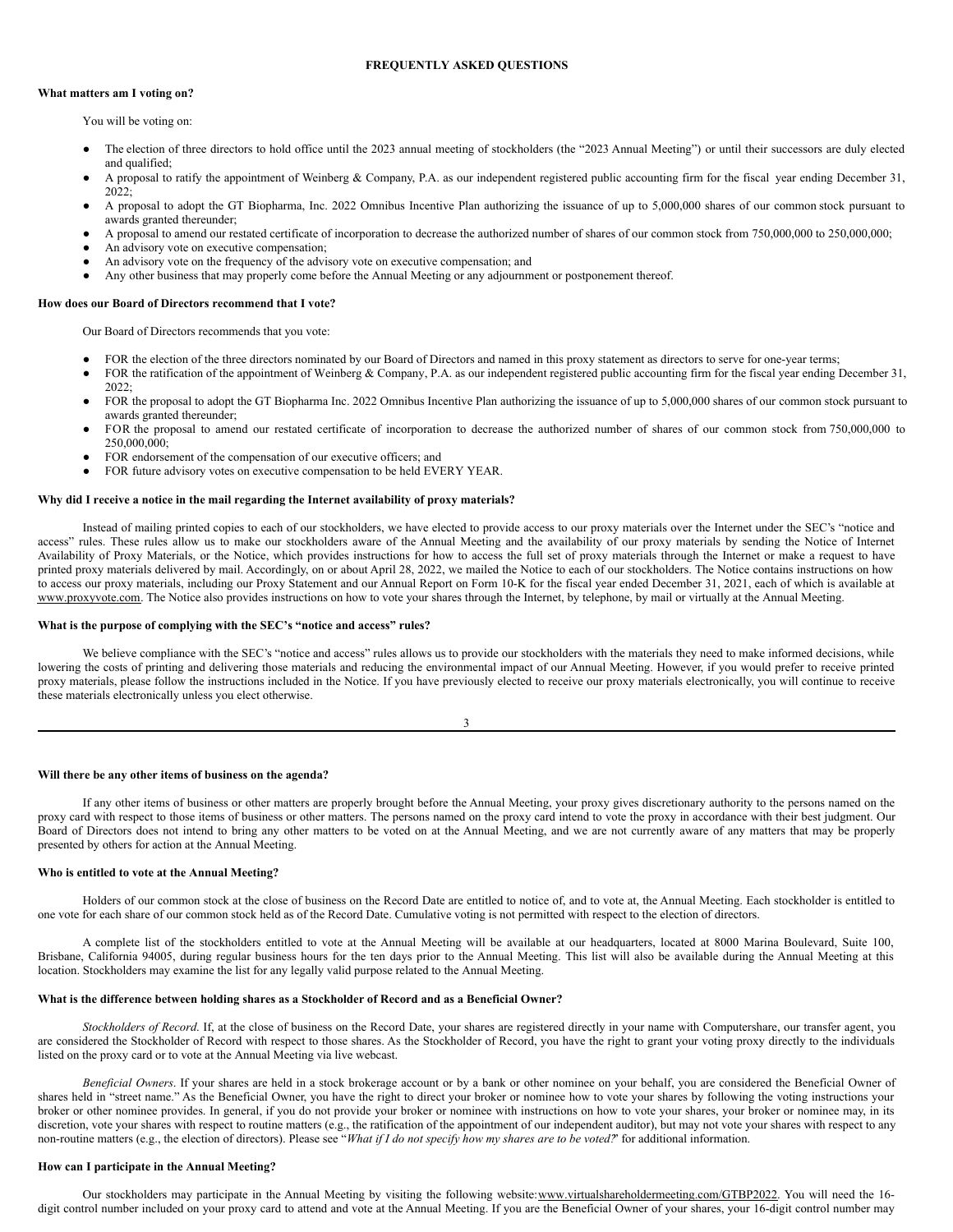be included in the voting instructions form that accompanied your proxy materials. If your nominee did not provide you with a 16-digit control number in the voting instructions form that accompanied your proxy materials, you may be able to log onto the website of your nominee prior to the start of the Annual Meeting, which will automatically populate your 16-digit control number in the virtual Annual Meeting interface. Stockholders who have obtained a 16-digit control number as described above may vote or submit questions while participating in the live webcast of the Annual Meeting. However, even if you plan to attend the Annual Meeting virtually, we recommend that you vote your shares in advance, so that your vote will be counted if you later decide not to attend the Annual Meeting via live webcast.

#### **How do I vote and what are the voting deadlines?**

*Stockholders of Record*. Stockholders of Record can vote by proxy or by attending the Annual Meeting virtually by visiting www.virtualshareholdermeeting.com/GTBP2022, where votes can be submitted via live webcast. If you vote by proxy, you can vote by Internet, telephone or by mail as described below.

4

- You may vote via the Internet or by telephone. To vote via the Internet or by telephone, follow the instructions provided in the Notice or in the proxy card that accompanies this proxy statement. If you vote via the Internet or by telephone, you do not need to return a proxy card by mail. Internet and telephone voting are available 24 hours a day. Votes submitted through the Internet or by telephone must be received by 11:59 p.m. Eastern Time on May 31, 2022. Alternatively, you may request a printed proxy card by following the instructions provided in the Notice.
- You may vote by mail. If you would like to vote by mail, you need to complete, date and sign the proxy card that accompanies this proxy statement and promptly mail it in the enclosed postage-paid envelope so that it is received no later than May 31, 2022. You do not need to put a stamp on the enclosed envelope if you mail it from within the United States. The persons named on the proxy card will vote the shares you own in accordance with your instructions on the proxy card you mail. If you return the proxy card, but do not give any instructions on a particular matter to be voted on at the Annual Meeting, the persons named on the proxy card will vote the shares you own in accordance with the recommendations of our Board of Directors. Our Board of Directors recommends that you vote FOR each of Proposals No. One, Two, Three, Four and Five, and, with respect to Proposal No. Six, for future advisory votes on executive compensation to be held EVERY YEAR.
- **You may vote at the Annual Meeting**. If you choose to vote at the Annual Meeting virtually, you will need the 16-digit control number included on your Notice or on your proxy card. If you are the beneficial owner of your shares, your 16-digit control number may be included in the voting instructions form that accompanied your proxy materials. If your nominee did not provide you with a 16-digit control number in the voting instructions form that accompanied your proxy materials, you may be able to log onto the website of your nominee prior to the start of the Annual Meeting, on which you will need to select the stockholder communications mailbox link through to the Annual Meeting, which will automatically populate your 16-digit control number in the virtual Annual Meeting interface. The method you use to vote will not limit your right to vote at the virtual Annual Meeting. All shares that have been properly voted and not revoked will be voted at the Annual Meeting.

*Beneficial Owners*. If you are the Beneficial Owner of shares held of record by a broker or other nominee, you will receive voting instructions from your broker or other nominee. You must follow the voting instructions provided by your broker or other nominee in order to instruct your broker or other nominee how to vote your shares. The availability of telephone and Internet voting options will depend on the voting process of your broker or other nominee. As discussed above, if you received your 16-digit control number in the voting instructions form that accompanied your Notice or your proxy materials, or if you are able to link through to the Annual Meeting from the website of your nominee and populate your 16-digit control number in the virtual Annual Meeting interface, you will be able to vote virtually at the Annual Meeting.

## **May I change my vote or revoke my proxy?**

*Stockholders of Record*. If you are a Stockholder of Record, you may revoke your proxy or change your proxy instructions at any time before your proxy is voted at the Annual Meeting by:

- entering a new vote by Internet or telephone;
- signing and returning a new proxy card with a later date;
- delivering a written revocation to our Secretary at the address listed on the front page of this proxy statement; or
- attending the Annual Meeting and voting via live webcast.

*Beneficial Owners*. If you are the beneficial owner of your shares, you must contact the broker or other nominee holding your shares and follow their instructions to change your vote or revoke your proxy.

#### **What is the effect of giving a proxy?**

Proxies are solicited by and on behalf of our Board of Directors. The persons named on the proxy card have been designated as proxy holders by our Board of Directors. When a proxy is properly dated, executed and returned, the shares represented by the proxy will be voted at the Annual Meeting in accordance with the instruction of the stockholder. If no specific instructions are given, however, the shares will be voted in accordance with the recommendations of our Board of Directors (as shown on the first page of the proxy statement). If any matters not described in the proxy statement are properly presented at the Annual Meeting, the proxy holders will use their own judgment to determine how to vote your shares. If the Annual Meeting is postponed or adjourned, the proxy holders can vote your shares on the new meeting date, unless you have properly revoked your proxy, as described above.

5

#### **What if I do not specify how my shares are to be voted?**

*Stockholders of Record*. If you are a Stockholder of Record and you submit a proxy but you do not provide voting instructions, your shares will be voted:

- FOR the election of the three directors nominated by our Board of Directors and named in this proxy statement as directors to serve for one-year terms;
- FOR the ratification of the appointment of Weinberg & Company, P.A. as our independent registered public accounting firm for the fiscal year ending December 31, 2022;
- FOR the proposal to adopt the GT Biopharma Inc. 2022 Omnibus Incentive Plan authorizing the issuance of up to 5,000,000 shares of our common stock pursuant to awards granted thereunder;
- FOR the proposal to amend our restated certificate of incorporation to decrease the authorized number of shares of our common stock from 750,000,000 to 250,000,000;
- FOR endorsement of the compensation of our executive officers;
- FOR future advisory votes on executive compensation to be held EVERY YEAR; and
- In the discretion of the named proxy holders regarding any other matters properly presented for a vote at the Annual Meeting.

*Beneficial Owners*. If you are a Beneficial Owner and you do not provide your broker or other nominee that holds your shares with voting instructions, your broker or other nominee will determine if it has discretion to vote on each matter. In general, brokers and other nominees do not have discretion to vote on non-routine matters. Each of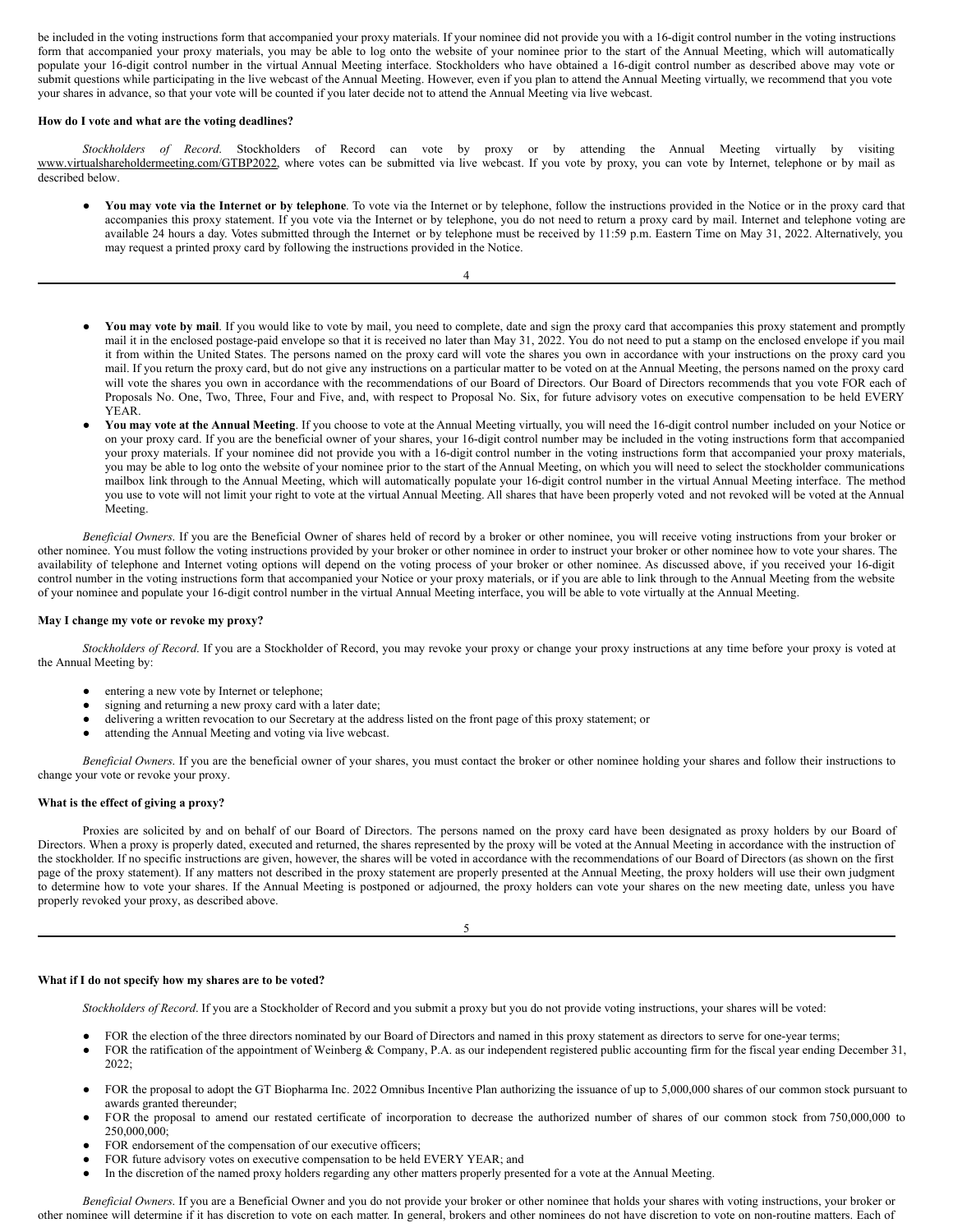Proposal No. One (election of directors), Proposal No. Three (amendment of incentive plan), Proposal No. Four (amendment of restated certificate of incorporation), Proposal No. Five (endorsement of executive compensation) and Proposal No. Six ("say on pay" frequency") is a non-routine matter, while Proposal No. Two (ratification of appointment of independent registered public accounting firm) is a routine matter. As a result, if you do not provide voting instructions to your broker or other nominee, your broker or other nominee cannot vote your shares with respect to Proposal Nos. One, Three, Four, Five and Six, which would result in a "broker non-vote," but may, in its discretion, vote your shares with respect to Proposal No. Two. For additional information regarding broker non-votes, see "What are the effects of abstentions and broker non*votes?*" below.

## **What is a quorum?**

A quorum is the minimum number of shares required to be present at the Annual Meeting for the meeting to be properly held under our bylaws and Delaware law. A majority of the shares of common stock outstanding and entitled to vote, by proxy or at the Annual Meeting via live webcast, constitutes a quorum for the transaction of business at the Annual Meeting. As noted above, as of the Record Date, there were a total of 33,086,151 shares of common stock outstanding, which means that 16,543,076 shares of common stock must be represented by proxy or virtually via live webcast at the Annual Meeting to have a quorum. If there is no quorum, a majority of the shares present at the Annual Meeting may adjourn the meeting to a later date.

#### **What are the effects of abstentions and broker non-votes?**

An abstention represents a stockholder's affirmative choice to decline to vote on a proposal. Under Delaware law, abstentions are considered present and entitled to vote at the Annual Meeting. As a result, abstentions will be counted for purposes of determining the presence or absence of a quorum and will also count as votes against a proposal in cases where approval of the proposal requires the affirmative vote of a majority of the shares present and entitled to vote at the Annual Meeting (Proposal Nos. Two, Three and Five), or the affirmative vote of a majority of the outstanding shares (Proposal No. Four). However, because the outcome of Proposal No. One (election of directors) will be determined by a plurality of the voting power of the shares present and entitled to vote at the Annual Meeting, abstentions will have no impact on the outcome of the proposal as long as a quorum exists. For Proposal No. Six ("say on pay" frequency), the frequency receiving the greatest number of votes cast by stockholders will be considered the advisory vote of our stockholders. If you elect to abstain from voting on this proposal, the abstention will not have any effect on the advisory vote.

A broker non-vote occurs when a broker or other nominee holding shares for a Beneficial Owner does not vote on a particular proposal because the broker or other nominee does not have discretionary voting power with respect to such proposal and has not received voting instructions from the Beneficial Owner of the shares. Broker nonvotes will be counted for purposes of calculating whether a quorum is present at the Annual Meeting, but will not be counted for purposes of determining the number of votes cast. Therefore, a broker non-vote will make a quorum more readily attainable but will not affect the outcome of the vote on Proposal Nos. Two, Three, Four, Five or Six.

6

#### **How many votes are needed for approval of each proposal?**

| <b>Proposal</b>                                                                                     | <b>Vote Required</b>                                             | <b>Broker Discretionary Voting</b><br>Allowed? |
|-----------------------------------------------------------------------------------------------------|------------------------------------------------------------------|------------------------------------------------|
| Proposal No. One – Election of directors                                                            | Plurality of voting power of shares present and entitled to vote | N <sub>0</sub>                                 |
| Proposal No. Two – Ratification of the appointment of the<br>independent registered accounting firm | Majority of voting power of shares present and entitled to vote  | Yes                                            |
| Proposal No. Three – Adoption of 2022 Omnibus Incentive Plan                                        | Majority of voting power of shares present and entitled to vote  | N <sub>0</sub>                                 |
| Proposal No. Four – Amendment of restated certificate of<br>incorporation                           | Majority of voting power of outstanding shares entitled to vote  | N <sub>0</sub>                                 |
| Proposal No. Five – Endorsement of the compensation of executive<br>officers                        | Majority of voting power of shares present and entitled to vote  | N <sub>0</sub>                                 |
| Proposal No. $Six - "Say on Pay" frequency$                                                         | Not applicable (frequency receiving greatest number of votes)    | N <sub>0</sub>                                 |

With respect to Proposal No. One, you may vote (i) FOR all nominees, (ii) WITHHOLD your vote as to all nominees, or (iii) vote FOR all nominees except for those specific nominees from whom you WITHHOLD your vote. The three nominees receiving the most FOR votes will be elected. Cumulative voting is not permitted with respect to the election of directors. If you WITHHOLD your vote as to all nominees, your vote will be treated as if you had ABSTAINED from voting on Proposal No. One, and your abstention will have no effect on the outcome of the vote.

With respect to Proposal Nos. Two, Three, Four and Five, you may vote FOR, AGAINST or ABSTAIN. If you ABSTAIN from voting on any of these proposals, the abstention will have the same effect as a vote AGAINST the proposal.

With respect to Proposal No. Six, you may vote for future advisory votes on executive compensation to be held EVERY YEAR, EVERY TWO YEARS, EVERY THREE YEARS or ABSTAIN. If you ABSTAIN from voting on this proposal, your abstention will have no effect on the outcome of the vote.

#### **How are proxies solicited for the Annual Meeting and who is paying for the solicitation?**

Our Board of Directors is soliciting proxies for use at the Annual Meeting by means of this proxy statement. We will bear the entire cost of the proxy solicitation, including the preparation, assembly, printing, mailing and distribution of the proxy materials. Copies of solicitation materials will also be made available upon request to brokers and other nominees to forward to the Beneficial Owners of the shares held of record by the brokers or other nominees. We will reimburse brokers or other nominees for reasonable expenses that they incur in sending these proxy materials to Beneficial Owners.

This solicitation of proxies may be supplemented by solicitation by telephone, electronic communication, or other means by our directors, officers, employees or agents. No additional compensation will be paid to these individuals for any such services, although we may reimburse such individuals for their reasonable out-of-pocket expenses in connection with such solicitation. We do not plan to retain a proxy solicitor to assist in the solicitation of proxies.

#### **Is my vote confidential?**

Proxy instructions, ballots, and voting tabulations that identify individual stockholders are handled in a manner that protects your voting privacy. Your vote will not be disclosed either within GT Biopharma or to third parties, except as necessary to meet applicable legal requirements, to allow for the tabulation of votes and certification of the vote, or to facilitate a successful proxy solicitation.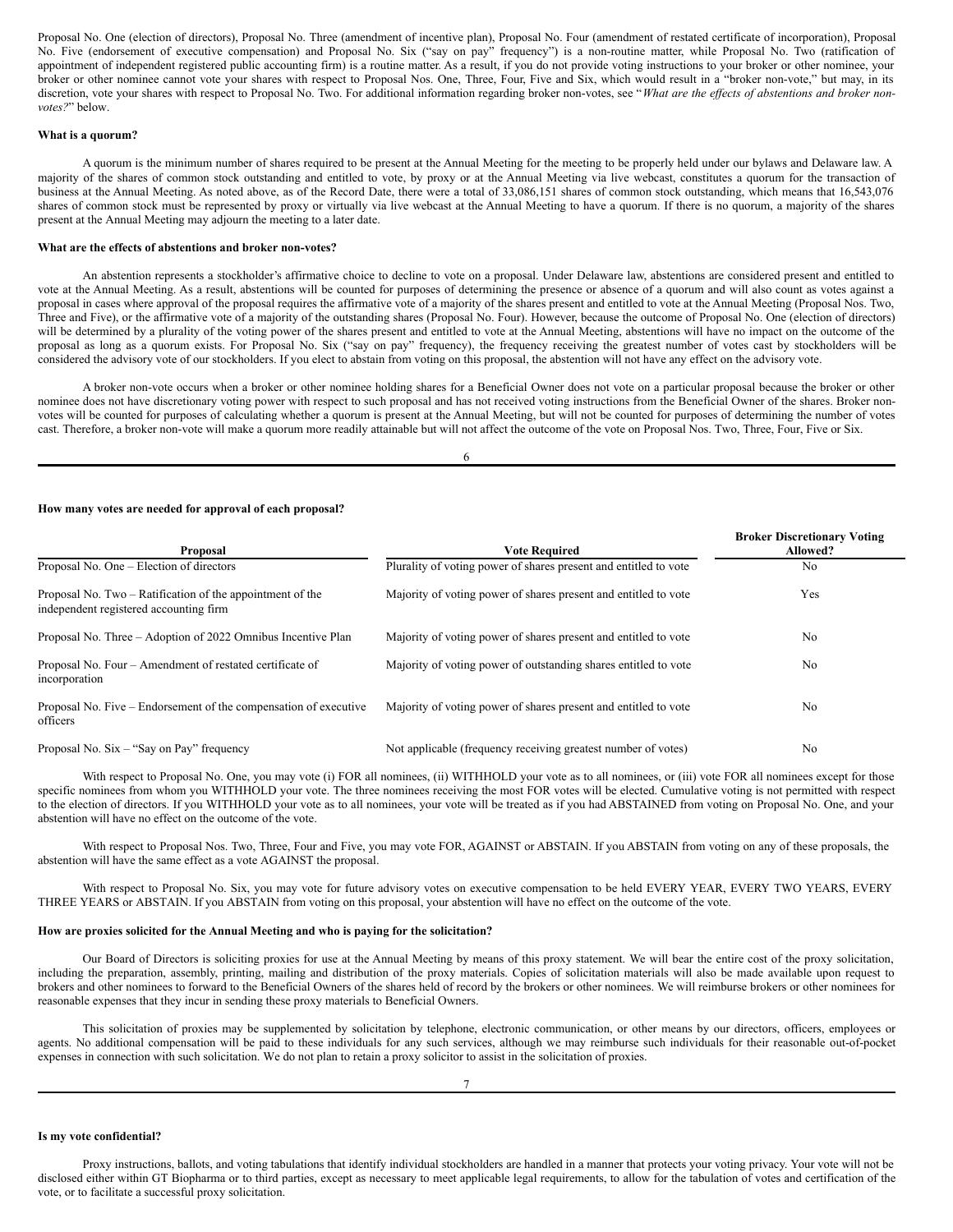#### **Will members of the Board of Directors attend the Annual Meeting?**

We encourage our board members to attend the Annual Meeting. Because this year's Annual Meeting will be completely virtual, those board members who do attend will not be available to answer questions from stockholders.

#### I share an address with another stockholder, and we received only one paper copy of the proxy materials. How may I obtain an additional copy of the proxy **materials?**

We have adopted an SEC-approved procedure called "householding," under which we can deliver a single copy of the Notice and, if applicable, the proxy materials to multiple stockholders who share the same address unless we received contrary instructions from one or more of the stockholders. This procedure reduces our printing and mailing costs. Stockholders of Record who participate in householding will be able to access and receive separate proxy cards. Upon written or oral request, we will promptly deliver a separate copy of the Notice and, if applicable, the proxy materials to any stockholder at a shared address to which we delivered a single copy of these documents. To receive a separate copy, or, if you are receiving multiple copies, to request that GT Biopharma only send a single copy of the next year's Notice and, if applicable, the proxy materials, you may contact us as follows:

> GT Biopharma Inc. Attention: Secretary 8000 Marina Boulevard, Suite 100 Brisbane, California 94005 (415) 919 4040

Stockholders who hold shares in street name may contact their brokerage firm, bank, broker-dealer or other nominee to request information about householding.

8

## **PROPOSAL NO. 1**

### **ELECTION OF DIRECTORS**

Proposal No. 1 is the election of three directors to hold office for a period of one year or until their respective successors have been duly elected and qualified. Our Restated Bylaws provide that the number of the directors of our company shall be not less than three nor more than nine, as fixed from time-to-time by resolution of our Board of Directors. On November 11, 2020, our Board of Directors fixed the number of directors at five. There are currently two vacancies on our Board of Directors. Our Nominating and Corporate Governance Committee continues to review potential candidates to fill those seats.

Unless otherwise instructed, the proxy holders will vote the proxies received by them for the nominees named below. If any nominee is unwilling to serve as a director at the time of the Annual Meeting, the proxies will be voted for such other nominee(s) as shall be designated by the then current Board of Directors to fill any vacancy. We have no reason to believe that any nominee will be unable or unwilling to serve if elected as a director.

Our Board of Directors proposes the election of the following nominees as directors:

Michael Breen, Executive Chairman of the Board Bruce Wendel, Vice Chairman of the Board Rajesh Shrotriya, M.D.

If elected, the foregoing three nominees are expected to serve until the 2023 Annual Meeting.

#### **OUR BOARD OF DIRECTORS UNANIMOUSLY RECOMMENDS YOU VOTE "FOR" THE ELECTION OF THE NOMINEES LISTED ABOVE.**

The principal occupation and certain other information about the nominees and certain executive officers are set forth on the following pages.

# 9

## **CURRENT DIRECTORS/DIRECTOR NOMINEES**

The following table sets forth the name, age, position and date of appointment of each of our directors as of April 18, 2022.

| Name                                     | Age | <b>Position</b>                                                     | Date of Appointment |
|------------------------------------------|-----|---------------------------------------------------------------------|---------------------|
| Michael Breen                            | 50  | Executive Chairman of the Board and Interim Chief Executive Officer | January 13, 2021    |
| Bruce Wendel <sup>(1)(2)</sup>           | 68  | Vice Chairman of the Board                                          | November 11, 2020   |
| Rajesh Shrotriya, M.D. <sup>(2)(3)</sup> |     | Director                                                            | January 13, 2021    |

(1) Chairman of the Compensation Committee and the Nominating and Corporate Governance Committee.

(2) Member of the Audit Committee, the Compensation Committee and the Nominating and Corporate Governance Committee.

(3) Chairman of the Audit Committee.

#### *Michael Breen – Executive Chairman of the Board and Interim Chief Executive Of icer*

Mr. Breen was appointed to our Board of Directors on January 13, 2021, was appointed Executive Chairman of the Board on November 8, 2021 and was appointed as our Interim Chief Executive Officer on March 2, 2022. Prior to joining our company, Mr. Breen served as a senior partner in the global law firm of Clyde & Co., specializing in all aspects of corporate law, including mergers and acquisitions and fund management regulatory issues, which included advising clients in the biotechnology and health sciences sectors. Prior to joining Clyde & Co., Mr. Breen served as a senior partner and managing partner in the London law firm of Edward Lewis. Prior to his time at Edward Lewis, he was also a partner at Robert Gore & Company. Between 2002 and 2005, Mr. Breen was managing director of the Sports and Entertainment Division of Insinger de Beaufort Bank, a Dutch private banking, asset management and trust group. From 2001 to 2007 Mr. Breen also served as a non-executive director and co-owner of Damon Hill Holdings Limited, a multi franchise motor dealer group. Mr. Breen also serves as a director of a Los Angeles based hedge fund, Bristol International Fund, Limited and a Cayman Islands fund, Bristol Investment Fund, Limited. He also serves as a director of Creek Road Miners, Inc. an OTCQB Bulletin Board company. Mr. Breen is also a nonexecutive director and co-owner of Colorsport Images Limited, a sports photographic agency and library. He is the Chair of Trustees of Sturts Community Trust, a charity which brings together a diverse range of social initiatives centered around a sustainable 90 acre organic biodynamic farm offering land based work opportunities and individualized support and dwellings for adults with a learning disability. Mr. Breen is a U.K. qualified solicitor/attorney who holds an Honours LL.B. degree in law from the University College of Wales, Aberystwyth and qualified as a solicitor of the Supreme Court of Judicature of England and Wales in 1988. Mr. Breen is a former member of the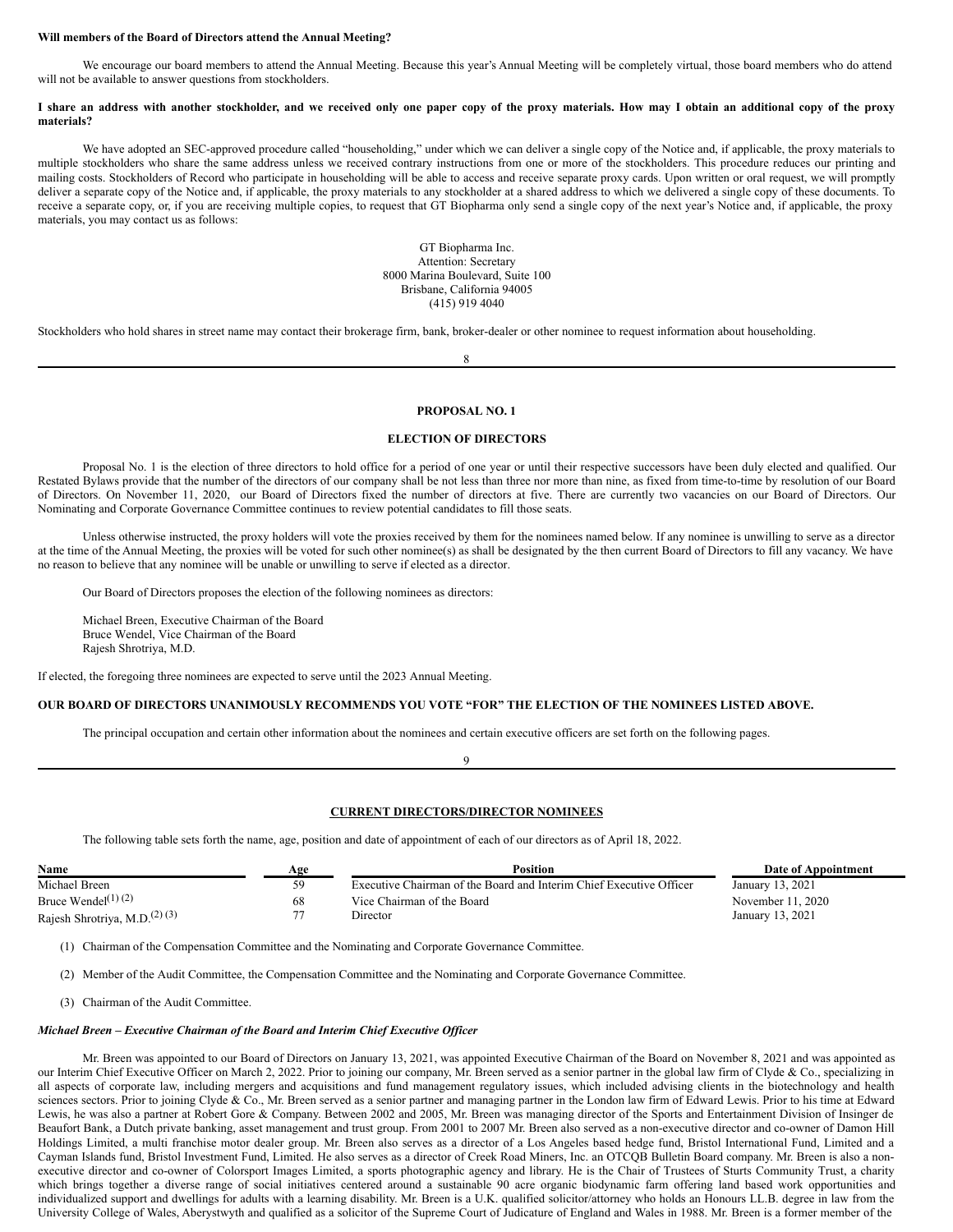International Bar Association, British Association for Sport and the Law, Law Society of England and Wales, and Holborn Law Society.

#### *Bruce Wendel – Vice Chairman of the Board*

Mr. Wendel was appointed to our Board of Directors on November 11, 2020. From April 2018 to May 2019, Mr. Wendel served as the Chief Business Development Officer for Prometic Biotherapeutics, Inc., a pharmaceutical development company. Mr. Wendel also served as Chief Strategic Officer of Hepalink USA, the U.S. subsidiary of Shenzhen Hepalink Pharmaceutical Company from February 2012 to July 2022, and Chief Executive Officer of Scientific Protein Laboratories, LLC from December 2014 to June 2015. He also served as a director of ProMetic Life Sciences Inc. and Vice Chairman and Chief Executive Officer at Abraxis BioScience, LLC, where he oversaw the development and commercialization of Abraxane® and led the negotiations that culminated in the acquisition of the company by Celgene Corporation in 2010. He began his 14 years at Bristol-Myers Squibb as in-house counsel before shifting to global business and corporate development where he served in roles of increasing responsibility. Subsequently, he was VP of Business Development at IVAX Corporation, and at American Pharmaceutical Partners, Inc. Mr. Wendel earned a juris doctorate degree from Georgetown University Law School, and a B.S. from Cornell University.

#### *Rajesh Shrotriya, M.D. - Director*

Dr. Shrotriya was appointed to our Board of Directors on January 13, 2021. Prior to joining our company, until 2022, Dr. Shrotriya served as Chairman of the Board and Chief Executive Officer of Spectrum Pharmaceuticals, Inc. from August 2002 and a director since June 2001. From September 2000 to April 2014, Dr. Shrotriya also served as President of Spectrum Pharmaceuticals, Inc. and from September 2000 to August 2002, Dr. Shrotriya also served as Chief Operating Officer of Spectrum. Prior to joining Spectrum, Dr. Shrotriya held the position of Executive Vice President and Chief Scientific Officer from November 1996 until August 2000, and as Senior Vice President and Special Assistant to the President from November 1996 until May 1997, for SuperGen, Inc., a publicly-held pharmaceutical company focused on drugs for lifethreatening diseases, particularly cancer. From August 1994 to October 1996, Dr. Shrotriya held the positions of Vice President, Medical Affairs and Vice President, Chief Medical Officer of MGI Pharma, Inc., an oncology-focused biopharmaceutical company. Dr. Shrotriya spent 18 years at Bristol-Myers Squibb Company, an NYSE-listed pharmaceutical company, in a variety of positions, most recently as Executive Director, Worldwide CNS Clinical Research. Previously, Dr. Shrotriya held various positions at Hoechst Pharmaceuticals, most recently as Medical Advisor. Dr. Shrotriya was an attending physician and held a courtesy appointment at St. Joseph Hospital in Stamford, Connecticut. In addition, he received a certificate for Advanced Biomedical Research Management from Harvard University. Dr. Shrotriya received an M.D. from Grant Medical College, Bombay, India, in 1974; a D.T.C.D. (Post Graduate Diploma in Chest Diseases) from Delhi University, V.P. Chest Institute, Delhi, India, in 1971; an M.B.B.S. (Bachelor of Medicine and Bachelor of Surgery — equivalent to an M.D. in the U.S.) from the Armed Forces Medical College, Poona, India, in 1967; and a B.S. in Chemistry from Agra University, Aligarh, India, in 1962. Currently, Dr. Shrotriya is a member of the Board of Directors of CASI Pharmaceuticals, Inc., a NASDAQ-listed biopharmaceutical company, and on the Board of Trustees at the UNLV Foundation.

## **OTHER EXECUTIVE OFFICERS**

The following table sets forth the name, age, position and date of appointment of each of our other executive officers as of April 18, 2022.

| Name               | Age | Position                                                      | Date of Appointment |
|--------------------|-----|---------------------------------------------------------------|---------------------|
| Manu Ohri          | 66  | Chief Financial Officer                                       | February 14, 2022   |
| Gregory Berk, M.D. | 64  | President of Research & Development and Chief Medical Officer | April 23, 2021      |

## *Manu Ohri – Chief Financial Of icer*

Mr. Ohri joins our company with more than 25 years of hands-on experience in financial management and business leadership and working with boards of directors and financial institutions. Mr. Ohri has assisted several public companies in the areas of compliance with U.S. and international financial accounting and reporting standards, investor relations, mergers and acquisitions, strategic planning, team-building and project management. Immediately prior to joining us, and from 2010 through 2015, Mr. Ohri provided management consulting and business advisory services to privately-held and publicly traded companies, Inc. From 2015 to 2019, Mr. Ohri served as the Chief Financial Officer of ToughBuilt Industries, Inc. and was appointed as a member of the Board of Directors. Mr. Ohri is a Certified Public Accountant and Chartered Global Management Accountant with over seven years of experience with Deloitte, LLP and PriceWaterhouseCoopers, LLP. Mr. Ohri earned a Master's Degree in Business Administration from the University of Detroit.

## *Gregory Berk, M.D. – President of Research & Development and Chief Medical Of icer*

Dr. Berk served as a director from November 11, 2020 through April 23, 2021, when he was appointed our Chief Medical Officer. Dr. Berk was also appointed as our President of Research and Development on August 23, 2021. Prior to joining our company, Dr. Berk served as a private consultant in the field of drug development and was the Chief Medical Officer of Celularity, a privately owned company. Previously, he served as Chief Medical Officer at Verastem and as President, Chief Medical Officer and Board Member of Sideris Pharmaceuticals. From May 2012 until January 2014, Dr. Berk was Chief Medical Officer of BIND Therapeutics. Prior to this, he was Chief Medical Officer at Intellikine, a privately held biotechnology company focused on the discovery and development of novel PI3 Kinase and mTOR inhibitors. Intellikine was acquired by Takeda/Millennium in January 2012. He also served as Senior Vice President of Global Clinical Development at Abraxis BioScience, where he was responsible for the company's overall clinical strategy, including efforts to expand the indications for their lead clinical program (Abraxane®). Dr. Berk obtained his medical degree from Case Western Reserve University, and completed his internship, residency and fellowship in internal medicine, hematology and medical oncology, at the Weill Medical College of Cornell University and New York Presbyterian Hospital, where he also served as a faculty member from 1989-2004. During this time Dr. Berk served as an investigator on several industry-sponsored and cooperative group oncology clinical trials, including the pivotal trials for Gleevec® and Avastin®.

#### 11

#### **FURTHER INFORMATION CONCERNING OUR BOARD OF DIRECTORS**

**Meetings.** Our Board of Directors held seven meetings during the fiscal year ended December 31, 2021. Each director then serving attended 75% or more of the aggregate of all of the meetings of our Board of Directors and all of the meetings held by all committees of our Board of Directors on which such director served in the fiscal year ended December 31, 2021. While directors periodically attend annual stockholder meetings, we have not established a specific policy with respect to members of our Board of Directors attending annual stockholder meetings.

**Committees.** Our Board of Directors currently has the following standing committees: Audit Committee, Compensation Committee and Nominating and Corporate Governance Committee. Our Audit Committee held four meetings, our Compensation Committee held one meeting and our Nominating and Corporate Governance Committee held no meetings during the fiscal year ended December 31, 2021. In addition, our Board of Directors designated a Special Committee on August 29, 2021, consisting of Messrs. Breen and Wendel and Dr. Shrotriya, charged with, among other duties, evaluating the current compliance, compensation, operations and personnel of our company, and determining actions appropriate to address any deficiencies or inefficiencies identified through such evaluation. Our Special Committee held in excess of fifteen, formal and informal meetings during the fiscal year ended December 31, 2021 and its review is ongoing.

Our Audit Committee currently consists of Dr. Shrotriya (Chairman) and Mr. Wendel. Our Board of Directors has determined that Dr. Shrotriya is an audit committee financial expert, as defined in Item 407(d)(5) of Regulation S-K, and that each member of our Audit Committee is able to read and understand fundamental financial statements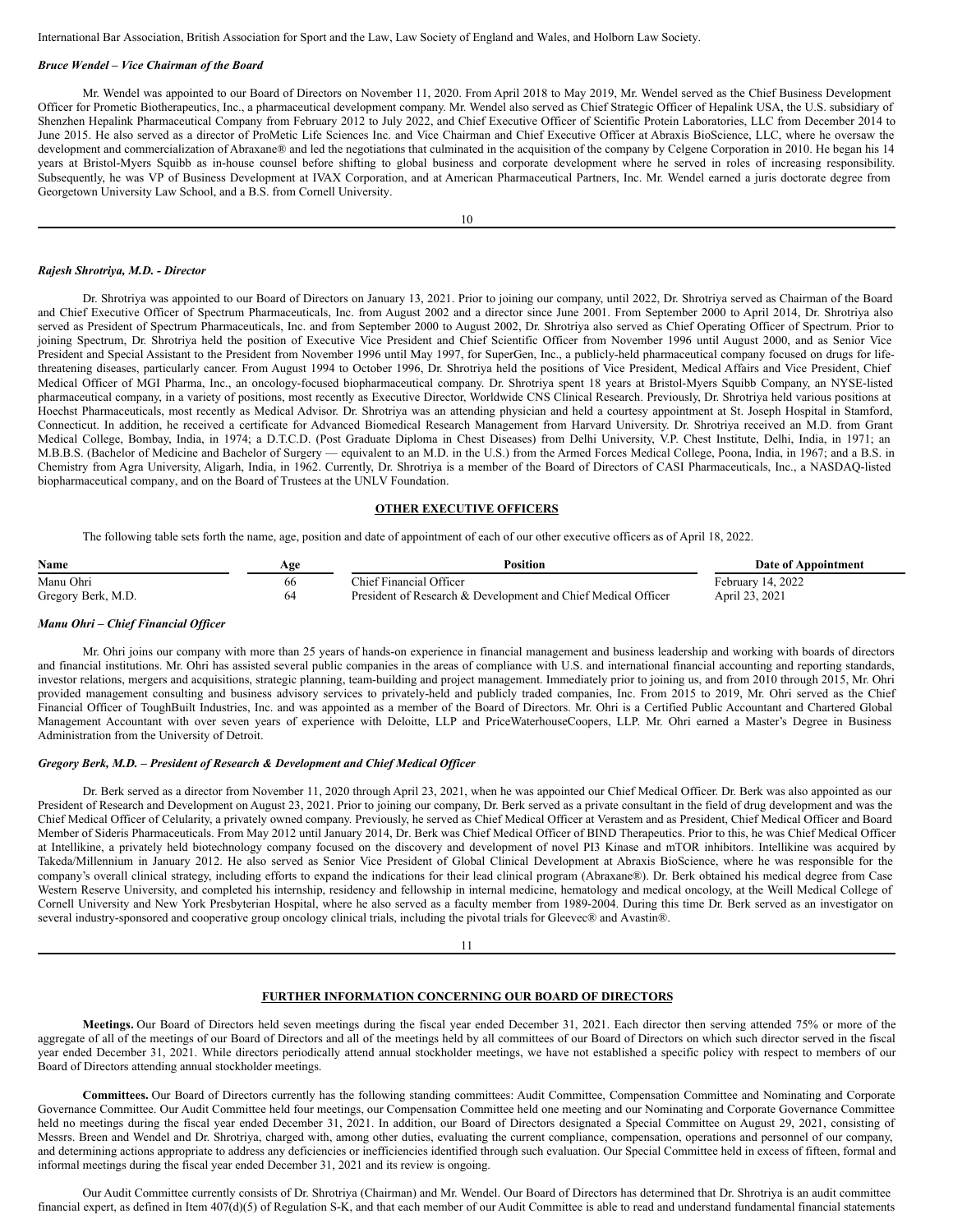and has substantial business experience that results in such member's financial sophistication. Accordingly, our Board of Directors believes that each member of our Audit Committee has sufficient knowledge and experience necessary to fulfill such member's duties and obligations on our Audit Committee. The primary purposes of our Audit Committee are to oversee on behalf of our Board of Directors, (i) our accounting and financial reporting processes and the integrity of our financial statements, (ii) the audits of our financial statements and the appointment, compensation, qualifications, independence and performance of our independent auditors, (iii) our compliance with legal and regulatory requirements, and (iv) the performance of our internal audit function, internal accounting controls, disclosure controls and procedures and internal control over financial reporting. The role and responsibilities of our Audit Committee are more fully set forth in a revised written Charter adopted by our Board of Directors on January 28, 2021, which is available on our website located at www.gtbiopharma.com.

Our Compensation Committee currently consists of Mr. Wendel (Chairman) and Dr. Shrotriya. The primary purposes of our Compensation Committee are to (i) determine, or recommend to our Board of Directors for determination, the compensation of our chief executive officer and all other executive officers, (ii) make recommendations to our Board of Directors with respect to compensation of our non-employee directors, (iii) make recommendations to our Board of Directors with respect to incentive compensation plans and equity-based plans that are subject to board approval, (iv) exercise oversight with respect to our compensation philosophy, incentive compensation plans, equity-based plans and other compensation plans covering executive officers and senior management, (v) review and discuss with management, to the extent applicable, our Compensation Discussion & Analysis required by SEC rules to be included in our proxy statement and annual report on Form 10-K, and (vi) produce the annual compensation committee report for inclusion in our proxy statement and annual report on Form 10-K, as applicable. The role and responsibilities of our Compensation Committee are more fully set forth in a revised written Charter adopted by our Board of Directors on January 28, 2021, which is available on our website located at www.gtbiopharma.com.

The policies underlying our Compensation Committee's compensation decisions are designed to attract and retain the best-qualified management personnel available. We routinely compensate our executive officers through salaries. At our discretion, we may reward executive officers and employees through bonus programs based on profitability and other objectively measurable performance factors. Additionally, we use stock options, restricted stock awards and other incentive awards to compensate our executives and other key employees to align the interests of our executive officers with the interests of our stockholders. In establishing executive compensation, our Compensation Committee evaluates compensation paid to similar officers employed at other companies of similar size in the same industry and the individual performance of each officer as it impacts our overall performance with particular focus on an individual's contribution to the realization of operating profits and the achievement of strategic business goals. Our Compensation Committee further attempts to rationalize a particular executive's compensation with that of other executive officers of our company in an effort to distribute compensation fairly among the executive officers. Although the components of executive compensation (salary, bonus and incentive grants) are reviewed separately, compensation decisions are made based on a review of total compensation.

12

Our Nominating and Corporate Governance Committee currently consists of Mr. Wendel (Chairman) and Dr. Shrotriya. The primary purposes of our Nominating and Corporate Governance Committee are to (i) identify and select, or recommend to the board for selection, the individuals qualified to serve on the company's board of directors (consistent with criteria that the board has approved) either for election by stockholders at each meeting of stockholders at which directors are to be elected or for appointment to fill vacancies on the board of directors , (ii) develop, recommend to our Board of Directors, and assess our corporate governance policies and (iii) oversee the evaluation of our Board of Directors. The role and responsibilities of our Nominating and Corporate Governance Committee are more fully set forth in a revised written Charter adopted by our Board of Directors on January 28, 2021, which is available on our website located at www.gtbiopharma.com.

Our Nominating and Corporate Governance Committee's methods for identifying candidates for election to our Board of Directors (other than those proposed by our stockholders, as discussed below) include the solicitation of ideas for possible candidates from a number of sources - members of our Board of Directors; our executives; individuals personally known to the members of our Board of Directors; and other research. Our Nominating and Corporate Governance Committee may also, from time-totime, retain one or more third-party search firms to identify suitable candidates.

A stockholder of our company may nominate one or more persons for election as a director at an annual meeting of stockholders if the stockholder complies with the notice, information and consent provisions contained in our Restated Bylaws. In addition, the notice must be made in writing and set forth as to each proposed nominee (i) their name, age, business address and residence address, (ii) their principal occupation or employment, (iii) the class and number of shares of stock of our company beneficially owned, and (iv) any other information concerning the nominee that must be disclosed respecting nominees in proxy solicitations pursuant to Rule 14(a) of the Exchange Act of 1934, as amended. The recommendation should be addressed to our Secretary.

Among other matters, our Nominating and Corporate Governance Committee:

- 1. Reviews the desired experience, mix of skills and other qualities to assure appropriate Board of Directors composition, taking into account the current members of our Board of Directors and the specific needs of our company and our Board of Directors;
- 2. Conducts candidate searches, interviews prospective candidates and conducts programs to introduce candidates to our management and operations, and confirms the appropriate level of interest of such candidates;
- 3. Recommends qualified candidates who bring the background, knowledge, experience, independence, skill sets and expertise that would strengthen and increase the diversity of our Board of Directors; and
- 4. Conducts appropriate inquiries into the background and qualifications of potential nominees.

Based on the foregoing, our Nominating and Corporate Governance Committee recommended for nomination and our Board of Directors nominated, Messrs. Breen and Wendel and Dr. Shritriya for re-election as directors on our Board of Directors, subject to stockholder approval, for a one-year term ending on or around the date of our 2023 Annual Meeting.

**Board Leadership Structure and Role in Risk Oversight.** Mr. Breen serves as our Executive Chairman of the Board and Interim Chief Executive Officer. We believe that combining the role of Chairman of the Board and Chief Executive Officer is appropriate to provide the authority necessary for Mr. Breen to effectively lead our company through its current phase of growth. Our Board of Directors plays an active role, as a whole and at the committee level, in overseeing management of our risks and strategic direction. Our Board of Directors regularly reviews information regarding our liquidity and operations, as well as the risks associated with each. Our Compensation Committee is responsible for overseeing the management of risks relating to our executive compensation plans and arrangements. Our Audit Committee oversees the process by which our senior management and relevant employees assess and manage our exposure to, and management of, financial risks. Our Nominating and Corporate Governance Committee also manages risks associated with the independence of members of our Board of Directors and potential conflicts of interest. Our Special Committee is reviewing our corporate governance and financial reporting practices to improve those practices. While each committee is responsible for evaluating certain risks and overseeing the management of such risks, the entire Board of Directors is regularly informed about such risks.

**Stockholder Communications.** Holders of our securities can send communications to our Board of Directors via email toauditcommittee@gtbiopharma.com or by telephoning the Chief Financial Officer at our principal executive offices, who will then relay the communications to our Board of Directors.

## **DIRECTOR INDEPENDENCE**

Our Board of Directors currently consists of three members: Messrs. Breen and Wendel and Dr. Shrotriya. Each director serves until our next annual meeting or until his successor is duly elected and qualified. Our Board of Directors has determined that Mr. Wendel and Dr. Shrotriya are independent directors as that term is defined in the applicable rules for companies traded on The NASDAQ Stock Market. Mr. Wendel and Dr. Shrotriya are each members of the Audit Committee, Compensation Committee and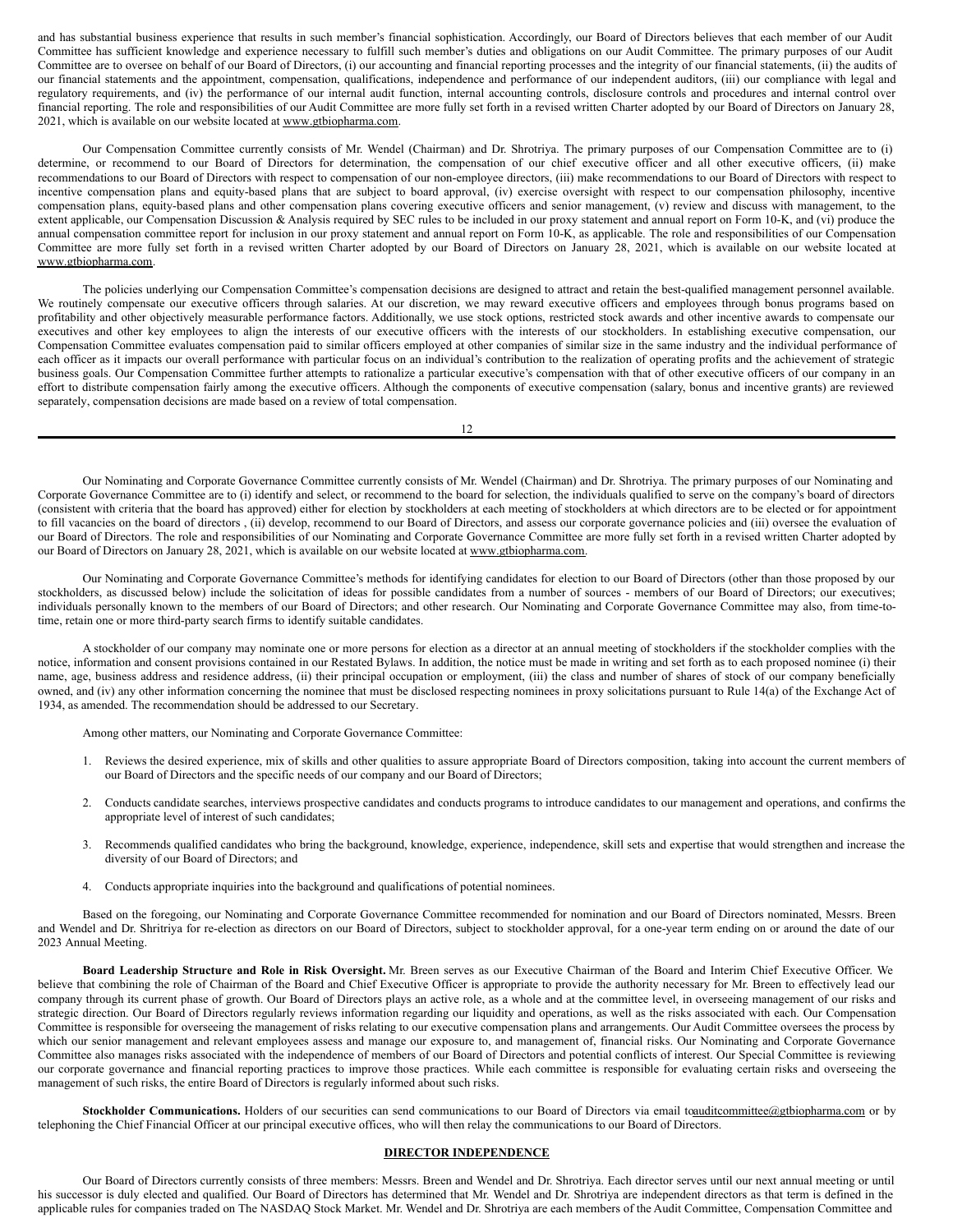#### **REPORT OF AUDIT COMMITTEE**

The Audit Committee of our Board of Directors has furnished the following report:

The Audit Committee currently operates under a revised written charter that was approved by the Board of Directors effective January 28, 2021. For the fiscal year ended December 31, 2021, the Audit Committee has performed, or has confirmed that the Board of Directors has performed, the duties of the Audit Committee, which is responsible for providing objective oversight of internal controls and financial reporting processes.

In fulfilling its responsibilities for the financial statements for the fiscal year ended December 31, 2021, the Audit Committee:

- Reviewed and discussed the audited financial statements for the year ended December 31, 2021 with management and Weinberg & Company, P.A., or the Auditors, the Company's independent auditors;
- Discussed with the Auditors the matters required to be discussed by the applicable requirements of the Public Company Accounting Oversight Board and the Securities and Exchange Commission; and
- Received written disclosures and the letter from the Auditors required by applicable requirements of the Public Company Accounting Oversight Board regarding the Auditors' communications with the Audit Committee concerning independence, and have discussed with the Auditors their independence.

Members of the Audit Committee rely, without independent verification, on the information provided to them and on the representations made by management and the Auditors. Accordingly, the Audit Committee's oversight does not provide an independent basis to determine that management has maintained appropriate accounting and financial reporting principles or appropriate internal controls and procedures designed to assure compliance with accounting standards and applicable laws and regulations. Furthermore, the Audit Committee's considerations and discussions referred to above do not assure that the audits of the Company's consolidated financial statements have been carried out in accordance with generally accepted auditing standards, that the consolidated financial statements are presented in accordance with U.S. generally accepted accounting principles or that the Company's Auditors are in fact "independent."

Based on the Audit Committee's review of the audited financial statements and discussions with management and the Auditors, the Audit Committee approved the inclusion of the audited financial statements in the Company's Annual Report on Form 10-K for the year ended December 31, 2021, for filing with the Securities and Exchange Commission.

AUDIT COMMITTEE

Rajesh Shrotriya, M.D. Bruce Wendel

The information in this Audit Committee Report shall not be deemed to be "soliciting material," or to be "filed" with the Securities and Exchange Commission or to be subject to Regulation 14A or 14C as promulgated by the Securities and Exchange Commission, or to the liabilities of Section 18 of the Exchange Act.

14

#### **PROPOSAL NO. 2**

### **INDEPENDENT ACCOUNTANTS**

Proposal No. 2 is the ratification of the firm of Weinberg & Company, P.A., or Weinberg, as our independent accountants for the year ending December 31, 2022. Our Audit Committee recommended and our Board of Directors has selected, subject to ratification by a majority vote of the stockholders in person or by proxy at the Annual Meeting, Weinberg as our independent public accountant for the current fiscal year ending December 31, 2022. Representatives of Weinberg are expected to be present at the Annual Meeting and will have the opportunity to make a statement if they desire to do so. However, because this year's Annual Meeting will be completely virtual, those representatives of Weinberg who do attend will not be available to answer questions from stockholders.

While there is no legal requirement that this proposal be submitted to stockholders, it will be submitted at the Annual Meeting nonetheless, as our Board of Directors believes that the selection of auditors to audit our consolidated financial statements is of sufficient importance to seek stockholder approval. If the majority of our stockholders present and entitled to vote at the Annual Meeting do not ratify the appointment of Weinberg as our auditors for the current fiscal year, Weinberg will continue to serve as our auditors for the current fiscal year, and our Audit Committee will engage in deliberations to determine whether it is in our best interest to continue Weinberg's engagement as our auditors for the fiscal year ending December 31, 2023.

Weinberg is our principal independent public accounting firm. All audit work was performed by the full-time employees of Weinberg. Our Audit Committee approves in advance all services performed by Weinberg, has considered whether the provision of non-audit services is compatible with maintaining Weinberg's independence, and has approved such services. We engaged Weinberg as our independent public accounting firm on or around December 31, 2020. Seligson & Giannattasio, LLP served as our independent public accounting firm during 2020.

The following table presents the aggregate fees for professional audit services and other services rendered by Weinberg in the fiscal year ended December 31, 2021, and by Seligson & Giannattasio, LLP for the fiscal year ended December 31, 2020.

|                           | <b>Year Ended December 31,</b><br>2021 | Year Ended December 31,<br>2020 |  |                          |
|---------------------------|----------------------------------------|---------------------------------|--|--------------------------|
| <b>Audit Fees</b>         |                                        | 242,759                         |  | 70,500                   |
| <b>Audit Related Fees</b> |                                        | _                               |  | $\overline{\phantom{m}}$ |
| Tax Fees                  |                                        | 19,793                          |  | 4,000                    |
| All Other Fees            |                                        | 9,420                           |  | $\overline{\phantom{a}}$ |
| Total                     |                                        | 271,972                         |  | 74,500                   |

*Audit Fees* consist of amounts billed for professional services rendered for the audit of our annual consolidated financial statements included in our Annual Reports on Form 10-K, and reviews of our interim consolidated financial statements included in our Quarterly Reports on Form 10-Q.

*Audit-Related Fees* consist of fees billed for professional services that are reasonably related to the performance of the audit or review of our consolidated financial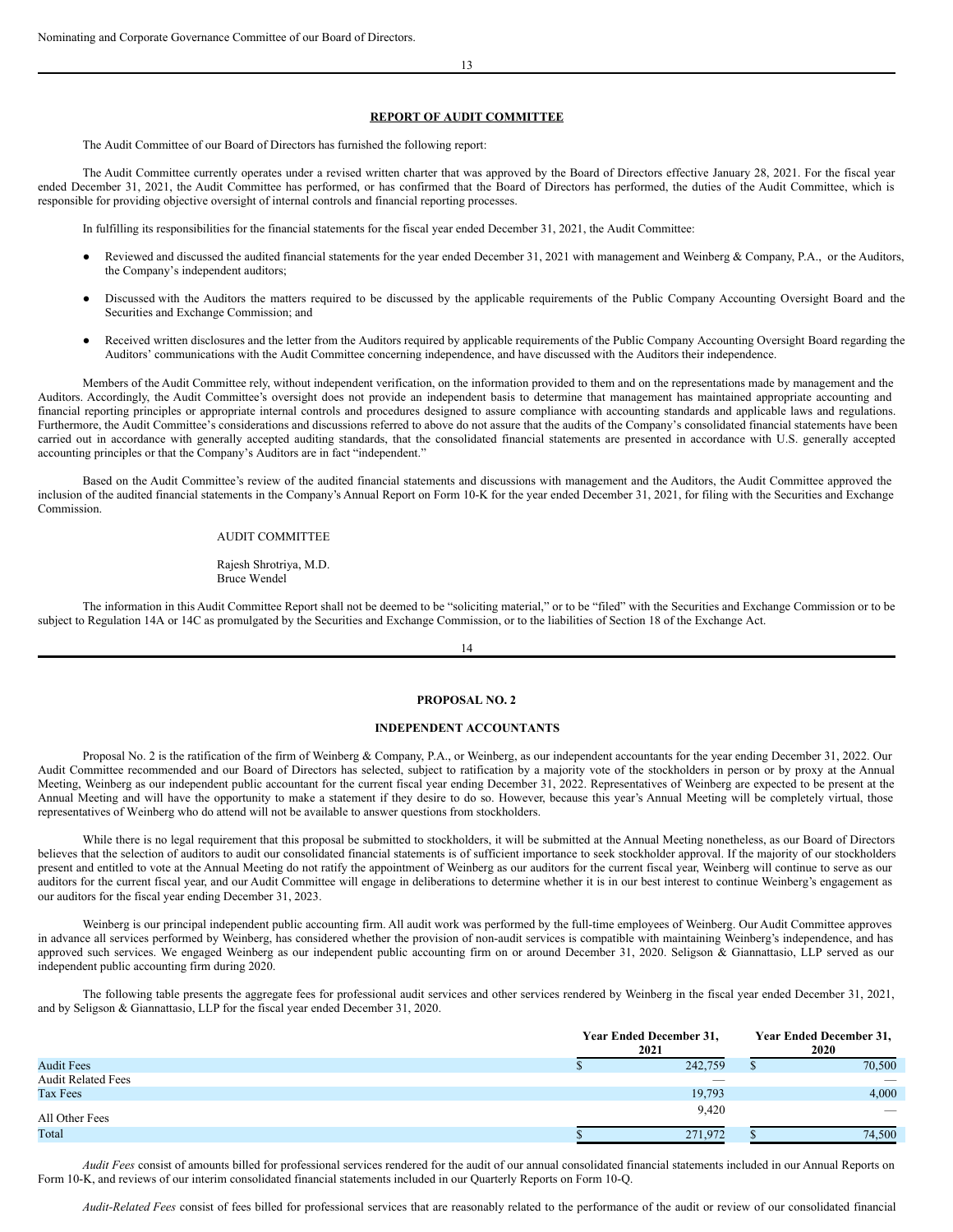statements but are not reported under "Audit Fees."

*Tax Fees* consist of fees for professional services for tax compliance activities, including the preparation of federal and state tax returns and related compliance matters.

*All Other Fees* consists of amounts billed for services other than those noted above.

**OUR BOARD OF DIRECTORS UNANIMOUSLY RECOMMENDS YOU VOTE "FOR" RATIFYING THE APPOINTMENT OF WEINBERG & COMPANY, P.A. AS OUR INDEPENDENT ACCOUNTANTS.**

15

## **PROPOSAL NO. 3**

## **ADOPTION OF 2022 OMNIBUS INCENTIVE PLAN**

Proposal No. 3 is the adoption of the GT Biopharma, Inc. 2022 Omnibus Incentive Plan (the "2022 Plan") pursuant to which we may issue up to 5,000,000 shares of our common stock pursuant to awards granted thereunder.

Our Board of Directors believes that the continued growth of our company depends, in large part, upon its ability to attract and motivate key employees and directors, and that equity incentive awards are an important means of attracting, retaining and motivating talented employees and directors. Accordingly, to ensure that we may continue to attract employees and directors who are expected to contribute to our success, our Board of Directors approved the 2022 Plan.

The 2022 Plan authorizes the issuance of 5,000,000 shares of our common stock. As of April 18, 2022, we had 33,086,151 shares of our common stock outstanding, and thus the shares eligible for grant under the 2022 Plan will represent approximately 15.1% of our shares of common stock outstanding as of April 18, 2022.

The principal features of the 2022 Plan are summarized below. This summary does not contain all information about the 2022 Plan. A copy of the complete text of the 2022 Plan is included as Appendix A to this Proxy Statement, and the following description is qualified in its entirety by reference to the text of the 2022 Plan.

#### **Summary of the 2022 Omnibus Incentive Plan**

*Shares Available*. A total of 5,000,000 shares of our common stock have been reserved for issuance pursuant to the 2022 Plan. Any shares of common stock that are subject to awards shall be counted against this limit on a one-for-one basis. If any shares of common stock subject to an award under the 2022 Plan are forfeited, expire or are settled for cash, the shares subject to the award may be used again for awards under the 2022 Plan to the extent of the forfeiture, expiration or cancellation on a one-for-one basis. In the event that any option or other award granted under the 2022 Plan is exercised through the tendering of shares of common stock (either actually or by attestation) or by the withholding of shares of common stock by us, then in each such case the shares so tendered or withheld shall again be available for awards under the 2022 Plan on a onefor-one basis. In addition, in the event that withholding tax liabilities arising from any option or other award under the 2022 Plan are satisfied by the tendering of shares of common stock (either actually or by attestation) or by the withholding of shares of common stock by us, then in each such case the shares of common stock so tendered or withheld shall again be available for awards under the 2022 Plan on a one-for-one basis.

*Plan Administration*. The 2022 Plan will be administered by our Compensation Committee which consists of two members of our Board of Directors, each of whom qualifies as a "non-employee director" under Rule 16b-3 under the Securities Exchange Act of 1934, as amended, or Rule 16b-3, an "outside director" under Section 162(m) of the Internal Revenue Code of 1986, as amended (the "Code") and an "independent director" under the rules of the Nasdaq Stock Market. The Compensation Committee has the authority to determine the terms and conditions of awards, and to interpret and administer the 2022 Plan. The Compensation Committee may (i) delegate to a committee of one or more directors the right to make awards and to cancel or suspend awards and otherwise take action on its behalf under the 2022 Plan (to the extent not inconsistent with applicable law, including Section 162(m) of the Code, and the rules of the principal U.S. national securities exchange, if any, on which the common stock is traded), and (ii) to the extent permitted by law, delegate to an executive officer or a committee of executive officers the right to make awards to employees who are not directors or executive officers and the authority to take action on behalf of the Compensation Committee pursuant to the 2022 Plan to cancel or suspend awards under the 2022 Plan to key employees who are not directors or executive officers.

*Stock Options*. Stock options may be granted under our 2022 Plan. The exercise price of options granted under our 2022 Plan must at least be equal to the fair market value of our common stock on the date of grant. The term of an incentive stock option may not exceed 10 years, except that with respect to any participant who owns more than 10% of the voting power of all classes of our outstanding stock, the term must not exceed five years and the exercise price must equal at least 110% of the fair market value on the grant date. The Compensation Committee will determine the methods of payment of the exercise price of an option, which may include cash, shares or other property acceptable to the Compensation Committee, as well as other types of consideration permitted by applicable law. After the termination of service of an employee, director or consultant, he or she may exercise his or her option for the period of time stated in his or her option agreement. Generally, if termination is due to death or disability, the option will remain exercisable for 12 months. In all other cases, the option will generally remain exercisable for three months following the termination of service. However, in no event may an option be exercised later than the expiration of its term. Subject to the provisions of our 2022 Plan, the Compensation Committee determines the other terms of options.

*Stock Appreciation Rights*. Stock appreciation rights (or SARs) may be granted under our 2022 Plan. Stock appreciation rights allow the recipient to receive the appreciation in the fair market value of our common stock between the exercise date and the date of grant. Stock appreciation rights may not have a term exceeding 10 years. After the termination of service of an employee, director or consultant, he or she may exercise his or her stock appreciation right for the period of time stated in his or her stock appreciation right agreement. However, in no event may a stock appreciation right be exercised later than the expiration of its term. Subject to the provisions of our 2022 Plan, the Compensation Committee determines the other terms of stock appreciation rights, including when such rights become exercisable and whether to pay any increased appreciation in cash or with shares of our common stock, or a combination thereof, except that the per share exercise price for the shares to be issued pursuant to the exercise of a stock appreciation right will be no less than 100% of the fair market value per share on the date of grant.

*Restricted Stock*. Restricted stock may be granted under our 2022 Plan. Restricted stock awards are grants of shares of our common stock that vest in accordance with terms and conditions established by the Compensation Committee. The Compensation Committee will determine the number of shares of restricted stock granted to any employee, director or consultant and, subject to the provisions of our 2022 Plan, will determine the terms and conditions of such awards. The Compensation Committee may impose whatever conditions to vesting it determines to be appropriate (for example, the Compensation Committee may set restrictions based on the achievement of specific performance goals or continued service to us); provided, however, that the Compensation Committee, in its sole discretion, may accelerate the time at which any restrictions will lapse or be removed. Recipients of restricted stock awards generally will have voting and dividend rights with respect to such shares upon grant without regard to vesting, unless the Compensation Committee provides otherwise. Shares of restricted stock that do not vest are subject to our right of repurchase or forfeiture.

*Restricted Stock Units*. Restricted stock units may be granted under our 2022 Plan. Restricted stock units are bookkeeping entries representing an amount equal to the fair market value of one share of our common stock. Subject to the provisions of our 2022 Plan, the Compensation Committee will determine the terms and conditions of restricted stock units, including the vesting criteria (which may include accomplishing specified performance criteria or continued service to us) and the form and timing of payment. Notwithstanding the foregoing, the Compensation Committee, in its sole discretion, may accelerate the time at which any restrictions will lapse or be removed.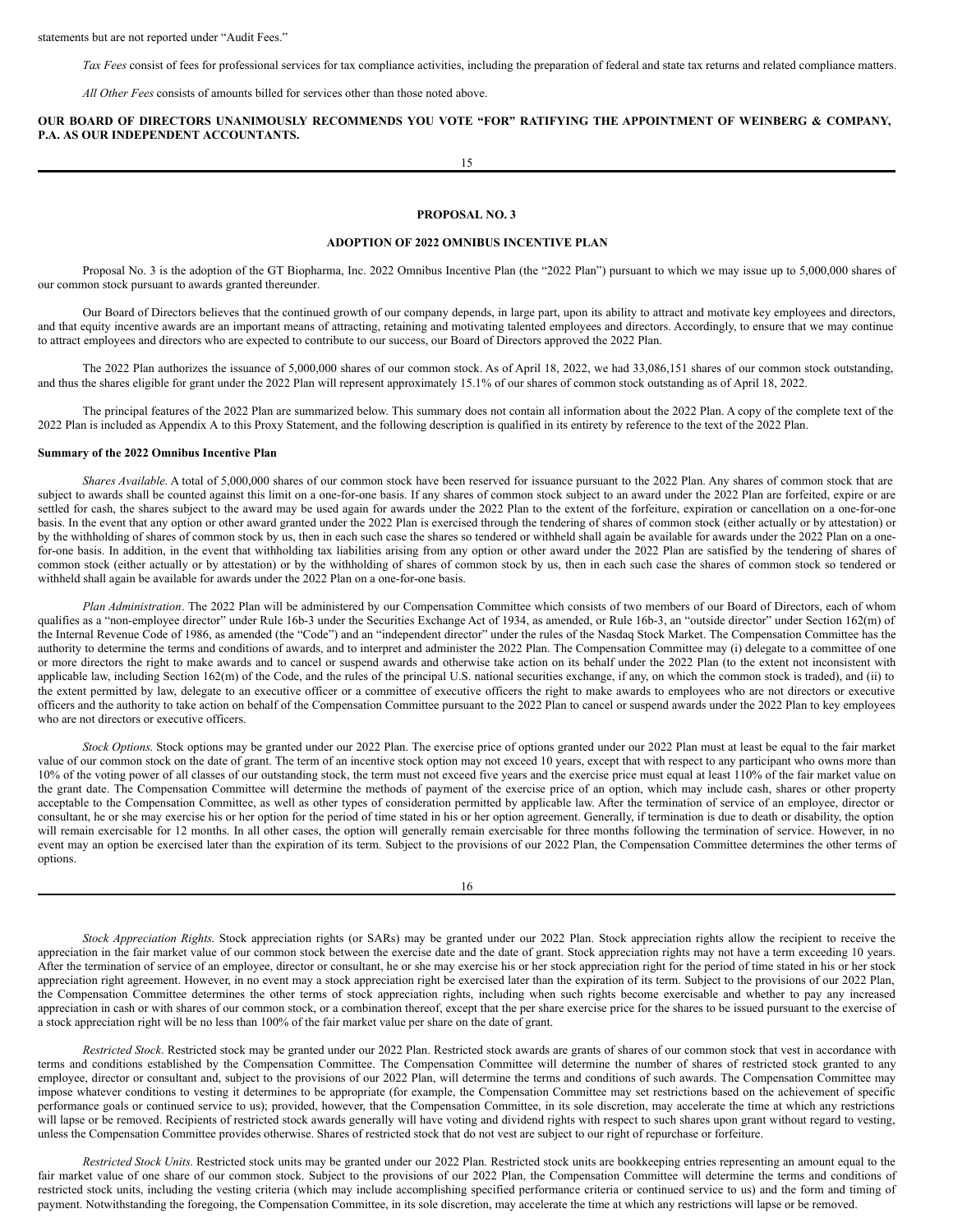*Performance Units and Performance Shares*. Performance units and performance shares may be granted under our 2022 Plan. Performance units and performance shares are awards that will result in a payment to a participant only if performance goals established by the Compensation Committee are achieved or the awards otherwise vest. The Compensation Committee will establish organizational or individual performance goals or other vesting criteria in its discretion, which, depending on the extent to which they are met, will determine the number and/or the value of performance units and performance shares to be paid out to participants. After the grant of a performance unit or performance share, the Compensation Committee, in its sole discretion, may reduce or waive any performance criteria or other vesting provisions for such performance units or performance shares. Performance units shall have an initial dollar value established by the Compensation Committee prior to the grant date. Performance shares shall have an initial value equal to the fair market value of our common stock on the grant date. The Compensation Committee, in its sole discretion, may pay earned performance units or performance shares in the form of cash, in shares or in some combination thereof.

*Outside Directors*. Our 2022 Plan provides that all non-employee directors are eligible to receive all types of awards (except for incentive stock options) under the 2022 Plan.

*No Repricing*. Our 2022 Plan prohibits repricing of options and stock appreciation rights (other than to reflect stock splits, spin-offs or similar corporate events) unless stockholder approval is obtained. A "repricing" means a reduction in the exercise price of an option or the grant price of a stock appreciation right, the cancellation of an option or stock appreciation right in exchange for cash or another award under the 2022 Plan, or any other action with respect to an option or stock appreciation right that may be treated as a repricing under the rules of the principal U.S. national securities exchange on which the common stock is traded.

17

*Non-transferability of Awards*. Unless the Compensation Committee provides otherwise, our 2022 Plan generally does not allow for the transfer of awards and only the recipient of an award may exercise an award during his or her lifetime.

*Certain Adjustments*. In the event of certain changes in our capitalization, to prevent diminution or enlargement of the benefits or potential benefits available under our 2022 Plan, the Compensation Committee will adjust the number and class of shares that may be delivered under our 2022 Plan and/or the number, class and price of shares covered by each outstanding award and the numerical share limits set forth in our 2022 Plan. In the event of our proposed liquidation or dissolution, the Compensation Committee will notify participants as soon as practicable and all awards will terminate immediately prior to the consummation of such proposed transaction.

*Merger or Change in Control*. Our 2022 Plan provides that in the event of a merger or change in control, as defined under the 2022 Plan, each outstanding award will be treated as provided for in the individual award agreement, except that the Compensation Committee in its discretion, may determine that, upon the occurrence of a merger or change in control, each option and stock appreciation right shall terminate within a specified number of days after notice to the participant, or that the participant shall receive, with respect to each share of common stock subject to such option or stock appreciation right, an amount equal to the excess of the fair market value of such share immediately prior to the occurrence of the merger or change in control over the exercise price per share of such option or stock appreciation right.

Unless otherwise provided in an individual award agreement, in the event of a merger or change in control in which the successor company assumes or substitutes for an award granted under the 2022 Plan, if a participant's employment with the successor company or a subsidiary thereof terminates within 12 months following such merger or change in control, (i) the options and stock appreciation rights outstanding as of the date of such termination of employment will immediately vest, become fully exercisable, and may thereafter be exercised for 12 months, and (ii) the restrictions, limitations and other conditions applicable to restricted stock and restricted stock units outstanding as of the date of such termination of employment shall lapse and the restricted stock and restricted stock units shall become free of all restrictions, limitations and conditions and become fully vested.

Unless otherwise provided in an individual award agreement, in the event of a merger or change in control in which the successor company does not assume or substitute for an award granted under the 2022 Plan, then immediately prior to the merger or change in control, (i) those options and stock appreciation rights outstanding as of the date of the merger or change in control that are not assumed or substituted for shall immediately vest and become fully exercisable, and (ii) restrictions, limitations and other conditions applicable to restricted stock and restricted stock units that are not assumed or substituted for shall lapse and the restricted stock and restricted stock units shall become free of all restrictions, limitations and conditions and become fully vested.

*Amendment, Termination*. Our Board of Directors will have the authority to amend, suspend or terminate the 2022 Plan provided such action does not require stockholder approval and will not impair the existing rights of any participant. Our 2022 Plan will automatically terminate in 2032, unless we terminate it sooner.

## **Federal Income Tax Consequences**

The following discussion summarizes certain federal income tax considerations of awards under the 2022 Plan. However, it does not purport to be complete and does not describe the state, local or foreign tax considerations or the consequences for any particular individual.

*Stock Options*. A participant does not realize ordinary income on the grant of a stock option. Upon exercise of a non-qualified stock option, the participant will realize ordinary income equal to the excess of the fair market value of the shares of common stock over the option exercise price. The cost basis of the shares acquired for capital gain treatment is their fair market value at the time of exercise. Upon exercise of an incentive stock option, the excess of the fair market value of the shares of common stock acquired over the option exercise price will be an item of tax preference to the participant, which may be subject to an alternative minimum tax for the year of exercise. If no disposition of the shares is made within two years from the date of granting of the incentive stock option or within one year after the transfer of the shares to the participant, the participant does not realize taxable income as a result of exercising the incentive stock option; the tax basis of the shares received for capital gain treatment is the option exercise price; and any gain or loss realized on the sale of the shares is long-term capital gain or loss. If the participant disposes of the shares within the two-year or one-year periods referred to above, the participant will realize ordinary income at that time in an amount equal to the excess of the fair market value of the shares at the time of exercise (or the net proceeds of disposition, if less) over the option exercise price. For capital gain treatment on such a disposition, the tax basis of the shares will be their fair market value at the time of exercise.

18

*Stock Appreciation Rights*. No ordinary income will be realized by a participant in connection with the grant of a SAR. When the SAR is exercised, the participant will realize ordinary income in an amount equal to the sum of the amount of any cash received and the fair market value of the shares of common stock or other property received upon the exercise.

*Restricted Stock, Performance and Restricted Stock Unit Awards*. The participant will not realize ordinary income on the grant of a restricted stock award (or a performance award if the shares of common stock are issued on grant), but will realize ordinary income when the shares subject to the award become vested in an amount equal to the excess of (i) the fair market value of the shares on the vesting date over (ii) the purchase price, if any, paid for the shares. The participant may, however, elect under Section 83(b) of the Code to include as ordinary income in the year the shares are granted an amount equal to the excess of (i) the fair market value of the shares on the date of issuance, over (ii) the purchase price, if any, paid for the shares. If the Section 83(b) election is made, the participant will not realize any additional taxable income when the shares become vested.

The participant will not realize ordinary income on the grant of a restricted stock unit award (or a performance award under which shares of common stock are not issued on grant), but will realize ordinary income when the shares subject to the award are issued to the participant after they become vested. The amount of ordinary income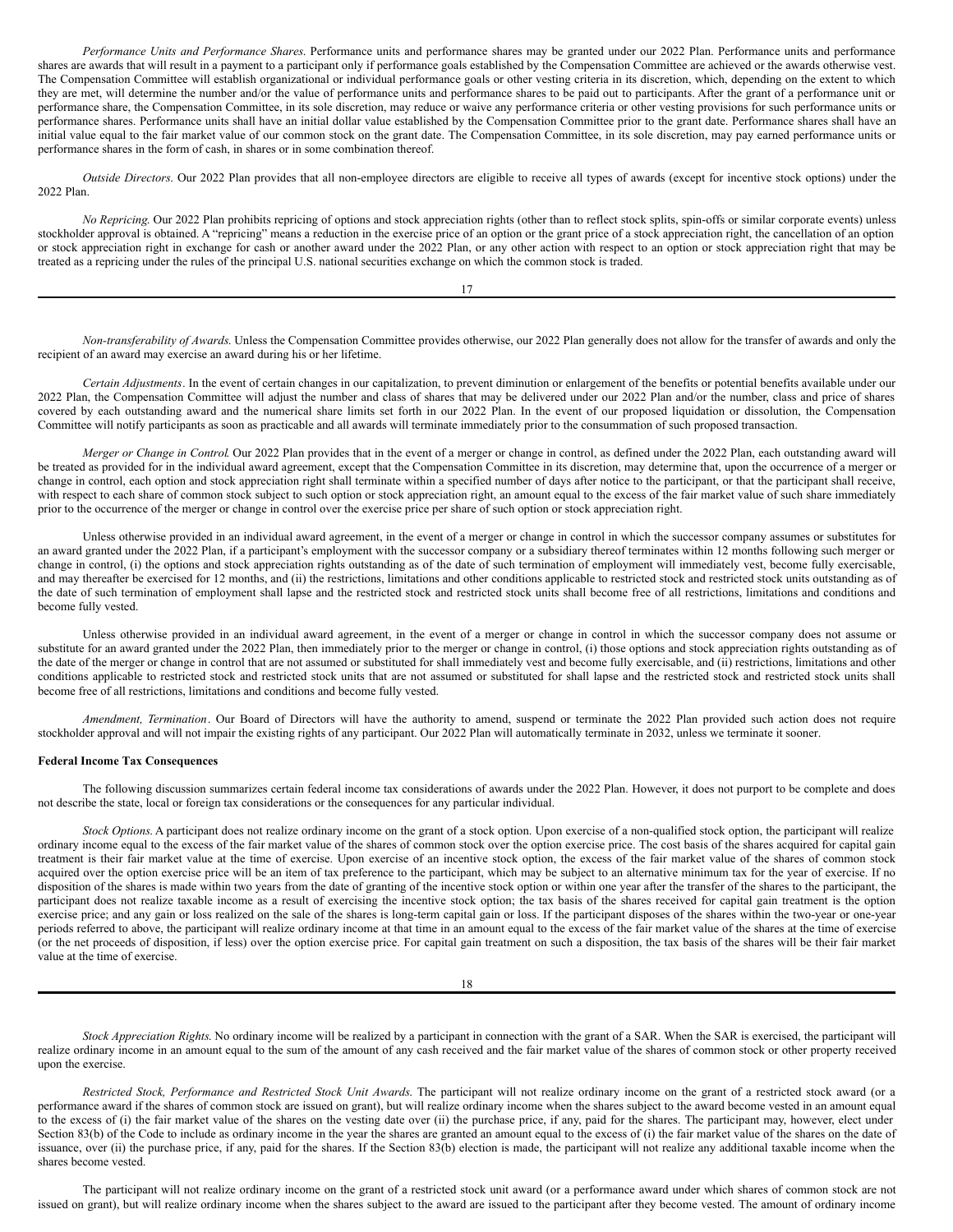will be equal to the excess of (i) the fair market value of the shares on the date they are issued over (ii) the purchase price, if any, paid for the award.

Upon disposition of shares of common stock acquired under a restricted stock award, performance award or restricted stock unit award, the participant will realize a capital gain or loss equal to the difference between the selling price and the sum of the amount paid for the shares plus any amount realized as ordinary income upon grant (or vesting) of the shares.

*Company Tax Deduction*. We generally will be entitled to a tax deduction in connection with an award under the 2022 Plan, subject to the provisions of Section 162(m) of the Code, in an amount equal to the ordinary income realized by a participant and at the time the participant realizes such income (for example, on the exercise of a nonqualified stock option). While we remain a smaller reporting company, Section 162(m) of the Code may limit the deductibility of compensation paid to our chief executive officer and to each of the next two most highly compensated executive officers. Under Section 162(m), the annual compensation paid to any of these executives will be deductible to the extent that it does not exceed \$1,000,000 or if the compensation is treated as performance-based compensation under Section 162(m) of the Code. Compensation attributable to stock options and SARs under the 2022 Plan should qualify as performance-based compensation if the awards are made by the Compensation Committee and the exercise or grant price of the award is no less than the fair market value of the common stock on the date of grant. Compensation attributable to restricted stock awards, restricted stock unit awards and performance awards should qualify as performance-based compensation if (i) the compensation is approved by the Compensation Committee, (ii) the compensation is paid only upon the achievement of an objective performance goal established in writing by the Compensation Committee while the outcome is substantially uncertain, and (iii) the Compensation Committee certifies in writing prior to the payment of the compensation that the performance goal has been satisfied.

#### **Effect of Section 16(b) of the Securities Exchange Act of 1934**

The acquisition and disposition of our common stock by officers, directors and more than 10% stockholders (referred to as insiders) pursuant to awards granted to them under the 2022 Plan may be subject to Section 16(b) of the Securities Exchange Act of 1934, or Section 16(b). Pursuant to Section 16(b), a purchase of common stock by an insider within six months before or after a sale of common stock by the insider could result in recovery by us of all or a portion of any amount by which the sale proceeds exceed the purchase price. Insiders are required to file reports of changes in beneficial ownership under Section 16(a) of the Securities Exchange Act of 1934, as amended, upon acquisitions and dispositions of shares. Rule 16b-3 provides an exemption from Section 16(b) liability for certain transactions pursuant to certain employee benefit plans. The 2022 Plan is designed to comply with Rule 16b-3.

#### **New Plan Benefits**

Because awards under the 2022 Plan are discretionary, benefits or amounts that will hereinafter be received by or allocated to our chief executive officer, the named executive officers, all current executive officers as a group, the directors as a group, and all employees who are not executive officers, are not presently determinable. No awards that are contingent upon obtaining stockholder approval of the Plan Amendment have been made under the 2022 Plan.

#### **Required Vote**

Adoption of the 2022 Plan will require the affirmative vote of a majority of the shares of our common stock present or represented and entitled to vote at the Annual Meeting with respect to such proposal. Our Board of Directors is of the opinion that the 2022 Plan is in the best interests of our company and its stockholders and recommends a vote for the adoption of the 2022 Plan. All proxies will be voted to approve the adoption of the 2022 Plan unless a contrary vote is indicated on the enclosed proxy card.

## OUR BOARD OF DIRECTORS UNANIMOUSLY RECOMMENDS YOU VOTE "FOR" THE ADOPTION OF THE GT BIOPHARMA, INC. 2022 OMNIBUS **INCENTIVE PLAN.**

19

#### **PROPOSAL NO. 4**

## **AMENDMENT OF CERTIFICATE OF INCORPORATION**

Our Board of Directors unanimously recommends that stockholders approve the amendment to our restated certificate of incorporation (as amend, the "Certificate"), to decrease the aggregate number of authorized shares of common stock. The Certificate currently authorizes the Company to issue a total of 750,000,000 shares of common stock, par value \$0.001. Our Board has approved and is seeking stockholder approval of an amendment to the first paragraph of Article FOURTH of the Certificate to implement a reduction in the number of shares of authorized common stock from 700,000,000 to 250,000,000 ("Reduction Amendment").

The amended language would read as follows:

"The Corporation is authorized to issue a total of 250,000,000 shares of Common Stock, \$0.001 par value per share. Dividends may be paid on the Common Stock as, when and if declared by the Board of Directors, out of any funds of the Corporation legally available for the payment of such dividends, and each share of Common Stock will be entitled to one vote on all matters on which such stock is entitled to vote.'

The Board has unanimously determined that the Reduction Amendment is advisable and in the best interest of the Company and our stockholders and recommends that our stockholders approve the Reduction Amendment. In accordance with the General Corporation Law of the State of Delaware, we are hereby seeking approval of the Reduction Amendment by our stockholders.

No other changes to our Certificate are being proposed. The Reduction Amendment is not intended to modify the rights of existing stockholders in any material respect.

Under the Delaware General Corporation Law, our stockholders are not entitled to appraisal rights with respect to the proposed Reduction Amendment to reduce the number of authorized shares of common stock and we will not independently provide stockholders with any such rights.

If approved by the requisite vote of the stockholders described below, the applicable sentence in the first paragraph of Article FOURTH of our Certificate will be amended as set forth in Appendix B ("Certificate of Amendment"), and we urge you to read the Certificate of Amendment in its entirety before casting your vote.

### **Reasons for the Reduction Amendment**

The Board of Directors is proposing the Reduction Amendment to decrease the number of authorized shares of our common stock from 750,000,000 shares to 250,000,000 shares. Of the 750,000,000 shares of common stock that are currently authorized to be issued under the Certificate, as of April 18, 2022, 33,086,151 shares are issued and outstanding and 40 are reserved for issuance under our 2014 Stock Incentive Plan. Therefore, we currently have 716,913,849 authorized shares of common stock for future issuance. Upon approval of the adoption of the 2022 Plan, we will have reserved an additional 5,000,000 shares of our common stock for issuance pursuant to awards granted under the 2022 Plan.

Our Board of Directors is recommending the Reduction Amendment so that we reduce the annual franchise tax we pay which is based, in part, on the difference between the authorized number of shares of our common stock and the issued and outstanding number of shares of our common stock. Our Board of Directors also believes that following the Reduction Amendment we will have sufficient additional authorized but unissued shares of our common stock available for equity compensation, including the additional shares under the 2022 Plan, and for future corporate finance, business development and other corporate purposes. Other than issuances pursuant to equity incentive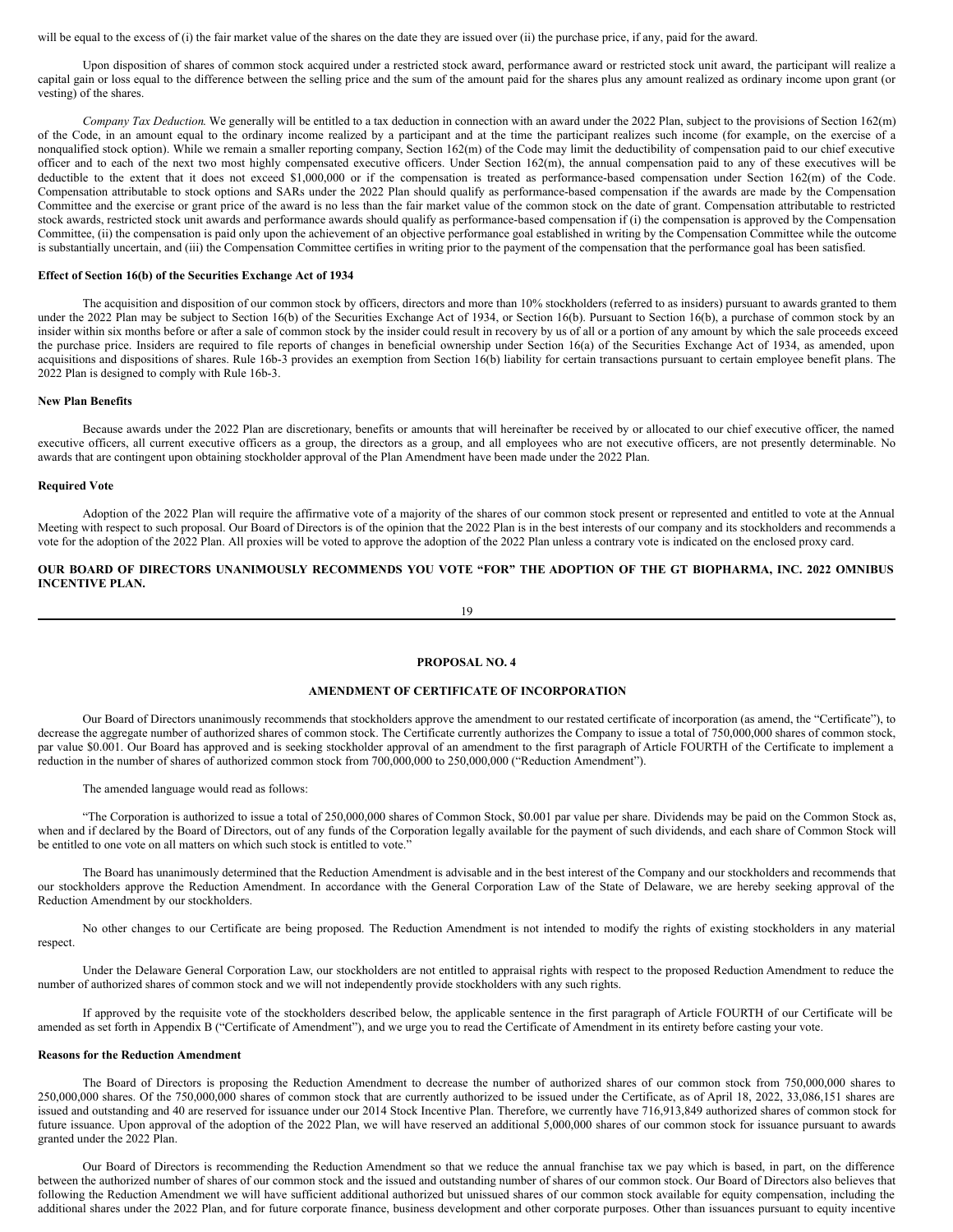plans, as of the date of this Proxy Statement, we have no current plans, arrangements or understandings regarding the issuance of any additional shares of common stock that would be authorized pursuant to this proposal, and there are no negotiations pending with respect to the issuance therefor for any purpose.

In determining the size of the proposed Reduction Amendment, our Board considered a number of factors, including the factors set forth above, our historical issuances of shares and our potential future needs.

20

#### **Effect of the Authorized Share Amendment**

Decreasing the number of authorized shares of our common stock will not alter the number of shares of our common stock presently issued and outstanding or reserved for issuance, and will not change the relative rights of holders of any shares. The authorized shares of our common stock, if and when issued, would have the same rights and privileges as the shares of our common stock previously authorized, issued and outstanding. Those rights do not include preemptive rights with respect to the future issuance of any additional shares.

If the proposed Reduction Amendment is adopted, we will have a lower number of unreserved and available shares of our common stock for issuance. No further stockholder authorization would be required prior to the issuance of such shares of our common stock by the Company, except where stockholder approval is required by our Certificate, our Restated Bylaws or applicable law or regulation.

The decrease in our authorized shares of our common stock would not have any immediate dilutive effect on the proportionate voting power or other rights of our existing stockholders. In addition, by reducing the number of authorized shares of our common stock, we have reduced the number of shares that could have a dilutive effect on the proportionate voting power of our existing stockholders. Notwithstanding, following the Reduction Amendment we will have 216,913,849 shares of our common stock available for issuance, and any subsequent issuance, or the possibility of such issuance, of shares of our common stock (including the exercise of stock options and warrants, and the issuance of shares of our common stock under equity compensation plans) would reduce each stockholder's proportionate interest in the Company, and may depress the market price of our common stock.

Except as set forth in the Reduction Amendment, all of the remaining provisions of the Certificate will remain in full force and effect without change.

#### **Anti-takeover Effects**

Our Board of Directors has not proposed the Reduction Amendment and the decrease in the number of authorized shares of our common stock with the intent of preventing or discouraging any actual or threatened takeover of the Company. Notwithstanding that the Reduction Amendment will reduce the authorized shares of our common stock from 750,000,000 to 250,000,000, following the Reduction Amendment we will have 216,913,849 shares of our common stock available for issuance. The available shares of our common stock could be issued to dilute the stock ownership or voting rights of persons seeking to obtain control of the Company or could be issued to persons allied with the Board or management and, thereby, have the effect of making it more difficult to remove directors or members of management by diluting the stock ownership or voting rights of persons seeking to effect such a removal.

## **Timing of the Proposed Authorized Share Amendment**

If our stockholders approve the Reduction Amendment at the Annual Meeting, we will file the Reduction Amendment to our Certificate with the office of the Secretary of State of Delaware to implement the decrease in the authorized number of shares of common stock as soon as practicable following the Annual Meeting. Upon approval and following such filing with the Secretary of State of Delaware, the Reduction Amendment will become effective on the date it is filed.

#### **Required Vote**

Adoption of the Reduction Amendment will require the affirmative vote of a majority of the shares of our common stock entitled to vote at the Annual Meeting. Our Board of Directors is of the opinion that the Reduction Amendment is in the best interests of our company and its stockholders and recommends a vote for the adoption of the Reduction Amendment. All proxies will be voted to approve the adoption of the Reduction Amendment unless a contrary vote is indicated on the enclosed proxy card.

## **OUR BOARD OF DIRECTORS UNANIMOUSLY RECOMMENDS YOU VOTE "FOR" THE AMENDMENT OF OUR RESTATED CERTIFICATE OF INCORPORATION TO REDUCE THE AUTHORIZED SHARES OF COMMON STOCK TO 250,000,000.**

21

#### **PROPOSAL NO. 5**

## **ADVISORY VOTE ON EXECUTIVE COMPENSATION**

Under the Dodd-Frank Wall Street Reform and Consumer Protection Act ("Dodd-Frank Act"), we are required to include in this Proxy Statement and present at the Annual Meeting a non-binding stockholder vote to approve the compensation of our executives, as described in this Proxy Statement, pursuant to the compensation disclosure rules of the SEC. Proposal No. 4, commonly known as a "say on pay" vote, gives stockholders the opportunity to endorse or not endorse the compensation of our executives as disclosed in this Proxy Statement. This proposal will be presented at the Annual Meeting as a resolution in substantially the following form:

> RESOLVED, that the stockholders approve the compensation of the Company's executives, as disclosed in the compensation tables and related narrative disclosure in the Company's proxy statement for the Annual Meeting.

This vote will not be binding on our Board of Directors and may not be construed as overruling a decision by our Board of Directors or creating or implying any change to the fiduciary duties of our Board of Directors. The vote will not affect any compensation previously paid or awarded to any executive. Our Compensation Committee and our Board of Directors may, however, take into account the outcome of the vote when considering future executive compensation arrangements.

The purpose of our compensation programs is to attract and retain experienced, highly qualified executives critical to our long-term success and enhancement of stockholder value.

#### **Required Vote**

Endorsement of the compensation of our executive officers will require the affirmative vote of a majority of the shares of our common stock present or represented and entitled to vote at the Annual Meeting with respect to such proposal.

## **OUR BOARD OF DIRECTORS UNANIMOUSLY RECOMMENDS A VOTE "FOR" THE RESOLUTION APPROVING THE COMPENSATION OF OUR EXECUTIVES.**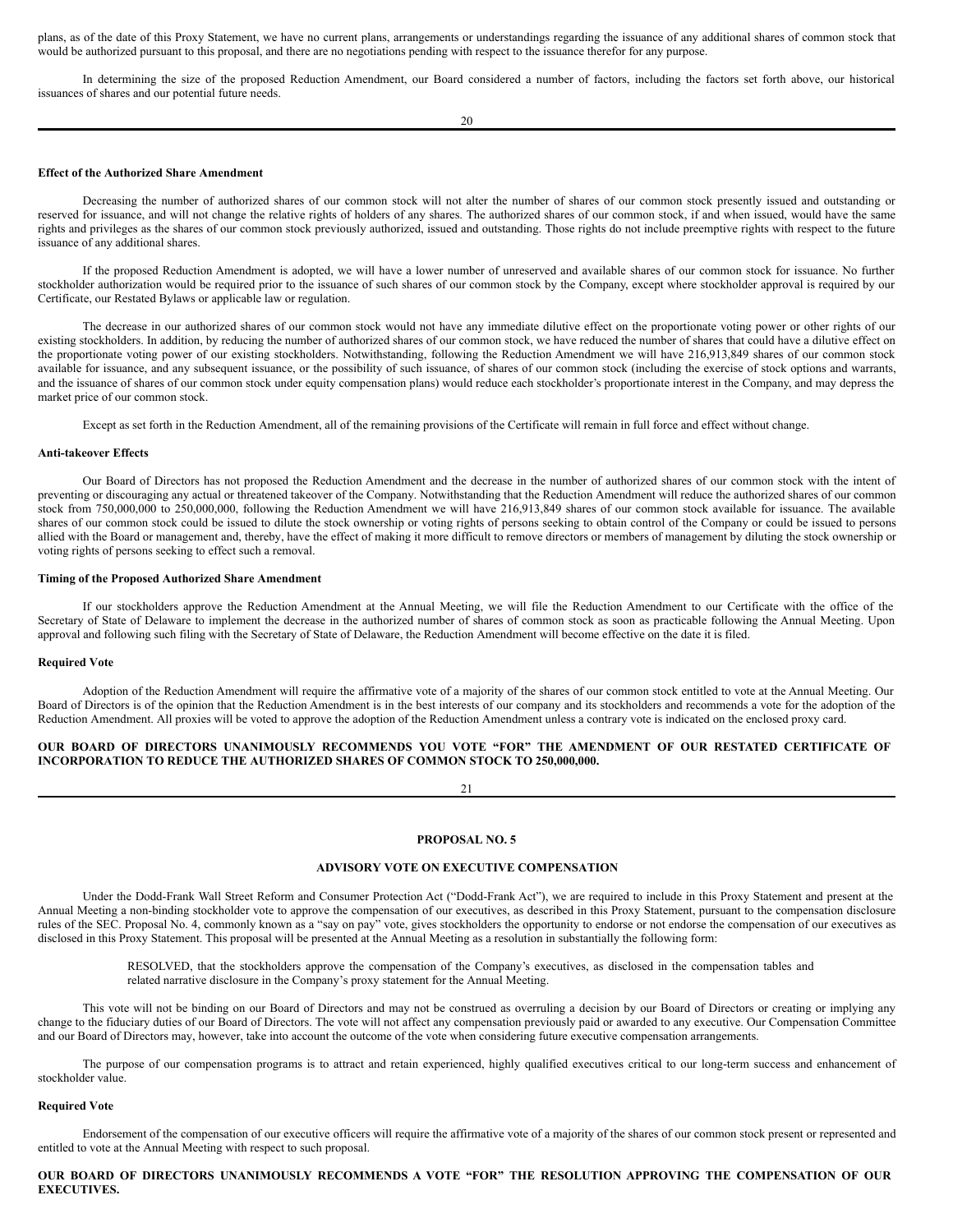## **PROPOSAL NO. 6**

## **ADVISORY VOTE ON THE FREQUENCY OF ADVISORY VOTE ON EXECUTIVE COMPENSATION**

Under the Dodd-Frank Act, in addition to providing stockholders with the opportunity to cast an advisory vote on executive compensation, we are required this year to include in this Proxy Statement and present at the Annual Meeting a non-binding stockholder vote on whether an advisory vote on executive compensation should be held every year, every two years or every three years.

Our Board of Directors believes that holding an advisory vote on executive compensation every year is the optimal interval for conducting and responding to a "say on pay" vote, so that stockholders may annually express their views on our executive compensation program.

Stockholders have the opportunity to choose among four options – holding the advisory vote on executive compensation every year, every two years, every three years or abstaining – and, therefore, stockholders will not be voting to approve or disapprove our Board of Director's recommendation.

Although this advisory vote on the frequency of the "say on pay" vote is nonbinding, our Board of Directors and the Compensation Committee may take into account the outcome of the vote when considering the frequency of future advisory votes on executive compensation.

## OUR BOARD OF DIRECTORS UNANIMOUSLY RECOMMENDS THAT STOCKHOLDERS VOTE FOR A "SAY ON PAY" FREQUENCY OF "EVERY **YEAR."**

23

## **EXECUTIVE COMPENSATION**

## **Summary Compensation Table**

The following table summarizes all compensation for the last two fiscal years awarded to, earned by, or paid to our Chief Executive Officer (principal executive officer) and our two most highly compensated executive officers other than our CEO who were serving as executive officers at the end of our last completed fiscal year, whose total compensation exceeded \$100,000 during such fiscal year ends.

| <b>Name and principle Position</b>                    | <b>Fiscal Year</b> | <b>Salary</b><br><b>(S)</b> | <b>Bonus</b><br><b>(\$)</b> | <b>Stock</b><br>awards<br>$($ (\$)(1) | Option<br>awards<br>(s)(2) | All other<br>compensation<br>\$)(3) | <b>Total</b><br><b>(\$)</b> |
|-------------------------------------------------------|--------------------|-----------------------------|-----------------------------|---------------------------------------|----------------------------|-------------------------------------|-----------------------------|
| Michael Breen                                         | 2021               | 62,784                      | 80,000                      |                                       |                            |                                     | 142,784                     |
| Executive Chairman of the Board of Directors          | 2020               |                             |                             |                                       |                            |                                     |                             |
| Dr. Gregory Berk,                                     | 2021               | 311.841                     | 200,000                     |                                       |                            | 1,636                               | 513,477                     |
| Former Interim Chief Executive Officer, President of  |                    |                             |                             |                                       |                            |                                     |                             |
| Research & Development and Chief Medical Officer      | 2020               |                             |                             |                                       |                            |                                     |                             |
| Dr. Gavin Choy                                        | 2021               | 231.645                     | 120,000                     | _                                     | 607.880                    | 2,293                               | 961,818                     |
| Former Acting Chief Financial Officer, Chief Clinical |                    |                             |                             |                                       |                            |                                     |                             |
| Development Officer                                   | 2020               |                             |                             |                                       |                            |                                     |                             |
| Anthony Cataldo                                       | 2021               | 479.936                     | 559,000                     | 9,453,958                             |                            | 1,783                               | 10.494.677                  |
| Former Chief Executive Officer                        | 2020               | 323,571                     | 103,630                     |                                       |                            | 1,616                               | 428.817                     |
| Michael Handelman                                     | 2021               | 363,643                     | 200,000                     | 2,246,703                             | _                          | 21                                  | 2,810,367                   |
| Former Chief Financial Officer                        | 2020               | 74,833                      |                             |                                       |                            |                                     | 74,833                      |
|                                                       |                    |                             |                             |                                       |                            |                                     |                             |

(1) The amounts in this column represent the aggregate grant date fair value of the restricted stock awards and restricted stock units, determined in accordance with Financial Accounting Standards Board (FASB) Accounting Standards Codification (ASC) Topic 718. GT Biopharma determines the grant date fair value of the awards by multiplying the number of units granted by the closing market price of one share of GT Biopharma common stock on the award grant date. These amounts do not reflect the actual economic value that will be realized by the named executive officer upon the vesting or the sale of the common stock awards.

(2) This column represents option awards computed in accordance with FASB ASC Topic 718, excluding the effect of estimated forfeitures related to service-based vesting conditions. For additional information on the valuation assumptions with respect to the option grants, refer to Note 1 of our financial statements in the Annual Report. These amounts do not correspond to the actual value that will be recognized by the named executives from these awards.

(3) Company paid life insurance premiums and employer 401(k) contributions for employees.

#### **Employment Agreements**

#### *Michael Breen*

On December 31, 2021, we entered into a one-year, annually renewable executive employment agreement with Mr. Breen, effective November 8, 2021. Under the terms of the executive employment agreement, Mr. Breen will receive an annual base salary of \$425,000, which increased to \$515,000 effective March 2, 2022 upon his taking the position of interim Chief Executive Officer of the Company. Mr. Breen is eligible to participate in our performance bonus plan or as otherwise determined by our Compensation Committee, with a target annual bonus of 75% of his annual base salary with a minimum guaranteed performance bonus of 25% of base salary. The Company shall issue to executive, pursuant to a stock award agreement and subject to approval by the Compensation Committee, 278,058 shares of common stock of the Company, which shares shall be fully vested.. No part of Mr. Breen's salary is allocated to his duties as a director of our Company.

Upon the termination of Mr. Breen's employment for any reason, Mr. Breen will receive his accrued but unpaid salary and vacation pay through the date of termination and any other benefits accrued to him under any benefit plans outstanding at such time, and the reimbursement of documented, unreimbursed expenses incurred prior to such date. Upon our termination of Mr. Breen's employment without cause (as defined in the his employment agreement) or upon Mr. Breen's termination of his employment for good reason (as defined in his employment agreement) prior to the end of the term of his employment agreement, Mr. Breen shall also receive (i) a lump sum payment equal to the greater of the amount of his annual base salary (at the then-current rate) that he would have earned through the end of the term of the agreement, and 50% of his annual base salary, plus (ii) a lump sum payment equal to the greater of the bonus paid or payable to Mr. Breen for the immediately preceding year, and the target bonus under our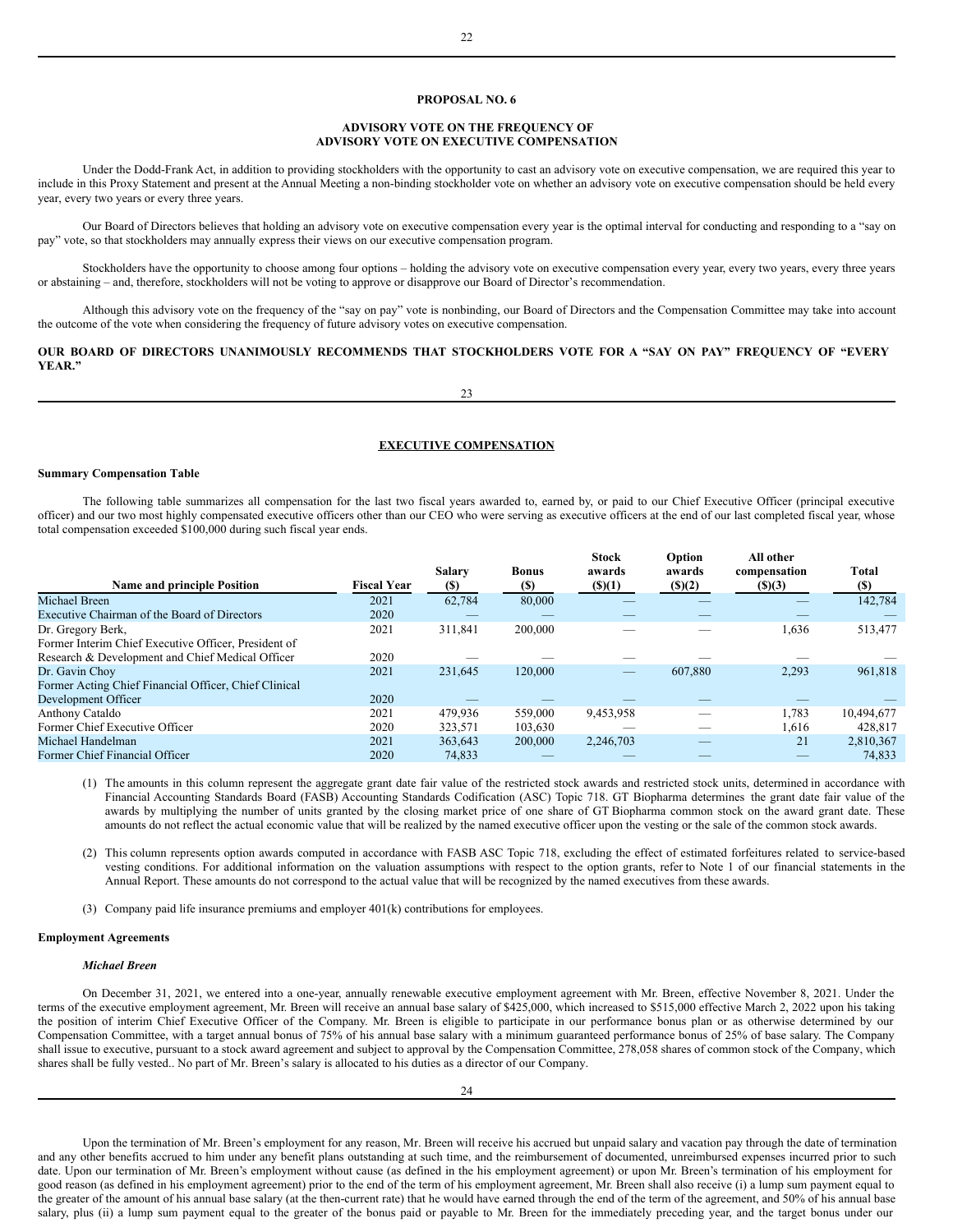performance bonus plan, if any, in effect during the immediately preceding year, plus (iii) monthly reimbursement for the cost of medical, life and disability insurance coverage at a level equivalent to that provided by our company for a period of the earlier of (a) one year and (b) the time Mr. Breen begins alternative employment wherein said insurance coverage is available and offered to Mr. Breen. Mr. Breen will also be designated for election to our Board of Directors during the term of his employment agreement.

#### *Manu Ohri*

Pursuant to the terms of his employment effective February 14, 2022, Mr. Ohri will receive an annual base salary of \$325,000 and is eligible to participate in our executive bonus plans as determined by our Board of Directors, with a target bonus of up to 40% of his annual base salary. Mr. Ohri is entitled to receive a stock award in the amount of 25,000 shares of our common stock, and an option to purchase 175,000 shares of our common stock, vesting in three equal annual installments on the annual anniversary of the date of his employment, subject to full acceleration upon a change of control transaction. We intend to enter into an employment agreement with Mr. Ohri memorializing the foregoing terms.

## *Dr. Gregory Berk*

On April 23, 2021 we entered into an Employment Agreement with Dr. Berk pursuant to which Dr. Berk will serve as our Chief Medical Officer for a term of four years. On August 23, 2021 we also appointed Dr. Berk as our President of Research and Development. Under the terms of his Employment Agreement Dr. Berk will receive an annual base salary of \$425,000 (which increased to \$437,750 effective March 2, 2022) and is eligible to participate in our performance bonus plan or as otherwise determined by the Compensation Committee, with a target annual bonus of 40% of his annual base salary. Concurrent with his employment we agreed to grant Dr. Berk 208,543 shares of our common stock, however that grant was not effectuated. Upon the termination of Dr. Berk's employment for any reason, Dr. Berk will receive his accrued but unpaid salary and vacation pay through the date of termination and any other benefits accrued to him under any benefit plans outstanding at such time, and the reimbursement of documented, unreimbursed expenses incurred prior to such date. Upon our termination of Dr. Berk's employment without cause (as defined in the his Employment Agreement) or upon Dr. Berk's termination of his employment for good reason (as defined in his Employment Agreement) prior to the end of the term of his Employment Agreement, Dr. Berk shall also receive (i) a lump sum payment equal to the greater of the amount of his annual base salary (at the then-current rate) that he would have earned through the end of the term of the agreement, and 50% of his annual base salary, plus (ii) a lump sum payment equal to the greater of the bonus paid or payable to Dr. Berk for the immediately preceding year, and the target bonus under our performance bonus plan, if any, in effect during the immediately preceding year, plus (iii) monthly reimbursement for the cost of medical, life and disability insurance coverage at a level equivalent to that provided by us for a period of the earlier of (a) one year and (b) the time Dr. Berk begins alternative employment wherein said insurance coverage is available and offered to Dr. Berk. All payments to Dr. Berk under his Employment Agreement are subject to withholding of applicable taxes.

25

#### *Dr. Gavin Choy*

On June 1, 2021 we entered into an Employment Agreement with Dr. Choy pursuant to which Dr. Choy will serve as our Chief Clinical Development Officer for a term of four years. Under the terms of his Employment Agreement Dr. Choy will receive an annual base salary of \$340,000 (which increased to \$350,200 as of on January 1, 2022) and is eligible to participate in our performance bonus plan or as otherwise determined by the Compensation Committee, with a target annual bonus of 35% of his annual base salary. Concurrent with his employment we agreed to grant Dr. Choy 175,000 shares of our common stock, however that grant was not effectuated. In lieu thereof, on December 31, 2021 we granted Dr. Choy options to purchase 227,500 shares of our common stock, vesting 33% on the date of grant, 33% on the first anniversary of the date of grant, and 34% on the second anniversary of the date of grant, subject to Dr. Choy's continued service on each vesting date, provided that in the event of a change of control transact, vesting shall fully accelerate. Upon the termination of Dr. Choy's employment for any reason, Dr. Choy will receive his accrued but unpaid salary and vacation pay through the date of termination and any other benefits accrued to him under any benefit plans outstanding at such time, and the reimbursement of documented, unreimbursed expenses incurred prior to such date. Upon our termination of Dr. Choy's employment without cause (as defined in the his Employment Agreement) or upon Dr. Choy's termination of his employment for good reason (as defined in his Employment Agreement) prior to the end of the term of his Employment Agreement, Dr. Choy shall also receive (i) a lump sum payment equal to the greater of the amount of his annual base salary (at the then-current rate) that he would have earned through the end of the term of the agreement, and 50% of his annual base salary, plus (ii) a lump sum payment equal to the greater of the bonus paid or payable to Dr. Choy for the immediately preceding year, and the target bonus under our performance bonus plan, if any, in effect during the immediately preceding year, plus (iii) monthly reimbursement for the cost of medical, life and disability insurance coverage at a level equivalent to that provided by us for a period of the earlier of (a) one year and (b) the time Dr. Choy begins alternative employment wherein said insurance coverage is available and offered to Dr. Choy. All payments to Dr. Choy under his Employment Agreement are subject to withholding of applicable taxes.

## **Outstanding Equity Awards at Fiscal Year End**

The following table sets forth information regarding stock options, warrants and other stock awards (restricted stock) for each named executive officer as of December 31, 2021.

| Name              | Number of<br>securities<br>underlying<br>unexercised<br>options/warrants<br>exercisable $(\#)$ | Number of<br>securities<br>underlying<br>unexercised<br>options/warrants<br>unexercisable $(\#)$ | Option/<br>Warrant<br>exercise<br>price( <sub>s</sub> ) | Option/<br>Warrant<br>expiration<br>date(1) | <b>Stock Awards:</b><br>Number of<br>shares of stock<br>that have not<br>vested $(\#)$ | <b>Stock Awards:</b><br>Market value<br>of<br>shares of stock<br>that have not<br>vested $(S)$ |
|-------------------|------------------------------------------------------------------------------------------------|--------------------------------------------------------------------------------------------------|---------------------------------------------------------|---------------------------------------------|----------------------------------------------------------------------------------------|------------------------------------------------------------------------------------------------|
| Michael Breen     | _                                                                                              | _                                                                                                | _                                                       | _                                           | 92,686                                                                                 | 282,692                                                                                        |
| Dr. Gregory Berk  |                                                                                                |                                                                                                  |                                                         |                                             | 92.686                                                                                 | 282,692                                                                                        |
| Dr. Gavin Choy    | 75,075                                                                                         | 152,425                                                                                          | 3.05                                                    | 12/31/2031                                  | $\overline{\phantom{a}}$                                                               | $\overline{\phantom{a}}$                                                                       |
| Anthony Cataldo   |                                                                                                |                                                                                                  |                                                         |                                             |                                                                                        |                                                                                                |
| Michael Handelman | _                                                                                              | _                                                                                                | _                                                       | $-$                                         | $\overline{\phantom{a}}$                                                               |                                                                                                |

## **Director Compensation**

The following table presents information regarding compensation awarded or paid to our directors for our fiscal years ended December 31, 2021 and 2020 for the services rendered by them to the Company in all capacities.

| Name                       | <b>Fiscal Year</b> | Fees<br>earned<br>or paid<br>in cash<br><b>(\$)</b> | <b>Stock</b><br>awards<br><b>(\$)</b> | Warrant<br>and<br>Option<br>Awards<br><b>(\$)</b> | All other<br>Compensation<br>(S) | Total (\$) |
|----------------------------|--------------------|-----------------------------------------------------|---------------------------------------|---------------------------------------------------|----------------------------------|------------|
| (a)                        |                    | (b)                                                 | (c)                                   | (d)                                               | (g)                              | (h)        |
| Michael Breen (1)          | 2021               | 235,232                                             | 2,449,687                             | 307,250                                           |                                  | 2,992,169  |
|                            | 2020               | _                                                   | $\overbrace{\hspace{25mm}}^{}$        |                                                   |                                  |            |
| Rajesh Shrotriya, M.D. (2) | 2021               | 178,671                                             | $\overbrace{\hspace{25mm}}^{}$        | 307.250                                           |                                  | 485,921    |
|                            | 2020               | $-$                                                 | _                                     | $\overline{\phantom{a}}$                          | _                                |            |
| Bruce Wendel (3)           | 2021               | 184,086                                             | 1,122,658                             | 307,250                                           |                                  | 1,613,994  |
|                            | 2020               | 4,167                                               | _                                     |                                                   | _                                | 4,167      |
| Dr. Gregory Berk (4)       | 2021               | 12,916                                              | 898,126                               | 307,250                                           |                                  | 1,218,292  |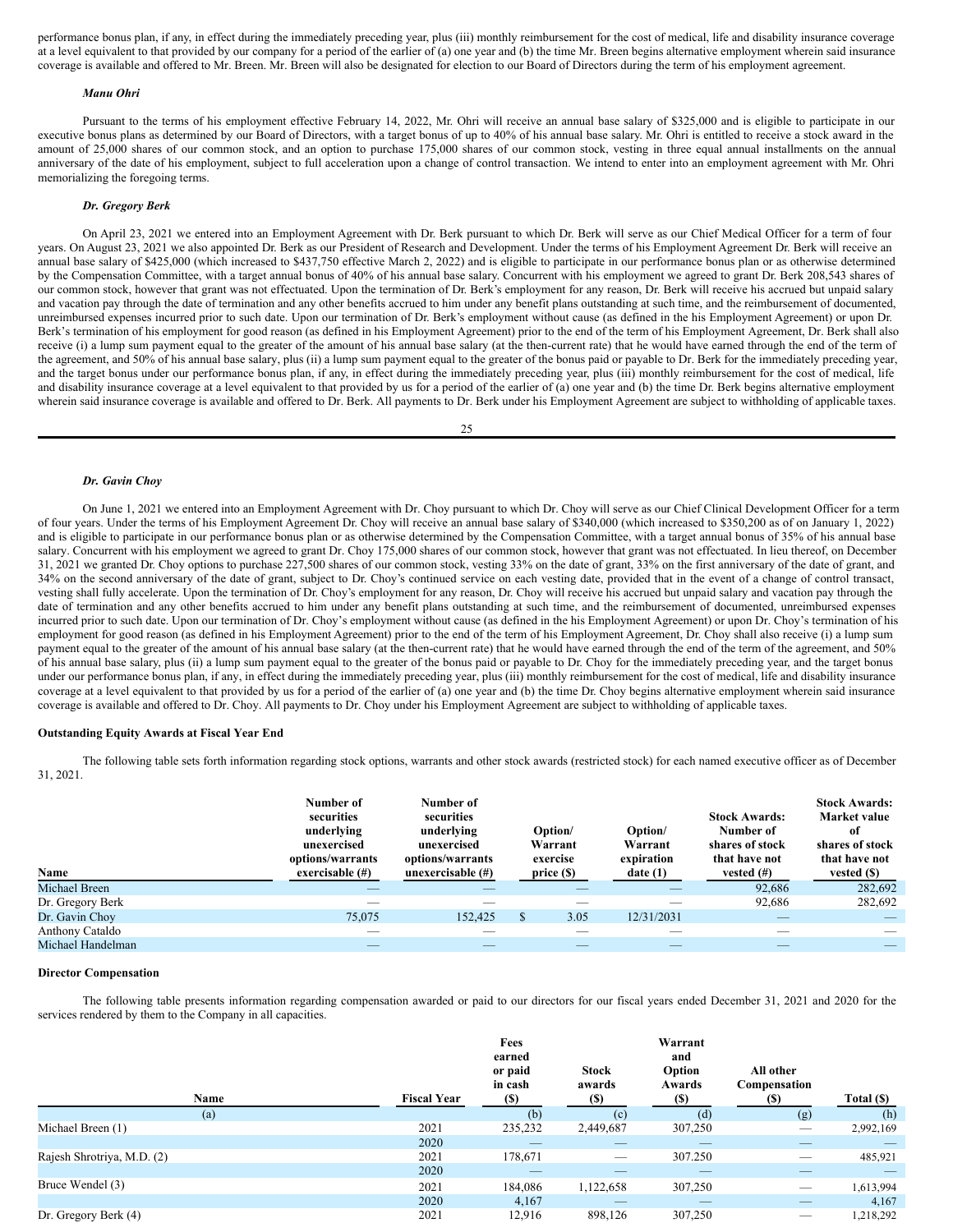(1) Mr. Breen joined the Board of Directors on January 13, 2021. Outstanding equity awards as of December 31, 2021 consists of 92,686 unvested shares of common stock.

26

- (2) Dr. Shrotriya joined the Board of Directors on January 13, 2021.
- (3) Mr. Wendel joined the Board of Directors on November 11, 2020. Outstanding equity awards as of December 31, 2021 consists of 115,857 unvested shares of common stock.
- (4) Dr. Berk joined the Board of Directors on November 11, 2020. He resigned from the Board and became the Company's Chief Medical Officer on April 23, 2021.

From January 1, 2021 to February 15, 2021, two of our non-employee directors received annual cash compensation in the amount of \$20,000, with additional annual payments of \$5,000 for service as the Chairman of or members of, as applicable, committees of our Board of Directors. Effective February 16, 2021 to November 8, 2021, the same two non-employee directors, received \$50,000 in annual cash compensation, with an additional annual payment of \$5,000 for service as the Chairman of each committee of the Board, and a grant of options to purchase 50,000 shares of our common stock, vesting one-third on the date of grant on each annual anniversary thereafter. Effective November 8, 2021, cash compensation to the two Board members was increased to \$120,000 annually. Our third director, Mr. Breen, received cash compensation in the amount of \$120,000 annually from January 1, 2021 to November 8, 2021, when he was appointed Executive Chairman of the Board. In addition, beginning in August 2021, members of the Special Committee of our Board of Directors received a monthly compensation of \$30,000. During fiscal 2020 our non-employee directors received annual cash compensation in the amount of \$20,000, with Mr. Wendel receiving an additional \$5,000 annually for chairing the Nominating Committee and \$5,000 annually as a member of the Audit Committee, and Dr. Berk receiving an additional \$5,000 annually for chairing the Compensation Committee and \$5,000 annually as a member of the Nominating and Corporate Governance Committee. We also granted a stock award to Mr. Wendel in the amount of 347,572 shares, and a stock award to each of Mr. Breen and Dr. Berk in the amount of 278,058 shares, vesting one-third on the date of grant on each annual anniversary thereafter.

#### **Indemnification of Directors and Executive Officers and Limitation of Liability**

We have entered into indemnification agreements with each of our current directors and certain key employees. The indemnification agreements, our restated certificate of incorporation and restated bylaws require us to indemnify our current and former directors and officers to the fullest extent permitted by Delaware law.

#### **SECURITY OWNERSHIP OF CERTAIN BENEFICIAL OWNERS AND MANAGEMENT**

The following table sets forth certain information, as of April 18, 2022, with respect to the holdings of (1) each person who is the beneficial owner of more than five percent of our common stock, (2) each of our directors, (3) each named executive officer, and (4) all of our directors and executive officers as a group.

Beneficial ownership of our common stock is determined in accordance with the rules of the Securities and Exchange Commission and includes any shares of common stock over which a person exercises sole or shared voting or investment powers, or of which a person has a right to acquire ownership at any time within 60 days of April 18, 2022. Except as otherwise indicated, and subject to applicable community property laws, the persons named in this table have sole voting and investment power with respect to all shares of common stock held by them. The address of each director and officer is c/o GT Biopharma, Inc., 8000 Marina Boulevard, Suite 100, Brisbane, California 94005. Applicable percentage ownership in the following table is based on 33,086,151 shares of common stock outstanding as of April 18, 2022 plus, for each person, any securities that person has the right to acquire within 60 days of April 18, 2022.

| <b>Name of Beneficial Owner</b>                              | <b>Number of Shares Beneficially</b><br>Owned | <b>Percentage of Shares</b><br>Outstanding |
|--------------------------------------------------------------|-----------------------------------------------|--------------------------------------------|
| <b>Executive Officers and Directors:</b>                     |                                               |                                            |
| Michael Breen $(1)$                                          | 361,493                                       | $1.1\%$                                    |
| Manu Ohri                                                    | _                                             | $-$                                        |
| Dr. Gregory Berk $^{(2)}$                                    | 311,391                                       |                                            |
| Dr. Gavin Choy $(3)$                                         | 151,666                                       |                                            |
| Bruce Wendel <sup>(4)</sup>                                  | 385,988                                       | $1.2\%$                                    |
| Rajesh Shrotriya, M.D. <sup>(5)</sup>                        | 33,333                                        |                                            |
| Directors and officers as a group (6 persons) <sup>(6)</sup> | 1,243,871                                     | $3.7\%$                                    |
|                                                              |                                               |                                            |
| 5% Stockholders:                                             |                                               |                                            |
| Anthony Cataldo.                                             |                                               |                                            |

| 2670 Bowmont Drive,     |           |      |
|-------------------------|-----------|------|
| Beverly Hills, CA 90210 | 2,724,416 | 8.2% |
|                         |           |      |

Less than  $1\%$ .

(1) Includes shares underlying options to purchase 33,333 shares of common stock.

(2) Includes shares underlying options to purchase 33,333 shares of common stock.

- (3) Consists of shares underlying options to purchase 151,666 shares of common stock.
- (4) Includes shares underlying options to purchase 33,333 shares of common stock.
- (5) Consists of shares underlying options to purchase 33,333 shares of common stock.

(6) Includes shares underlying options to purchase 284,998 shares of common stock.

#### **Equity Compensation Plan Information**

In 2014 we established the 2014 Stock Incentive Plan (the "2014 Plan") and in April 2022 we established the 2022 Omnibus Incentive Plan, collectively (the "Plans"). The 2014 Plan was approved by our Board of Directors and stockholders. Our Board of Directors approved the 2022 Plan and we are seeking stockholder approval of the 2022 Plan at our annual meeting. The purpose of the Plans is to grant stock and options to purchase our common stock, and other incentive awards, to our employees, directors and key consultants. The maximum number of shares of common stock that may be issued pursuant to awards granted under the 2022 Plan is 5,000,000. Upon adoption of the 2022 Plan by our stockholders we will only grant incentive awards under the 2022 Plan. The shares of our common stock underlying cancelled and forfeited awards issued under the 2022 Plan may again become available for grant under the 2022 Plan. Cancelled and forfeited awards issued under the 2014 Plan that are cancelled or forfeited prior to the date of the annual meeting would become available for grant under the 2014 Plan. As of December 31, 2021, there were no shares available for grant under the 2014 Plan. All outstanding incentive stock award grants prior to the adoption of the 2022 Plan were made under the 2014 Plan, and all incentive stock award grants after the adoption of the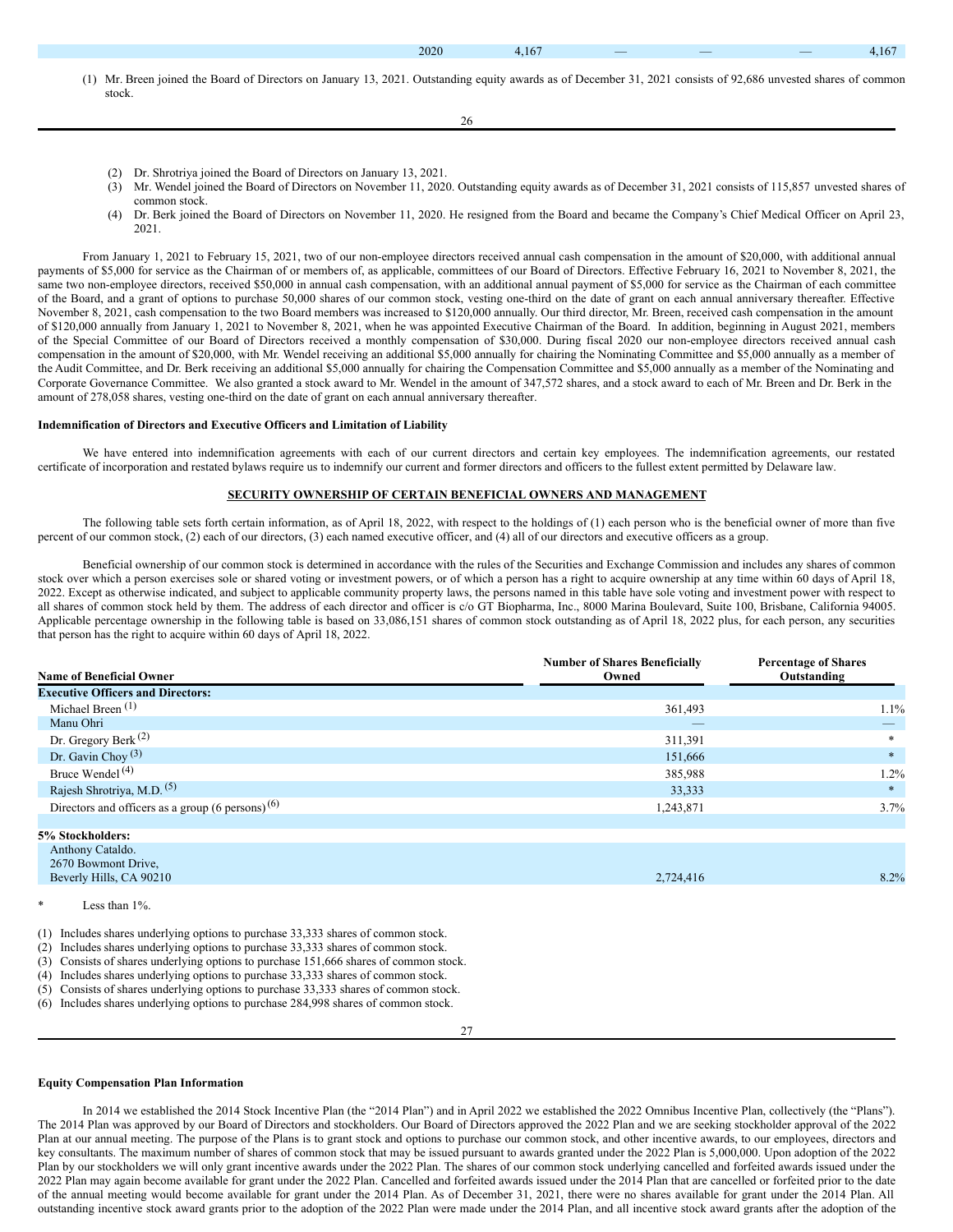2022 Plan will be made under the 2022 Plan. The following table provides information as of December 31, 2021 with respect to the 2014 Plan, which was the only compensation plan under which outstanding options have been authorized for issuance.

| Plan category                                             | Number of securities to be<br>issued upon exercise of<br>outstanding options,<br>warrants and rights<br>(a) |   | Weighted average<br>exercise price of<br>outstanding options,<br>warrants and rights (1)<br>(b) | <b>Number of securities</b><br>remaining available<br>for future issuance<br>under equity<br>compensation plans<br>(excluding securities)<br>reflected in column (a))<br>(c) |
|-----------------------------------------------------------|-------------------------------------------------------------------------------------------------------------|---|-------------------------------------------------------------------------------------------------|------------------------------------------------------------------------------------------------------------------------------------------------------------------------------|
| Equity compensation plans approved by stockholders (2014) |                                                                                                             |   |                                                                                                 |                                                                                                                                                                              |
| Stock Incentive Plan)                                     | 40                                                                                                          |   | 877.50                                                                                          |                                                                                                                                                                              |
| Equity compensation plans not approved by stockholders    | 502,500                                                                                                     | S | 4.36                                                                                            |                                                                                                                                                                              |
| Total                                                     |                                                                                                             |   |                                                                                                 |                                                                                                                                                                              |

(1) The weighted average exercise price excludes restricted stock awards, which have no exercise price.

## **CERTAIN RELATIONSHIPS AND RELATED TRANSACTIONS**

28

#### **Transactions with Officers and Directors**

Other than the transactions described herein, since January 1, 2020, there has not been, nor is there currently proposed, any transaction or series of similar transactions to which we were or will be a party:

- in which the amount involved exceeds the lesser of \$120,000 or one percent of the average of our total assets at year end for the last two completed fiscal years; and
- in which any director, executive officer, stockholder who beneficially owns more than 5% of our common stock or any member of their immediate family had or will have a direct or indirect material interest.

Following the termination of Anthony Cataldo, our former Chief Executive Officer, and Michael Handelman, our former Chief Financial Officer, management determined that in July 2021, Mr. Cataldo obtained a short-term advance from the Company in the amount of approximately \$2.6 million. Mr. Cataldo's advance was not memorialized pursuant to customary documentation and was not approved by our Board of Directors. Mr. Cataldo repaid the full amount of the advance through installment payments in October, November and December 2021. We have begun to take measures to implement a functional system of internal controls over financial reporting. Specifically, we have engaged a forensic accountant to review our bank records, transactions with affiliates and/or related parties, expense reimbursement practices and vendor payment practices. That review is ongoing. In addition, our Board of Directors previously designated a Special Committee in August 2021 charged with, among other duties, evaluating the current compliance, compensation, operations and personnel of the Company, and determining actions appropriate to address any deficiencies or inefficiencies identified through such evaluation. Such measures have included and/or will include, but not be limited to, hiring of additional employees in our finance and accounting department; preparation of risk-control matrices to identify key risks and develop and document policies to mitigate those risks; and identification and documentation of standard operating procedures for key financial activities, with additional oversight by our Board of Directors.

#### **COMPLIANCE WITH SECTION 16(A) OF THE EXCHANGE ACT**

Section 16(a) of the Exchange Act requires our officers, directors, and persons who own more than ten percent of a registered class of our equity securities to file reports of ownership and changes in ownership with the SEC and to furnish the Company with copies of all Section 16(a) forms they file. Our review of copies of the Section 16(a) reports filed during the fiscal year ended December 31, 2021 indicates that all filing requirements applicable to our officers, directors, and greater than ten percent beneficial owners were complied with, except as follows: each of Messrs. Breen, Berk, Choy, Shrotriya and Wendel failed to timely file a Form 3, Mr. Breen failed to timely file a Form 4 reporting four transactions; Dr. Berk failed to timely file a Form 4 reporting two transactions, each of Drs. Choy and Shrotriya failed to timely file a Form 4 reporting one transaction, and Mr. Wendel failed to timely file a Form 4 reporting five transactions.

#### **STOCKHOLDER PROPOSALS**

In order for a stockholder proposal to be considered for inclusion in our Proxy Statement for our 2023 annual meeting of stockholders, the written proposal must be received by us no later than February 8, 2023, and should contain the information required by our Restated Bylaws. If the date of next year's annual meeting is moved more than 30 days before or after June 8, 2023, the first anniversary of this year's Annual Meeting, the deadline for inclusion of proposals in our Proxy Statement is instead a reasonable time before we begin to print and mail our proxy materials for next year's meeting. Any proposals will also need to comply with Rule 14a-8 of the rules and regulations promulgated under the Securities Exchange Act of 1934, as amended, regarding the inclusion of stockholder proposals in company sponsored proxy materials. Proposals should be addressed to our Secretary at our principal executive offices.

If you intend to present a proposal at our 2023 annual meeting of stockholders and the proposal is not intended to be included in our Proxy Statement relating to that meeting, you must give us advance notice of the proposal in accordance with our Restated Bylaws. Pursuant to our Restated Bylaws, in order for a stockholder proposal to be deemed properly presented in these circumstances, a stockholder must deliver notice of the proposal to our Secretary, at our principal executive offices, no later than February 8, 2023. However, if the date of our 2023 annual meeting of stockholders is more than 30 days before or after June 8, 2023, the first anniversary of this year's Annual Meeting, stockholders must give us notice of any stockholder proposals not less than 120 days prior to next year's annual meeting, or, if later, a reasonable time before we begin to print and send our proxy materials for next year's annual meeting. If a stockholder does not provide us with notice of a stockholder proposal in accordance with the deadlines described above, the stockholder will not be permitted to present the proposal to the stockholders for a vote at the meeting. If the stockholder does not also comply with the requirements of Rule 14a-4(c)(2) under the Securities Exchange Act of 1934, as amended, we may exercise discretionary voting authority under proxies that we solicit to vote in accordance with our best judgment on any such stockholder proposal or nomination.

## **OTHER MATTERS**

Our Board of Directors is not aware of any matter to be acted upon at the Annual Meeting other than described in this Proxy Statement. Unless otherwise directed, all shares represented by the persons named in the accompanying proxy will be voted in favor of the proposals described in this Proxy Statement. If any other matter properly comes before the meeting, however, the proxy holders will vote thereon in accordance with their best judgment.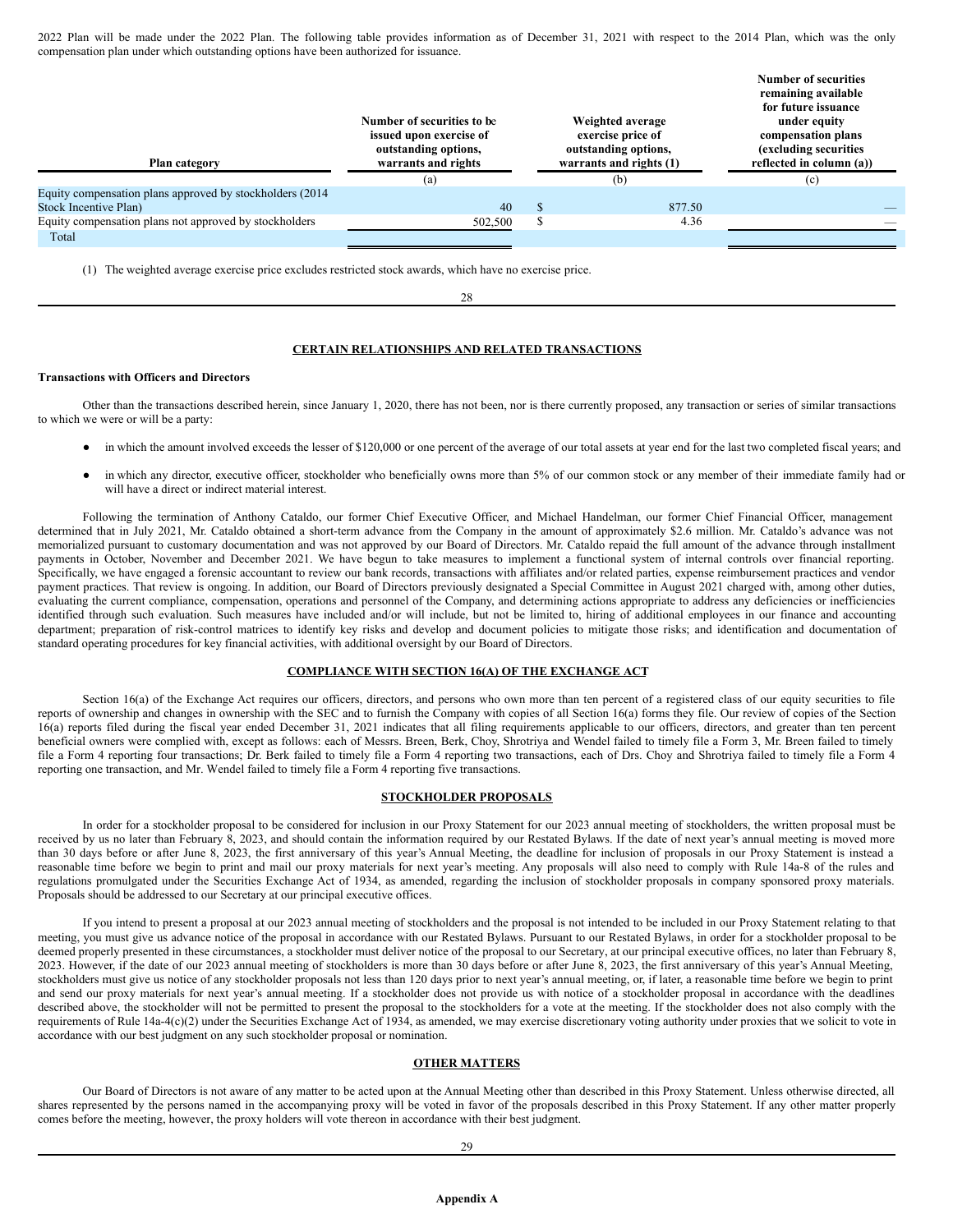## **GT BIOPHARMA, INC.**

## **2022 OMNIBUS INCENTIVE PLAN**

GT Biopharma, Inc. (the "*Company*"), a Delaware corporation, hereby establishes and adopts the following 2022 Omnibus Incentive Plan (the "*Plan*").

#### **SECTION 1 PURPOSE OF THE PLAN**

The purpose of the Plan is to assist the Company and its Subsidiaries in attracting and retaining selected individuals to serve as employees, directors, consultants and/or advisors who are expected to contribute to the Company's success and to achieve long-term objectives that will benefit stockholders of the Company through the additional incentives inherent in the Awards hereunder.

#### **SECTION 2 DEFINITIONS**

2.1 "Award" shall mean any Option, Stock Appreciation Right, Restricted Stock Award, Restricted Stock Unit Award, Other Share-Based Award, Performance Award or any other right, interest or option relating to Shares or other property (including cash) granted pursuant to the provisions of the Plan.

2.2 "Award Agreement" shall mean any agreement, contract or other instrument or document evidencing any Award hereunder, whether in writing or through an electronic medium.

**2.3** "*Board*" shall mean the board of directors of the Company.

**2.4** "*Business Combination*" shall have the meaning set forth in Section 11.3(c).

**2.5** "*Change in Control*" shall have the meaning set forth in Section 11.3.

**2.6** "*Code*" shall mean the Internal Revenue Code of 1986, as amended.

2.7 "Committee" shall mean the Compensation Committee of the Board or a subcommittee thereof formed by the Compensation Committee to act as the Committee hereunder. The Committee shall consist of no fewer than two Directors, each of whom is (i) a "non-employee director" within the meaning of Rule 16b-3 under the Exchange Act, (ii) an "outside director" within the meaning of Section 162(m) of the Code, and (iii) an "independent director" for purpose of the rules of the principal U.S. national securities exchange on which the Shares are traded, if any, to the extent required by such rules.

**2.8** "*Company Voting Securities*" shall have the meaning set forth in Section 11.3(b).

2.9 "Consultant" shall mean any consultant or advisor who is a natural person and who provides services to the Company or any Subsidiary, so long as such person (i) renders bona fide services that are not in connection with the offer and sale of the Company's securities in a capital raising transaction, (ii) does not directly or indirectly promote or maintain a market for the Company's securities and (iii) otherwise qualifies as a consultant under the applicable rules of the SEC for registration of shares of stock on a Form S-8 registration statement.

2.10 "*Covered Employee*" shall mean an employee of the Company or its Subsidiaries who is a "covered employee" within the meaning of Section 162(m) of the Code.

**2.11** "*Data*" shall have the meaning set forth in Section 13.17.

**2.12** "*Director*" shall mean a member of the Board who is not an employee.

**2.13** "*Dividend Equivalents*" shall have the meaning set forth in Section 12.5.

2.14 "*Effective Date*" shall have the meaning set forth in Section 13.13.

2.15 "*Employee*" shall mean any employee of the Company or any Subsidiary and any prospective employee conditioned upon, and effective not earlier than, such person becoming an employee of the Company or any Subsidiary.

**2.16** "*Exchange Act*" shall mean the Securities Exchange Act of 1934, as amended.

**2.17** "*Fair Market Value*" shall mean, with respect to Shares as of any date, (i) the closing price of the Shares as reported on the principal U.S. national securities exchange on which the Shares are listed and traded on such date, or, if there is no closing price on that date, then on the last preceding date on which such a closing price was reported; (ii) if the Shares are not listed on any U.S. national securities exchange but are quoted in an inter-dealer quotation system on a last sale basis, the final ask price of the Shares reported on the inter-dealer quotation system for such date, or, if there is no such sale on such date, then on the last preceding date on which a sale was reported; or (iii) if the Shares are neither listed on a U.S. national securities exchange nor quoted on an inter-dealer quotation system on a last sale basis, the amount determined by the Committee to be the fair market value of the Shares as determined by the Committee in its sole discretion. The Fair Market Value of any property other than Shares shall mean the market value of such property determined by such methods or procedures as shall be established from time to time by the Committee.

**2.18** "*Incentive Stock Option*" shall mean an Option which when granted is intended to qualify as an incentive stock option for purposes of Section 422 of the Code.

**2.19** "*Incumbent Directors*" shall have the meaning set forth in Section 11.3(a).

**2.20** "*Maximum Plan Shares*" shall have the meaning set forth in Section 3.1(a).

**2.21** "*Non-Qualifying Transaction*" shall have the meaning set forth in Section 11.3(c).

**2.22** "*Option*" shall mean any right granted to a Participant under the Plan allowing such Participant to purchase Shares at such price or prices and during such period or periods as the Committee shall determine.

**2.23** "*Other Share-Based Award*" shall have the meaning set forth in Section 8.1.

**2.24** "*Parent Corporation*" shall have the meaning set forth in Section 11.3(c).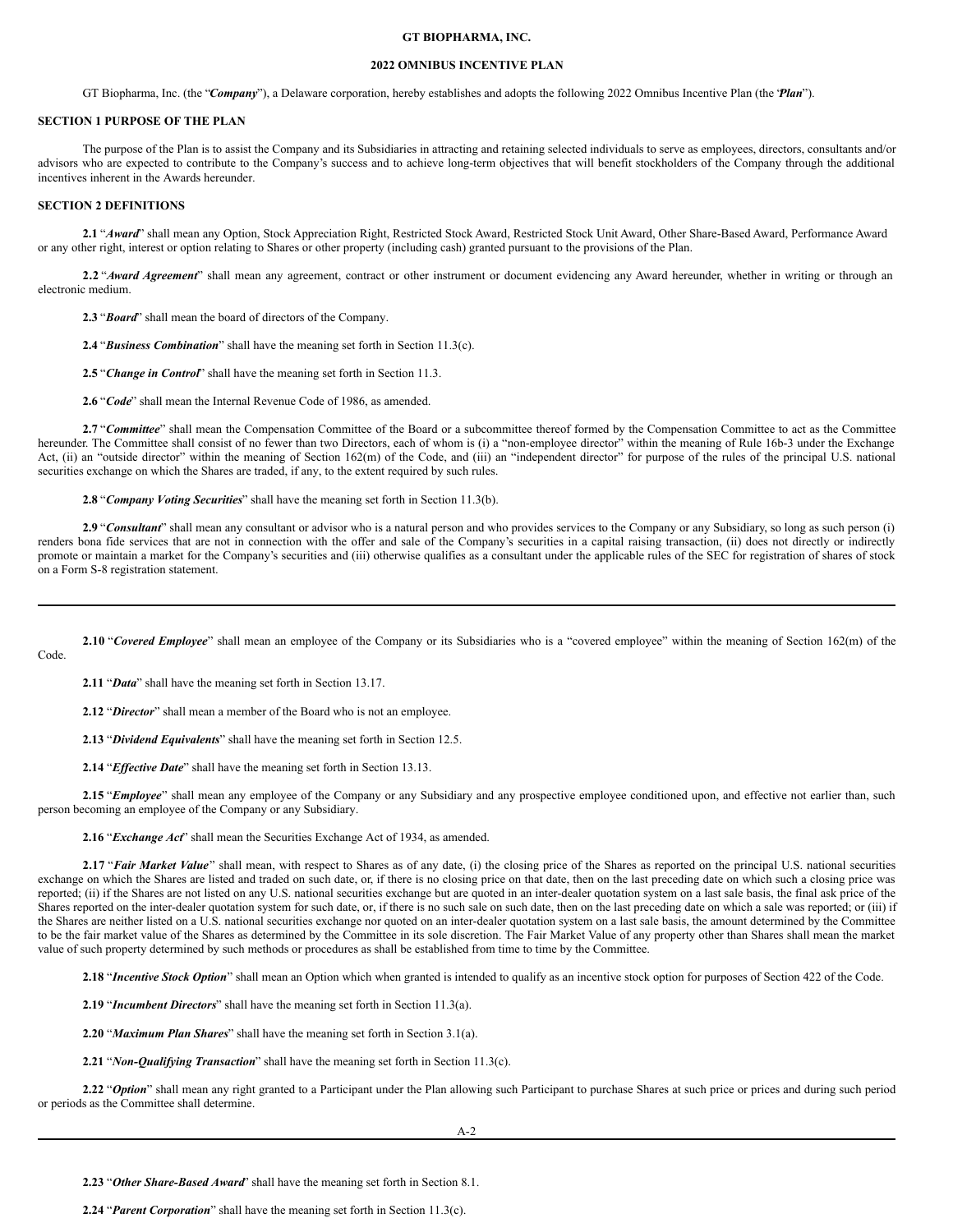**2.25** "*Participant*" shall mean an Employee, Director or Consultant who is selected by the Committee to receive an Award under the Plan.

**2.26** "*Performance Award*" shall mean any Award of Performance Cash, Performance Shares or Performance Units granted pursuant to Article 9.

**2.27** "*Performance Cash*" shall mean any cash incentives granted pursuant to Article 9 payable to the Participant upon the achievement of such performance goals as the Committee shall establish.

**2.28** "*Performance Period*" shall mean the period established by the Committee during which any performance goals specified by the Committee with respect to a Performance Award are to be measured.

**2.29** "*Performance Share*" shall mean any grant pursuant to Article 9 of a unit valued by reference to a designated number of Shares, which value may be paid to the Participant upon achievement of such performance goals as the Committee shall establish.

**2.30** "*Performance Unit*" shall mean any grant pursuant to Article 9 of a unit valued by reference to a designated amount of cash or property other than Shares, which value may be paid to the Participant upon achievement of such performance goals during the Performance Period as the Committee shall establish.

**2.31** "*Permitted Assignee*" shall have the meaning set forth in Section 12.3.

**2.32** "*Restricted Stock*" shall mean any Share issued with the restriction that the holder may not sell, transfer, pledge or assign such Share and with such other restrictions as the Committee, in its sole discretion, may impose, which restrictions may lapse separately or in combination at such time or times, in installments or otherwise, as the Committee may deem appropriate.

**2.33** "*Restricted Stock Award*" shall have the meaning set forth in Section 7.1.

**2.34** "*Restricted Stock Unit*" means an Award that is valued by reference to a Share, which value may be paid to the Participant in Shares or cash as determined by the Committee in its sole discretion upon the satisfaction of vesting restrictions as the Committee may establish, which restrictions may lapse separately or in combination at such time or times, in installments or otherwise, as the Committee may deem appropriate.

**2.35** "*Restricted Stock Unit Award*" shall have the meaning set forth in Section 7.1.

**2.36** "*SEC*" means the Securities and Exchange Commission.

A-3

**2.37** "*Shares*" shall mean the shares of common stock of the Company, par value \$0.001 per share.

**2.38** "*Stock Appreciation Right*" shall mean the right granted to a Participant pursuant to Article 6.

**2.39** "*Subsidiary*" shall mean any entity (other than the Company) in an unbroken chain of entities beginning with the Company if, at the relevant time each of the entities other than the last entity in the unbroken chain owns equity and/or interests possessing 50% or more of the total combined voting power of all equity in one of the other corporations in the chain.

2.40 "Substitute Awards' shall mean Awards granted or Shares issued by the Company in assumption of, or in substitution or exchange for, awards previously granted, or the right or obligation to make future awards, in each case by a company acquired by the Company or any Subsidiary or with which the Company or any Subsidiary combines.

**2.41** "*Surviving Corporation*" shall have the meaning set forth in Section 11.3(c).

**2.42** "*Vesting Period*" shall mean the period of time specified by the Committee during which vesting restrictions for an Award are applicable.

#### **SECTION 3 SHARES SUBJECT TO THE PLAN**

**3.1** *Number of Shares*. (a) Subject to adjustment as provided in Section 12.2, a total of 5,000,000 Shares shall be authorized for grant under the Plan (the "*Maximum Plan Shares*"). Any Shares that are subject to Awards shall be counted against this limit as one (1) Share for every one (1) Share granted.

**3.1.1.2** If any Shares subject to an Award are forfeited, an Award expires or an Award is settled for cash (in whole or in part), then in each such case the Shares subject to such Award shall, to the extent of such forfeiture, expiration or cash settlement, again be available for Awards under the Plan on a one-for-one basis. In the event that any Award granted hereunder is exercised through the tendering of Shares (either actually or by attestation) or by the withholding of Shares by the Company, then in each such case the Shares so tendered or withheld shall again be available for Awards under the Plan on a one-for-one basis. In addition, in the event that withholding tax liabilities arising from any Award are satisfied by the tendering of Shares (either actually or by attestation) or by the withholding of Shares by the Company, then in each such case the Shares so tendered or withheld shall again be available for Awards under the Plan on a one-for-one basis.

**3.1.1.3** Substitute Awards shall not reduce the Shares authorized for grant under the Plan or the applicable limitations applicable to a Participant under Section 10.5, nor shall Shares subject to a Substitute Award again be available for Awards under the Plan as provided in paragraph (b) above. Additionally, in the event that a company acquired by the Company or any Subsidiary or with which the Company or any Subsidiary combines has shares available under a pre-existing plan approved by stockholders and not adopted in contemplation of such acquisition or combination, the shares available for grant pursuant to the terms of such pre-existing plan (as adjusted, to the extent appropriate, using the exchange ratio or other adjustment or valuation ratio or formula used in such acquisition or combination to determine the consideration payable to the holders of common stock of the entities party to such acquisition or combination) may be used for Awards under the Plan and shall not reduce the Shares authorized for grant under the Plan; provided that Awards using such available shares shall not be made after the date awards or grants could have been made under the terms of the preexisting plan, absent the acquisition or combination, and shall only be made to individuals who were not Employees or Directors prior to such acquisition or combination.

A-4

**3.2** *Character of Shares*. Any Shares issued hereunder may consist, in whole or in part, of authorized and unissued shares, treasury shares or shares purchased in the open market or otherwise.

## **SECTION 4 ELIGIBILITY AND ADMINISTRATION**

**4.1** *Eligibility*. Any Employee, Director or Consultant shall be eligible to be selected as a Participant.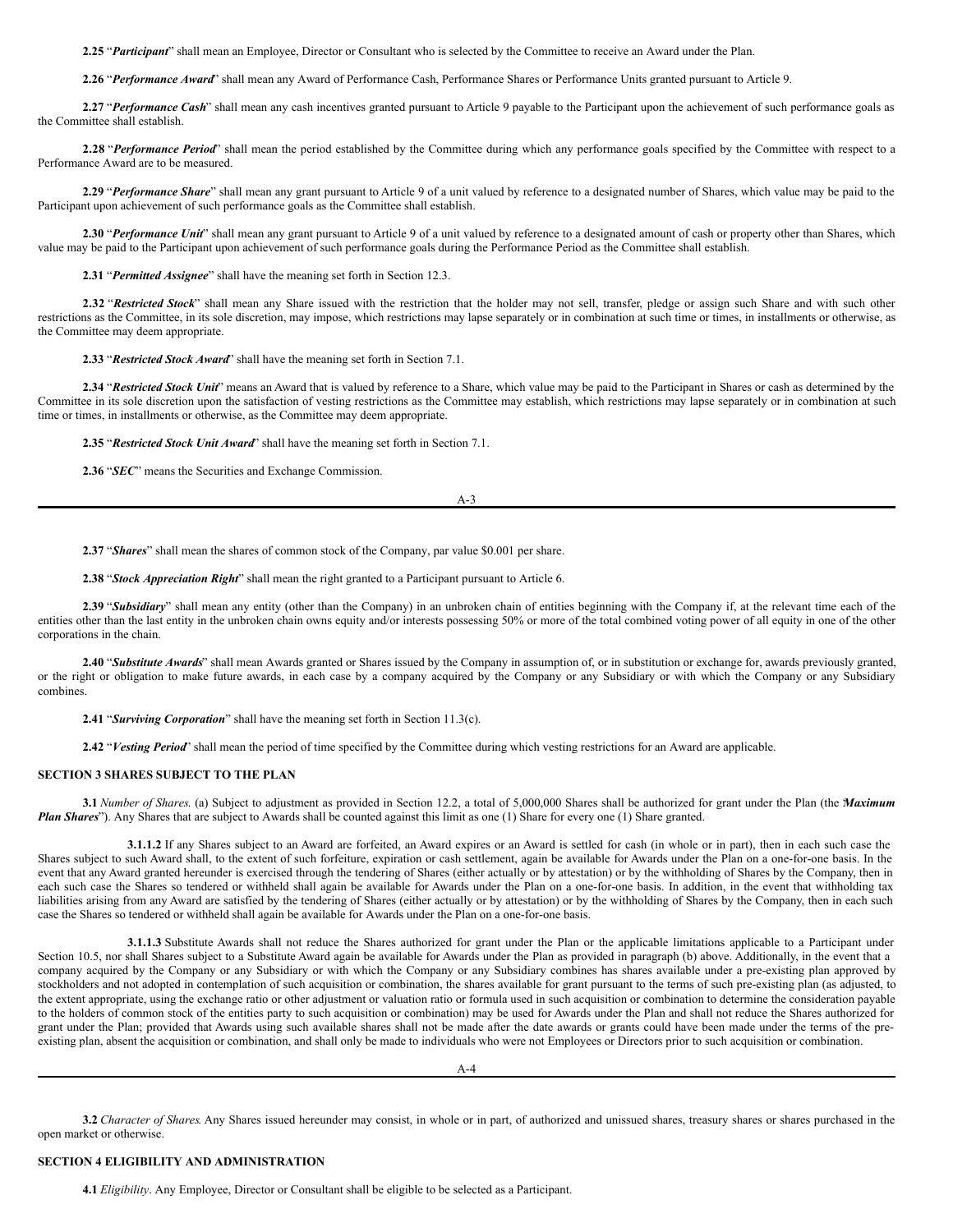**4.2** *Administration*. (a) The Plan shall be administered by the Committee. The Committee shall have full power and authority, subject to the provisions of the Plan and subject to such orders or resolutions not inconsistent with the provisions of the Plan as may from time to time be adopted by the Board, to: (i) select the Employees, Directors and Consultants to whom Awards may from time to time be granted hereunder; (ii) determine the type or types of Awards to be granted to each Participant hereunder; (iii) determine the number of Shares (or dollar value) to be covered by each Award granted hereunder; (iv) determine the terms and conditions, not inconsistent with the provisions of the Plan, of any Award granted hereunder; (v) determine whether, to what extent and under what circumstances Awards may be settled in cash, Shares or other property; (vi) determine whether, to what extent, and under what circumstances cash, Shares, other property and other amounts payable with respect to an Award made under the Plan shall be deferred either automatically or at the election of the Participant; (vii) determine whether, to what extent and under what circumstances any Award shall be canceled or suspended; (viii) interpret and administer the Plan and any instrument or agreement entered into under or in connection with the Plan, including any Award Agreement; (ix) correct any defect, supply any omission or reconcile any inconsistency in the Plan or any Award in the manner and to the extent that the Committee shall deem desirable to carry it into effect; (x) establish such rules and regulations and appoint such agents as it shall deem appropriate for the proper administration of the Plan; (xi) determine whether any Award, other than an Option or Stock Appreciation Right, will have Dividend Equivalents; and (xii) make any other determination and take any other action that the Committee deems necessary or desirable for the administration of the Plan.

**4.2.1.2** Decisions of the Committee shall be final, conclusive and binding on all persons or entities, including the Company, any Participant, and any Subsidiary. A majority of the members of the Committee may determine its actions, including fixing the time and place of its meetings.

A-5

**4.2.1.3** To the extent not inconsistent with applicable law, including Section 162(m) of the Code with respect to Awards intended to comply with the performance-based compensation exception under Section 162(m), or the rules and regulations of the principal U.S. national securities exchange on which the Shares are traded, if any, the Committee may (i) delegate to a committee of one or more directors of the Company any of the authority of the Committee under the Plan, including the right to grant, cancel or suspend Awards and (ii) to the extent permitted by law, authorize one or more executive officers to do one or more of the following with respect to Employees who are not directors or executive officers of the Company: (A) designate Employees (including officers) to be recipients of Awards, (B) determine the number of Shares subject to such Awards to be received by such Employees and (C) cancel or suspend Awards to such Employees; provided that (x) any resolution of the Committee authorizing such officer(s) must specify the total number of Shares subject to Awards that such officer(s) may so award and (y) the Committee may not authorize any officer to designate himself or herself as the recipient of an Award.

## **SECTION 5 OPTIONS**

**5.1** *Grant of Options*. Options may be granted hereunder to Participants either alone or in addition to other Awards granted under the Plan. Any Option shall be subject to the terms and conditions of this Article and to such additional terms and conditions, not inconsistent with the provisions of the Plan, as the Committee shall deem desirable.

**5.2** *Award Agreements*. All Options shall be evidenced by an Award Agreement in such form and containing such terms and conditions as the Committee shall determine which are not inconsistent with the provisions of the Plan. The terms and conditions of Options need not be the same with respect to each Participant. Granting an Option pursuant to the Plan shall impose no obligation on the recipient to exercise such Option. Any Participant who is granted an Option pursuant to this Article may hold more than one Option granted pursuant to the Plan at the same time.

**5.3** *Option Price*. Other than in connection with Substitute Awards, the option price per Share purchasable under any Option granted pursuant to this Article shall not be less than 100% of the Fair Market Value of one Share on the date of grant of such Option; provided, however, that in the case of an Incentive Stock Option granted to a Participant who, at the time of the grant, owns stock representing more than 10% of the voting power of all classes of stock of the Company or any Subsidiary, the option price per share shall be no less than 110% of the Fair Market Value of one Share on the date of grant. Other than pursuant to Section 12.2, the Committee shall not without the approval of the Company's stockholders (a) lower the option price per Share of an Option after it is granted, (b) cancel an Option in exchange for cash or another Award (other than in connection with a Change in Control as defined in Section 11.3), or (c) take any other action with respect to an Option that would be treated as a repricing under the rules and regulations of the principal U.S. national securities exchange on which the Shares are traded, if any.

**5.4** *Option Term*. The term of each Option shall be fixed by the Committee in its sole discretion; provided that no Option shall be exercisable after the expiration of ten (10) years from the date the Option is granted, except in the event of death or disability; provided, however, that the term of the Option shall not exceed five (5) years from the date the Option is granted in the case of an Incentive Stock Option granted to a Participant who, at the time of the grant, owns stock representing more than 10% of the voting power of all classes of stock of the Company or any Subsidiary. Notwithstanding the foregoing, in the event that on the last business day of the term of an Option (i) the exercise of the Option, other than an Incentive Stock Option, is prohibited by applicable law or (ii) Shares may not be purchased or sold by certain employees or directors of the Company due to the "black-out period" of a Company policy or a "lock-up" agreement undertaken in connection with an issuance of securities by the Company, the term shall be extended for a period of thirty (30) days following the end of the legal prohibition, black-out period or lock-up agreement.

A-6

**5.5** *Exercise of Options*. (a) Vested Options granted under the Plan shall be exercised by the Participant (or by a Permitted Assignee thereof or the Participant's executors, administrators, guardian or legal representative, as may be provided in an Award Agreement) as to all or part of the Shares covered thereby, by giving notice of exercise to the Company or its designated agent, specifying the number of Shares to be purchased. The notice of exercise shall be in such form, made in such manner, and shall comply with such other requirements consistent with the provisions of the Plan as the Committee may prescribe from time to time.

**5.5.1.2** Unless otherwise provided in an Award Agreement, full payment of such purchase price shall be made at the time of exercise and shall be made (i) in cash or cash equivalents (including certified check or bank check or wire transfer of immediately available funds), (ii) by tendering previously acquired Shares (either actually or by attestation) valued at their then Fair Market Value, (iii) with the consent of the Committee, by delivery of other consideration having a Fair Market Value on the exercise date equal to the total purchase price, (iv) with the consent of the Committee, by withholding Shares otherwise issuable in connection with the exercise of the Option, (v) through any other method specified in an Award Agreement (including same-day sales through a broker), or (vi) any combination of any of the foregoing. The notice of exercise, accompanied by such payment, shall be delivered to the Company at its principal business office or such other office as the Committee may from time to time direct, and shall be in such form, containing such further provisions consistent with the provisions of the Plan, as the Committee may from time to time prescribe. In no event may any Option granted hereunder be exercised for a fraction of a Share.

**5.5.1.3** Notwithstanding the foregoing, an Award Agreement may provide that if on the last day of the term of an Option the Fair Market Value of one Share exceeds the option price per Share, the Participant has not exercised the Option (or a tandem Stock Appreciation Right, if applicable) and the Option has not expired, the Option shall be deemed to have been exercised by the Participant on such day with payment made by withholding Shares otherwise issuable in connection with the exercise of the Option. In such event, the Company shall deliver to the Participant the number of Shares for which the Option was deemed exercised, less the number of Shares required to be withheld for the payment of the total purchase price and required withholding taxes; provided, however, any fractional Share shall be settled in cash.

**5.6** *Form of Settlement*. In its sole discretion, the Committee may provide that the Shares to be issued upon an Option's exercise shall be in the form of Restricted Stock or other similar securities.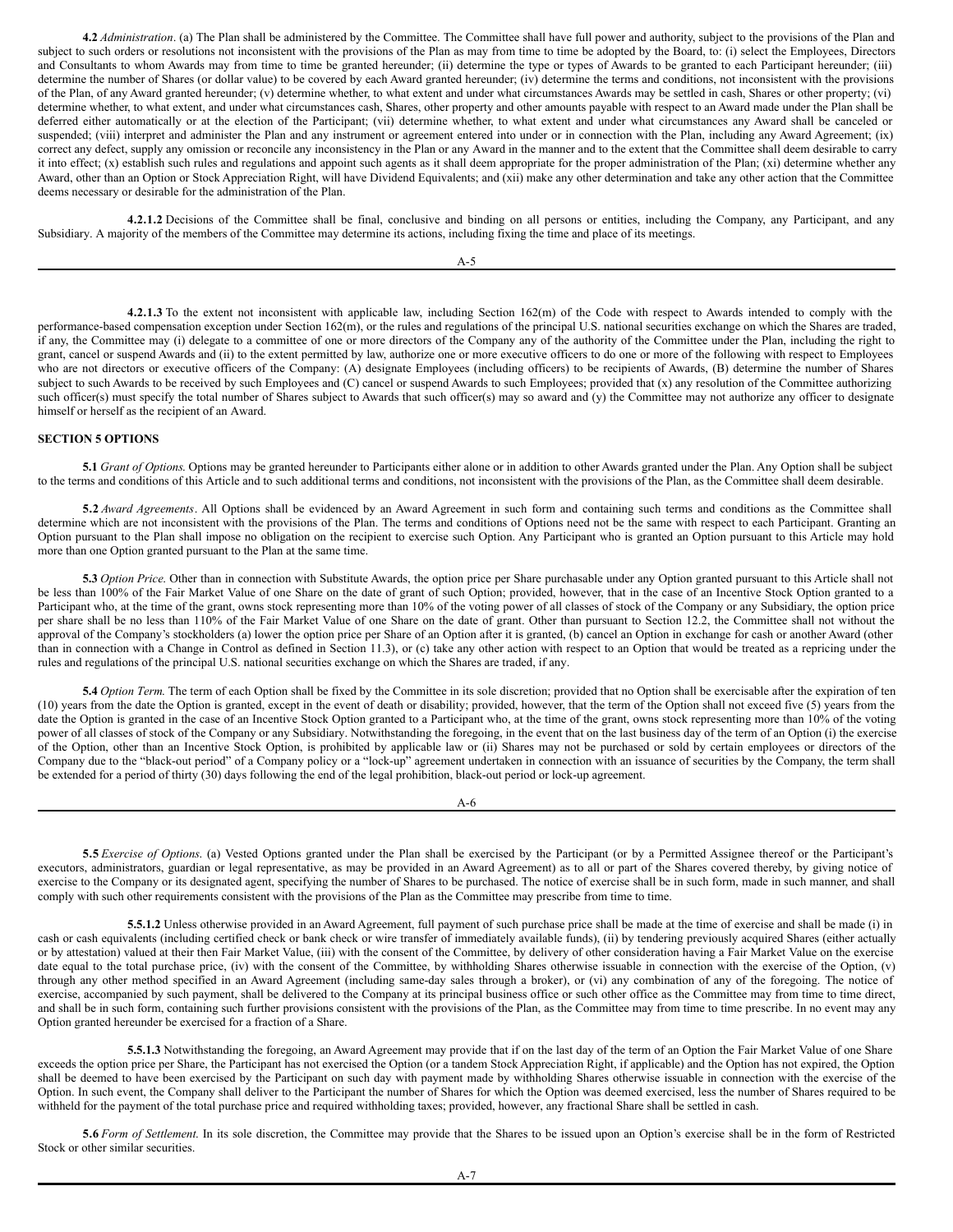**5.7** *Incentive Stock Options.* The Committee may grant Incentive Stock Options to any Employee subject to the requirements of Section 422 of the Code. Solely for purposes of determining whether Shares are available for the grant of Incentive Stock Options under the Plan, the maximum aggregate number of Shares that may be issued pursuant to Incentive Stock Options granted under the Plan shall be the Maximum Plan Shares, subject to adjustment as provided in Section 12.2.

## **SECTION 6 STOCK APPRECIATION RIGHTS**

**6.1** *Grant and Exercise*. The Committee may grant Stock Appreciation Rights (a) in tandem with all or part of any Option granted under the Plan or at any subsequent time during the term of such Option, (b) in tandem with all or part of any Award (other than an Option) granted under the Plan or at any subsequent time during the term of such Award, or (c) without regard to any Option or other Award in each case upon such terms and conditions as the Committee may establish in its sole discretion.

**6.2** *Terms and Conditions*. Stock Appreciation Rights shall be subject to such terms and conditions, not inconsistent with the provisions of the Plan, as shall be determined from time to time by the Committee, including the following:

**6.2.1.1** Upon the exercise of a Stock Appreciation Right, the holder shall have the right to receive the excess of (i) the Fair Market Value of one Share on the date of exercise (or such amount less than such Fair Market Value as the Committee shall so determine at any time during a specified period before the date of exercise) over (ii) the grant price of the Stock Appreciation Right.

**6.2.1.2** The Committee shall determine in its sole discretion whether payment on exercise of a Stock Appreciation Right shall be made in cash, in whole Shares or other property, or any combination thereof.

**6.2.1.3** The terms and conditions of Stock Appreciation Rights need not be the same with respect to each recipient.

**6.2.1.4** The Committee may impose such other terms and conditions on the exercise of any Stock Appreciation Right as it shall deem appropriate. A Stock Appreciation Right shall (i) have a grant price per Share of not less than the Fair Market Value of one Share on the date of grant or, if applicable, on the date of grant of an Option with respect to a Stock Appreciation Right granted in exchange for or in tandem with, but subsequent to, the Option (subject to the requirements of Section 409A of the Code) except in the case of Substitute Awards or in connection with an adjustment provided in Section 12.2, and (ii) have a term not greater than ten (10) years, except in the event of death or disability. Notwithstanding clause (ii) of the preceding sentence, in the event that on the last business day of the term of a Stock Appreciation Right (x) the exercise of the Stock Appreciation Right is prohibited by applicable law or (y) Shares may not be purchased or sold by certain employees or directors of the Company due to the "black-out period" of a Company policy or a "lock-up" agreement undertaken in connection with an issuance of securities by the Company, the term shall be extended for a period of thirty (30) days following the end of the legal prohibition, black-out period or lock-up agreement.

A-8

**6.2.1.5** An Award Agreement may provide that if on the last day of the term of a Stock Appreciation Right the Fair Market Value of one Share exceeds the grant price per Share of the Stock Appreciation Right, the Participant has not exercised the Stock Appreciation Right or the tandem Option (if applicable), and the Stock Appreciation Right has not expired, the Stock Appreciation Right shall be deemed to have been exercised by the Participant on such day. In such event, the Company shall make payment to the Participant in accordance with this Section, reduced by the number of Shares (or cash) required for withholding taxes; provided, however, any fractional Share shall be settled in cash.

**6.2.1.6** Without the approval of the Company's stockholders, other than pursuant to Section 12.2, the Committee shall not (i) reduce the grant price of any Stock Appreciation Right after the date of grant, (ii) cancel any Stock Appreciation Right in exchange for cash or another Award (other than in connection with a Change in Control as defined in Section 11.3), or (iii) take any other action with respect to a Stock Appreciation Right that would be treated as a repricing under the rules and regulations of the principal U.S. national securities exchange on which the Shares are traded, if any.

## **SECTION 7 RESTRICTED STOCK AND RESTRICTED STOCK UNITS**

**7.1** *Grants*. Awards of Restricted Stock and of Restricted Stock Units may be granted hereunder to Participants either alone or in addition to other Awards granted under the Plan (a "*Restricted Stock Award*" or "*Restricted Stock Unit Award*" respectively), and such Restricted Stock Awards and Restricted Stock Unit Awards shall also be available as a form of payment of Performance Awards and other earned cash-based incentive compensation. The Committee has absolute discretion to determine whether any consideration (other than services) is to be received by the Company or any Subsidiary as a condition precedent to the grant of Restricted Stock or Restricted Stock Units, subject to such minimum consideration as may be required by applicable law.

**7.2** *Award Agreements*. The terms of any Restricted Stock Award or Restricted Stock Unit Award granted under the Plan shall be set forth in an Award Agreement which shall contain provisions determined by the Committee and not inconsistent with the Plan. The terms of Restricted Stock Awards and Restricted Stock Unit Awards need not be the same with respect to each Participant.

7.3 Rights of Holders of Restricted Stock and Restricted Stock Units. Unless otherwise provided in the Award Agreement, beginning on the date of grant of the Restricted Stock Award and subject to execution of the Award Agreement, the Participant shall become a stockholder of the Company with respect to all Shares subject to the Award Agreement and shall have all of the rights of a stockholder, including the right to vote such Shares and the right to receive distributions made with respect to such Shares. A Participant who holds a Restricted Stock Unit Award shall only have those rights specifically provided for in the Award Agreement; provided, however, in no event shall the Participant have voting rights with respect to such Award. Except as otherwise provided in an Award Agreement, any Shares or any other property distributed as a dividend or otherwise with respect to any Restricted Stock Award or Restricted Stock Unit Award as to which the restrictions have not yet lapsed shall be subject to the same restrictions as such Restricted Stock Award or Restricted Stock Unit Award. Notwithstanding the provisions of this Section, cash dividends, stock and any other property (other than cash) distributed as a dividend or otherwise with respect to any Restricted Stock Award or Restricted Stock Unit Award that vests based on achievement of performance goals shall either (i) not be paid or credited or (ii) be accumulated, shall be subject to restrictions and risk of forfeiture to the same extent as the Restricted Stock or Restricted Stock Units with respect to which such cash, stock or other property has been distributed and shall be paid at the time such restrictions and risk of forfeiture lapse.

**7.4** *Issuance of Shares.* Any Restricted Stock granted under the Plan may be evidenced in such manner as the Board may deem appropriate, including book-entry registration or issuance of a stock certificate or certificates, which certificate or certificates shall be held by the Company. Such book entry registration, certificate or certificates shall be registered in the name of the Participant and shall bear an appropriate legend referring to the restrictions applicable to such Restricted Stock.

## **SECTION 8 OTHER SHARE-BASED AWARDS**

**8.1** *Grants*. Other Awards of Shares and other Awards that are valued in whole or in part by reference to, or are otherwise based on, Shares or other property ("*Other Share-Based Awards*"), including deferred stock units, may be granted hereunder to Participants either alone or in addition to other Awards granted under the Plan. Other Share-Based Awards shall also be available as a form of payment of other Awards granted under the Plan and other earned cash-based compensation.

**8.2** *Award Agreements*. The terms of Other Share-Based Awards granted under the Plan shall be set forth in an Award Agreement which shall contain provisions determined by the Committee and not inconsistent with the Plan. The terms of such Awards need not be the same with respect to each Participant. Notwithstanding the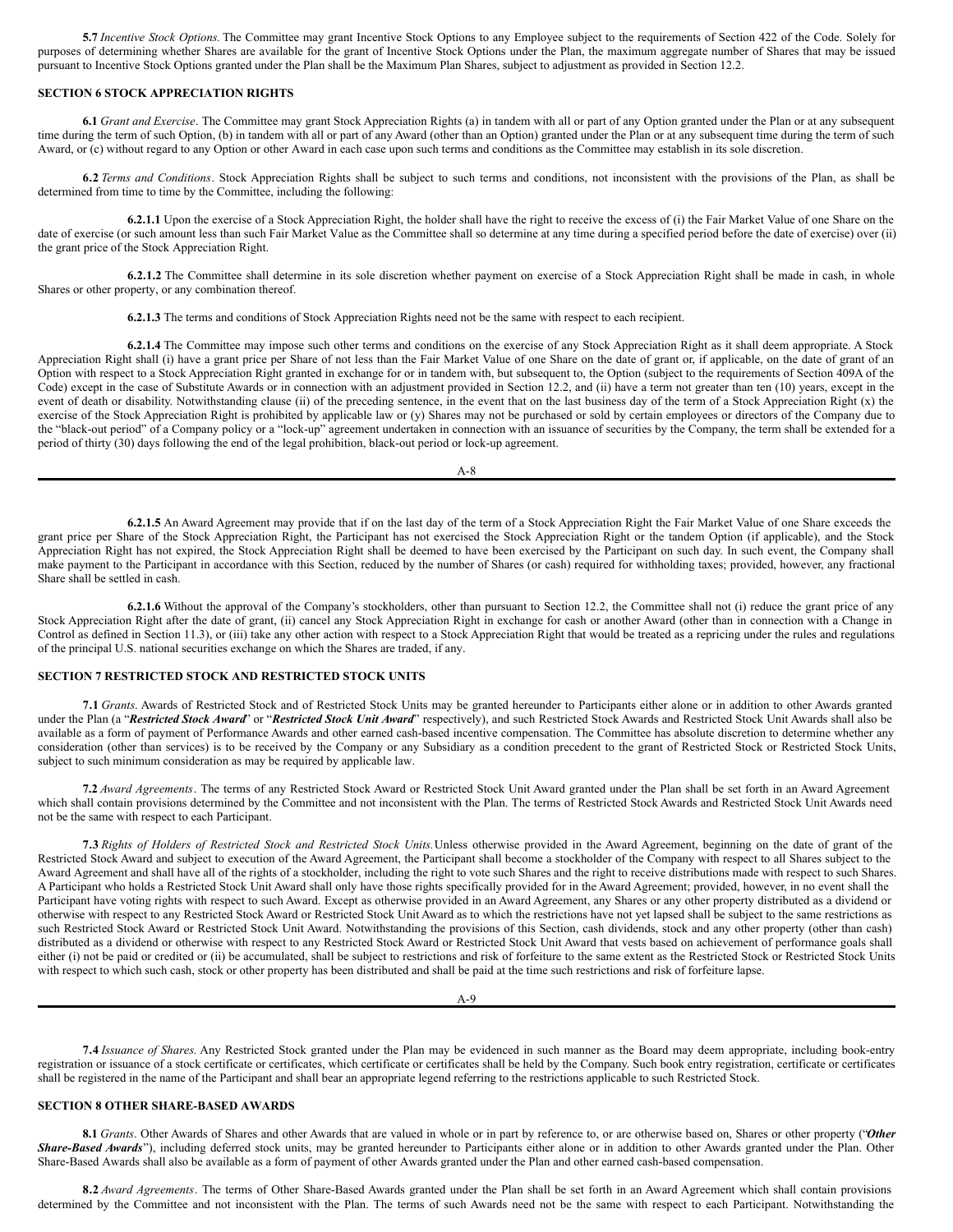provisions of this Section, Dividend Equivalents with respect to the Shares covered by an Other Share-Based Award that vests based on achievement of performance goals shall be subject to restrictions and risk of forfeiture to the same extent as the Shares covered by an Other Share-Based Award with respect to which such cash, stock or other property has been distributed.

**8.3** *Payment*. Except as may be provided in an Award Agreement, Other Share-Based Awards may be paid in cash, Shares, other property, or any combination thereof, in the sole discretion of the Committee. Other Share-Based Awards may be paid in a lump sum or in installments or, in accordance with procedures established by the Committee, on a deferred basis subject to the requirements of Section 409A of the Code.

**8.4** *Deferral of Director Fees*. Directors shall, if determined by the Board, receive Other Share-Based Awards in the form of deferred stock units in lieu of all or a portion of their annual retainer. In addition Directors may elect to receive Other Share-Based Awards in the form of deferred stock units in lieu of all or a portion of their annual and committee retainers and annual meeting fees, provided that such election is made in accordance with the requirements of Section 409A of the Code. The Committee shall, in its absolute discretion, establish such rules and procedures as it deems appropriate for such elections and for payment in deferred stock units.

A-10

#### **SECTION 9 PERFORMANCE AWARDS**

**9.1** *Grants*. Performance Awards in the form of Performance Cash, Performance Shares or Performance Units, as determined by the Committee in its sole discretion, may be granted hereunder to Participants, for no consideration or for such minimum consideration as may be required by applicable law, either alone or in addition to other Awards granted under the Plan. The performance goals to be achieved for each Performance Period shall be conclusively determined by the Committee and may be based upon the criteria set forth in Section 10.2 or such other criteria as determined by the Committee in its discretion.

**9.2** *Award Agreements.* The terms of any Performance Award granted under the Plan shall be set forth in an Award Agreement (or, if applicable, in a resolution duly adopted by the Committee) which shall contain provisions determined by the Committee and not inconsistent with the Plan, including whether such Awards shall have Dividend Equivalents. The terms of Performance Awards need not be the same with respect to each Participant.

**9.3** *Terms and Conditions.* The performance criteria to be achieved during any Performance Period and the length of the Performance Period shall be determined by the Committee upon the grant of each Performance Award. The amount of the Award to be distributed shall be conclusively determined by the Committee.

**9.4** *Payment.* Except as provided in Article 11, as provided by the Committee or as may be provided in an Award Agreement, Performance Awards will be distributed only after the end of the relevant Performance Period. Performance Awards may be paid in cash, Shares, other property, or any combination thereof, in the sole discretion of the Committee. Performance Awards may be paid in a lump sum or in installments following the close of the Performance Period or, in accordance with procedures established by the Committee, on a deferred basis subject to the requirements of Section 409A of the Code.

## **SECTION 10 CODE SECTION 162(m) PROVISIONS**

**10.1** *Covered Employees*. Notwithstanding any other provision of the Plan, if the Committee determines at the time a Restricted Stock Award, a Restricted Stock Unit Award, a Performance Award or an Other Share-Based Award is granted to a Participant who is, or is likely to be, as of the end of the tax year in which the Company would claim a tax deduction in connection with such Award, a Covered Employee, then the Committee may provide that this Article 10 is applicable to such Award.

A-11

**10.2** *Performance Criteria.* If the Committee determines that a Restricted Stock Award, a Restricted Stock Unit, a Performance Award or an Other Share-Based Award is intended to be subject to this Article 10, the lapsing of restrictions thereon and the distribution of cash, Shares or other property pursuant thereto, as applicable, shall be subject to the achievement of one or more objective performance goals established by the Committee, which shall be based on the attainment of specified levels of one or any combination of the following: net sales; revenue; revenue growth or product revenue growth; operating income (before or after taxes); pre- or after-tax income or loss (before or after allocation of corporate overhead and bonus); earnings or loss per share; net income or loss (before or after taxes); return on equity; total stockholder return; return on assets or net assets; appreciation in and/or maintenance of the price of the Shares or any other publicly-traded securities of the Company; market share; gross profits; earnings or losses (including earnings or losses before taxes, before interest and taxes, or before interest, taxes, depreciation and amortization); economic value-added models or equivalent metrics; comparisons with various stock market indices; reductions in costs; cash flow or cash flow per share (before or after dividends); return on capital (including return on total capital or return on invested capital); cash flow return on investment; improvement in or attainment of expense levels or working capital levels, including cash, inventory and accounts receivable; operating margin; gross margin; year-end cash; cash margin; debt reduction; stockholders equity; operating efficiencies; market share; customer satisfaction; customer growth; employee satisfaction; regulatory achievements (including submitting or filing applications or other documents with regulatory authorities or receiving approval of any such applications or other documents and passing pre-approval inspections (whether of the Company or the Company's third-party manufacturer) and validation of manufacturing processes (whether the Company's or the Company's third-party manufacturer's)); strategic partnerships or transactions (including in-licensing and out-licensing of intellectual property); establishing relationships with commercial entities with respect to the marketing, distribution and sale of the Company's products (including with group purchasing organizations, distributors and other vendors); supply chain achievements (including establishing relationships with manufacturers or suppliers of component materials and manufacturers of the Company's products); co-development, co-marketing, profit sharing, joint venture or other similar arrangements; financial ratios, including those measuring liquidity, activity, profitability or leverage; cost of capital or assets under management; financing and other capital raising transactions (including sales of the Company's equity or debt securities, factoring transactions, sales or licenses of the Company's assets, including its intellectual property, whether in a particular jurisdiction or territory or globally, or through partnering transactions); implementation, completion or attainment of measurable objectives with respect to research, development, manufacturing, commercialization, products or projects, production volume levels, acquisitions and divestitures; and recruiting and maintaining personnel. Such performance goals also may be based solely by reference to the Company's performance or the performance of a Subsidiary, division, business segment or business unit of the Company, or based upon the relative performance of other companies or upon comparisons of any of the indicators of performance relative to other companies. The Committee may also exclude charges related to an event or occurrence which the Committee determines should appropriately be excluded, including (a) restructurings, discontinued operations, extraordinary items, and other unusual or non-recurring charges, (b) an event either not directly related to the operations of the Company or not within the reasonable control of the Company's management, or (c) the cumulative effects of tax or accounting changes in accordance with U.S. generally accepted accounting principles. Such performance goals shall be set by the Committee within the time period prescribed by, and shall otherwise comply with the requirements of, Section 162(m) of the Code, and the regulations thereunder.

**10.3** *Adjustments*. Notwithstanding any provision of the Plan (other than Article 11), with respect to any Restricted Stock Award, Restricted Stock Unit Award, Performance Award or Other Share-Based Award that is subject to this Section 10, the Committee may adjust downwards, but not upwards, the amount payable pursuant to such Award, and the Committee may not waive the achievement of the applicable performance goals except in the case of the death or disability of the Participant or as otherwise determined by the Committee in special circumstances.

**10.4** *Restrictions*. The Committee shall have the power to impose such other restrictions on Awards subject to this Article as it may deem necessary or appropriate to ensure that such Awards satisfy all requirements for "performance-based compensation" within the meaning of Section 162(m) of the Code.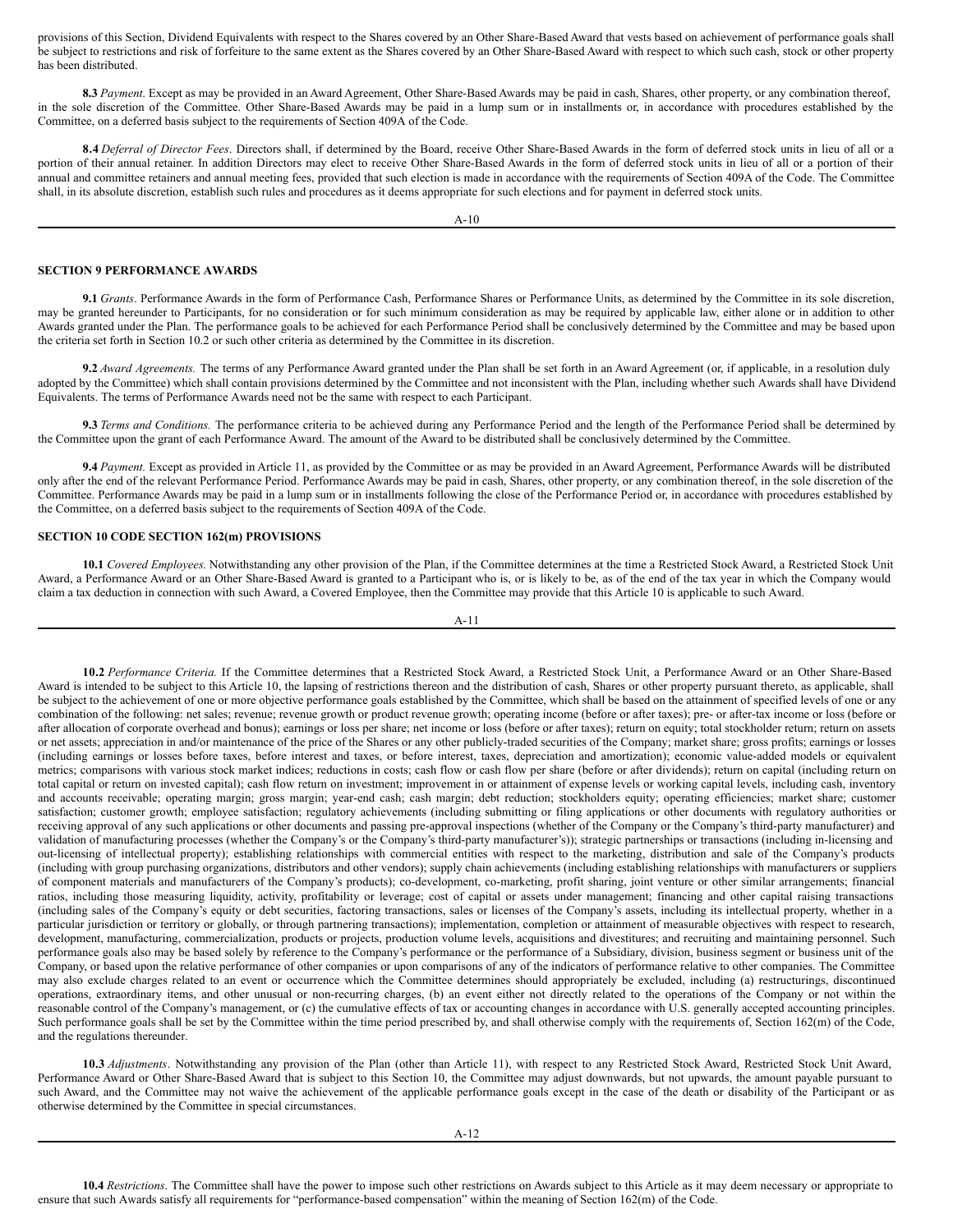**10.5** *Limitations on Grants to Individual Participants*. Subject to adjustment as provided in Section 12.2, no Participant may (i) be granted Options or Stock Appreciation Rights during any 12-month period with respect to more than 35% of the Maximum Plan Shares and (ii) earn more than 35% of the Maximum Plan Shares for each twelve (12) months in the vesting period or Performance Period with respect to Restricted Stock Awards, Restricted Stock Unit Awards, Performance Awards and/or Other Share-Based Awards that are intended to comply with the performance-based exception under Code Section 162(m) and are denominated in Shares (provided that any Shares that would have been earned after such twelve (12) month period that are earned due to an acceleration as a result of a Change in Control of the Company shall not count against such limitation). In addition to the foregoing, the maximum dollar value that may be earned by any Participant for each twelve (12) months in a Performance Period with respect to Performance Awards that are intended to comply with the performance-based exception under Code Section 162(m) and are denominated in cash is \$2,000,000 (provided that any amount that would have been earned after such twelve (12) month period that is earned due to an acceleration as a result of a Change in Control of the Company shall not count against such limitation). If an Award is cancelled, the cancelled Award shall continue to be counted toward the applicable limitation in this Section.

## **SECTION 11 CHANGE IN CONTROL PROVISIONS**

**11.1** *Impact on Certain Awards.* Award Agreements may provide that in the event of a Change in Control of the Company (as defined in Section 11.3): (i) Options and Stock Appreciation Rights outstanding as of the date of the Change in Control shall be cancelled and terminated without payment if the Fair Market Value of one Share as of the date of the Change in Control is less than the per Share Option exercise price or Stock Appreciation Right grant price, and (ii) all Performance Awards shall be (x) considered to be earned and payable based on achievement of performance goals or based on target performance (either in full or pro rata based on the portion of Performance Period completed as of the date of the Change in Control), and any limitations or other restrictions shall lapse and such Performance Awards shall be immediately settled or distributed or (y) converted into Restricted Stock Awards or Restricted Stock Unit Awards based on achievement of performance goals or based on target performance (either in full or pro rata based on the portion of Performance Period completed as of the date of the Change in Control) that are subject to Section 11.2.

#### A-13

**11.2** *Assumption or Substitution of Certain Awards.* (a) Unless otherwise provided in an Award Agreement, in the event of a Change in Control of the Company in which the successor company assumes or substitutes for an Option, Stock Appreciation Right, Restricted Stock Award, Restricted Stock Unit Award or Other Share-Based Award (or in which the Company is the ultimate parent corporation and continues the Award), if a Participant's employment with such successor company (or the Company) or a subsidiary thereof terminates within 12 months following such Change in Control (or such other period set forth in the Award Agreement, including prior thereto if applicable) and under the circumstances specified in the Award Agreement: (i) Options and Stock Appreciation Rights outstanding as of the date of such termination of employment will immediately vest, become fully exercisable, and may thereafter be exercised for 12 months (or the period of time set forth in the Award Agreement), (ii) the restrictions, limitations and other conditions applicable to Restricted Stock and Restricted Stock Units outstanding as of the date of such termination of employment shall lapse and the Restricted Stock and Restricted Stock Units shall become free of all restrictions, limitations and conditions and become fully vested, and (iii) the restrictions, limitations and other conditions applicable to any Other Share-Based Awards or any other Awards shall lapse, and such Other Share-Based Awards or such other Awards shall become free of all restrictions, limitations and conditions and become fully vested and transferable to the full extent of the original grant. For the purposes of this Section 11.2, an Option, Stock Appreciation Right, Restricted Stock Award, Restricted Stock Unit Award or Other Share-Based Award shall be considered assumed or substituted for if following the Change in Control the Award confers the right to purchase or receive, for each Share subject to the Option, Stock Appreciation Right, Restricted Stock Award, Restricted Stock Unit Award or Other Share-Based Award immediately prior to the Change in Control, the consideration (whether stock, cash or other securities or property) received in the transaction constituting a Change in Control by holders of Shares for each Share held on the effective date of such transaction (and if holders were offered a choice of consideration, the type of consideration chosen by the holders of a majority of the outstanding Shares); provided, however, that if such consideration received in the transaction constituting a Change in Control is not solely common stock of the successor company, the Committee may, with the consent of the successor company, provide that the consideration to be received upon the exercise or vesting of an Option, Stock Appreciation Right, Restricted Stock Award, Restricted Stock Unit Award or Other Share-Based Award, for each Share subject thereto, will be solely common stock of the successor company substantially equal in fair market value to the per Share consideration received by holders of Shares in the transaction constituting a Change in Control. The determination of such substantial equality of value of consideration shall be made by the Committee in its sole discretion and its determination shall be conclusive and binding.

**11.2.1.2** Unless otherwise provided in an Award Agreement, in the event of a Change in Control of the Company to the extent the successor company does not assume or substitute for an Option, Stock Appreciation Right, Restricted Stock Award, Restricted Stock Unit Award or Other Share-Based Award (or in which the Company is the ultimate parent corporation and does not continue the Award), then immediately prior to the Change in Control: (i) those Options and Stock Appreciation Rights outstanding as of the date of the Change in Control that are not assumed or substituted for (or continued) shall immediately vest and become fully exercisable, (ii) restrictions, limitations and other conditions applicable to Restricted Stock and Restricted Stock Units that are not assumed or substituted for (or continued) shall lapse and the Restricted Stock and Restricted Stock Units shall become free of all restrictions, limitations and conditions and become fully vested, and (iii) the restrictions, other limitations and other conditions applicable to any Other Share-Based Awards or any other Awards that are not assumed or substituted for (or continued) shall lapse, and such Other Share-Based Awards or such other Awards shall become free of all restrictions, limitations and conditions and become fully vested and transferable to the full extent of the original grant.

#### A-14

**11.2.1.3** The Committee, in its discretion, may determine that, upon the occurrence of a Change in Control of the Company, each Option and Stock Appreciation Right outstanding shall terminate within a specified number of days after notice to the Participant, and/or that each Participant shall receive, with respect to each Share subject to such Option or Stock Appreciation Right, an amount equal to the excess of the Fair Market Value of such Share immediately prior to the occurrence of such Change in Control over the exercise price per Share of such Option and/or Stock Appreciation Right; such amount to be payable in cash, in one or more kinds of stock or property (including the stock or property, if any, payable in the transaction) or in a combination thereof, as the Committee, in its discretion, shall determine.

**11.3** *Change in Control.* For purposes of the Plan, unless otherwise provided in an Award Agreement, "*Change in Control*" means the occurrence of any one of the following events:

**11.3.1.1** During any 12-month period, individuals who, as of the beginning of such period, constitute the Board (the "*Incumbent Directors*") cease for any reason to constitute at least a majority of the Board, provided that any person becoming a director subsequent to the beginning of such period whose election or nomination for election was approved by a vote of at least a majority of the Incumbent Directors then on the Board (either by a specific vote or by approval of the proxy statement of the Company in which such person is named as a nominee for director, without written objection to such nomination) shall be an Incumbent Director; provided, however, that no individual initially elected or nominated as a director of the Company as a result of an actual or threatened election contest with respect to directors or as a result of any other actual or threatened solicitation of proxies by or on behalf of any person other than the Board shall be deemed to be an Incumbent Director;

**11.3.1.2** Any "person" (as such term is defined in the Exchange Act and as used in Sections 13(d)(3) and 14(d)(2) of the Exchange Act) is or becomes a "beneficial owner" (as defined in Rule 13d-3 under the Exchange Act), directly or indirectly, of securities of the Company representing 50% or more of the combined voting power of the Company's then outstanding securities eligible to vote for the election of the Board (the "Company Voting Securities"); provided, however, that the event described in this paragraph (b) shall not be deemed to be a Change in Control by virtue of any of the following acquisitions: (i) by the Company or any Subsidiary, (ii) by any employee benefit plan (or related trust) sponsored or maintained by the Company or any Subsidiary, (iii) by any underwriter temporarily holding securities pursuant to an offering of such securities, (iv) pursuant to a Non-Qualifying Transaction, as defined in paragraph (c), or (v) by any person of Voting Securities from the Company, if a majority of the Incumbent Board approves in advance the acquisition of beneficial ownership of 50% or more of Company Voting Securities by such person;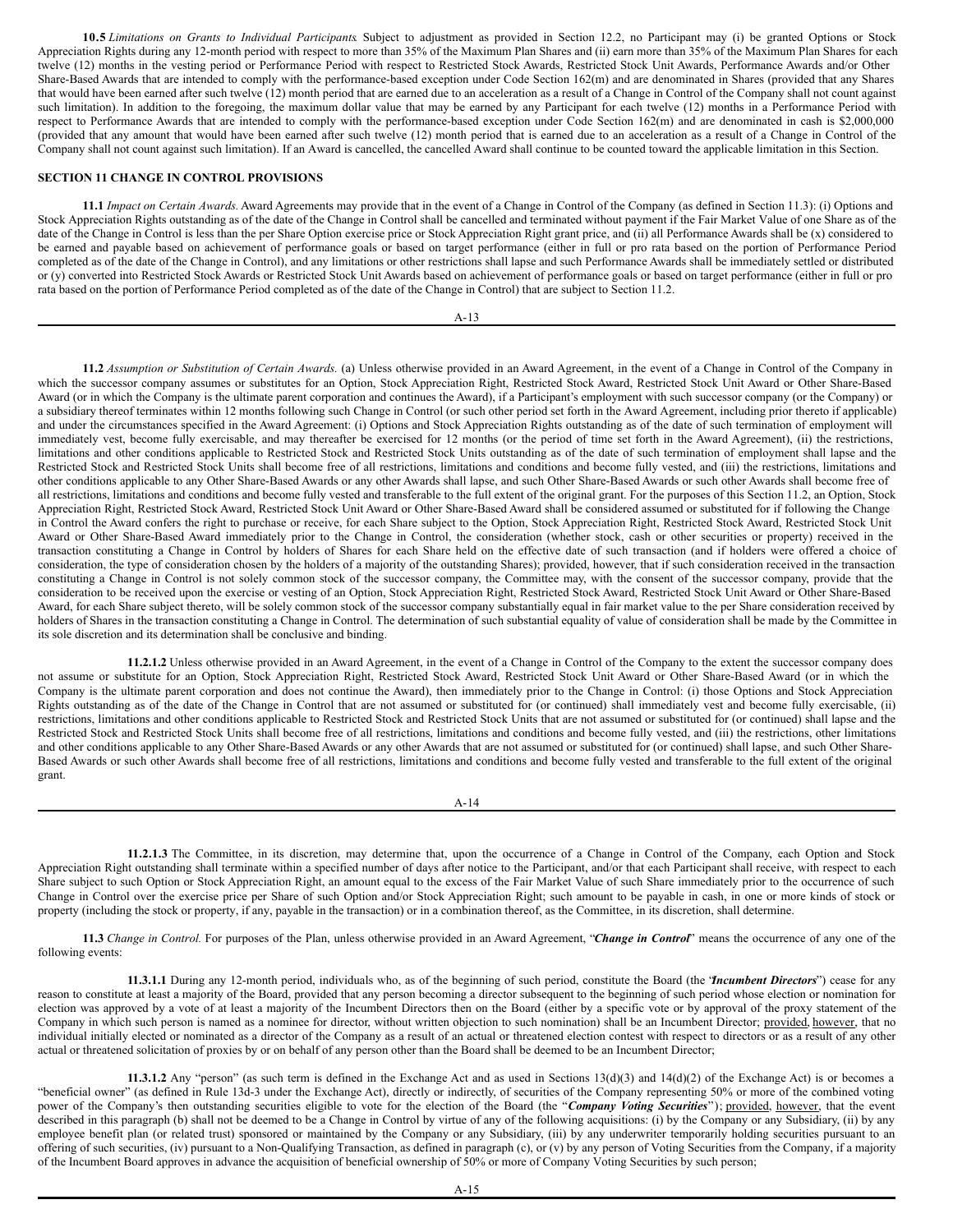**11.3.1.3** The consummation of a merger, consolidation, statutory share exchange or similar form of corporate transaction involving the Company or any of its Subsidiaries that requires the approval of the Company's stockholders, whether for such transaction or the issuance of securities in the transaction (a "*Business Combination*"), unless immediately following such Business Combination: (i) more than 50% of the total voting power of (A) the corporation resulting from such Business Combination (the "*Surviving Corporation*"), or (B) if applicable, the ultimate parent corporation that directly or indirectly has beneficial ownership of 100% of the voting securities eligible to elect directors of the Surviving Corporation (the "*Parent Corporation*"), is represented by Company Voting Securities that were outstanding immediately prior to such Business Combination (or, if applicable, is represented by shares into which such Company Voting Securities were converted pursuant to such Business Combination), and such voting power among the holders thereof is in substantially the same proportion as the voting power of such Company Voting Securities among the holders thereof immediately prior to the Business Combination, (ii) no person (other than any employee benefit plan (or related trust) sponsored or maintained by the Surviving Corporation or the Parent Corporation), is or becomes the beneficial owner, directly or indirectly, of 50% or more of the total voting power of the outstanding voting securities eligible to elect directors of the Parent Corporation (or, if there is no Parent Corporation, the Surviving Corporation) and (iii) at least a majority of the members of the board of directors of the Parent Corporation (or, if there is no Parent Corporation, the Surviving Corporation) following the consummation of the Business Combination were Incumbent Directors at the time of the Board's approval of the execution of the initial agreement providing for such Business Combination (any Business Combination which satisfies all of the criteria specified in (i), (ii) and (iii) above shall be deemed to be a "*Non-Qualifying Transaction*"); or

**11.3.1.4** The stockholders of the Company approve a plan of complete liquidation or dissolution of the Company or the consummation of a sale of all or substantially all of the Company's assets.

Notwithstanding the foregoing, a Change in Control shall not be deemed to occur solely because any person acquires beneficial ownership of more than 50% of the Company Voting Securities as a result of the acquisition of Company Voting Securities by the Company which reduces the number of Company Voting Securities outstanding; provided, that if after such acquisition by the Company such person becomes the beneficial owner of additional Company Voting Securities that increases the percentage of outstanding Company Voting Securities beneficially owned by such person, a Change in Control of the Company shall then occur.

#### **SECTION 12 GENERALLY APPLICABLE PROVISIONS**

**12.1** *Amendment and Termination of the Plan*. The Board may, from time to time, alter, amend, suspend or terminate the Plan as it shall deem advisable, subject to any requirement for stockholder approval imposed by applicable law, including the rules and regulations of the principal U.S. national securities exchange on which the Shares are traded, if any; provided that the Board may not amend the Plan in any manner that would result in noncompliance with Rule 16b-3 under the Exchange Act; and further provided that the Board may not, without the approval of the Company's stockholders, amend the Plan to (a) increase the number of Shares that may be the subject of Awards under the Plan (except for adjustments pursuant to Section 12.2), (b) expand the types of awards available under the Plan, (c) materially expand the class of persons eligible to participate in the Plan, (d) amend Section 5.3 or Section 6.2(f) to eliminate the requirements relating to minimum exercise price, minimum grant price and stockholder approval, (e) increase the maximum permissible term of any Option specified by Section 5.4 or the maximum permissible term of a Stock Appreciation Right specified by Section 6.2(d), or (f) increase any of the limitations in Section 10.5. The Board may not (except pursuant to Section 12.2 or in connection with a Change in Control), without the approval of the Company's stockholders, cancel an Option or Stock Appreciation Right in exchange for cash or take any action with respect to an Option or Stock Appreciation Right that would be treated as a repricing under the rules and regulations of the principal U.S. national securities exchange on which the Shares are traded, if any, including a reduction of the exercise price of an Option or the grant price of a Stock Appreciation Right or the exchange of an Option or Stock Appreciation Right for another Award. In addition, no amendments to, or termination of, the Plan shall impair the rights of a Participant in any material respect under any Award previously granted without such Participant's consent.

$$
A-16
$$

**12.2** *Adjustments*. In the event of any merger, reorganization, consolidation, recapitalization, dividend or distribution (whether in cash, shares or other property, other than a regular cash dividend), stock split, reverse stock split, spin-off or similar transaction or other change in corporate structure affecting the Shares or the value thereof, such adjustments and other substitutions shall be made to the Plan and to Awards as the Committee deems equitable or appropriate taking into consideration the accounting and tax consequences, including such adjustments in the aggregate number, class and kind of securities that may be delivered under the Plan, the limitations in Section 10.5 (other than to Awards denominated in cash), the maximum number of Shares that may be issued pursuant to Incentive Stock Options and, in the aggregate or to any Participant, in the number, class, kind and option or exercise price of securities subject to outstanding Awards granted under the Plan (including, if the Committee deems appropriate, the substitution of similar options to purchase the shares of, or other awards denominated in the shares of, another company) as the Committee may determine to be appropriate; provided, however, that the number of Shares subject to any Award shall always be a whole number.

**12.3** *Transferability of Awards*. Except as provided below, no Award and no Shares that have not been issued or as to which any applicable restriction, performance or deferral period has not lapsed, may be sold, assigned, transferred, pledged or otherwise encumbered, other than by will or the laws of descent and distribution, and such Award may be exercised during the life of the Participant only by the Participant or the Participant's guardian or legal representative. To the extent and under such terms and conditions as determined by the Committee, a Participant may assign or transfer an Award without consideration (each transferee thereof, a "*Permitted Assignee*") (i) to the Participant's spouse, children or grandchildren (including any adopted and step children or grandchildren), parents, grandparents or siblings, (ii) to a trust for the benefit of one or more of the Participant or the persons referred to in clause (i), (iii) to a partnership, limited liability company or corporation in which the Participant or the persons referred to in clause (i) are the only partners, members or shareholders or (iv) for charitable donations; provided that such Permitted Assignee shall be bound by and subject to all of the terms and conditions of the Plan and the Award Agreement relating to the transferred Award and shall execute an agreement satisfactory to the Company evidencing such obligations; and provided further that such Participant shall remain bound by the terms and conditions of the Plan. The Company shall cooperate with any Permitted Assignee and the Company's transfer agent in effectuating any transfer permitted under this Section.

#### A-17

**12.4** *Termination of Employment or Services*. The Committee shall determine and set forth in each Award Agreement whether any Awards granted in such Award Agreement will continue to be exercisable, continue to vest or be earned and the terms of such exercise, vesting or earning, on and after the date that a Participant ceases to be employed by or to provide services to the Company or any Subsidiary (including as a Director), whether by reason of death, disability, voluntary or involuntary termination of employment or services, or otherwise. The date of termination of a Participant's employment or services will be determined by the Committee, which determination will be final.

**12.5** *Deferral*; *Dividend Equivalents*. The Committee shall be authorized to establish procedures pursuant to which the payment of any Award may be deferred. Subject to the provisions of the Plan and any Award Agreement, the recipient of an Award other than an Option or Stock Appreciation Right may, if so determined by the Committee, be entitled to receive, currently or on a deferred basis, amounts equivalent to cash, stock or other property dividends on Shares ("*Dividend Equivalents*") with respect to the number of Shares covered by the Award, as determined by the Committee, in its sole discretion. The Committee may provide that the Dividend Equivalents (if any) shall be deemed to have been reinvested in additional Shares or otherwise reinvested and may provide that the Dividend Equivalents are subject to the same vesting or performance conditions as the underlying Award. Notwithstanding the foregoing, Dividend Equivalents credited in connection with an Award that vests based on the achievement of performance goals shall be subject to restrictions and risk of forfeiture to the same extent as the Award with respect to which such Dividend Equivalents have been credited.

#### **SECTION 13 MISCELLANEOUS**

**13.1** *Award Agreements*. Each Award Agreement shall either be (a) in writing in a form approved by the Committee and executed by the Company by an officer duly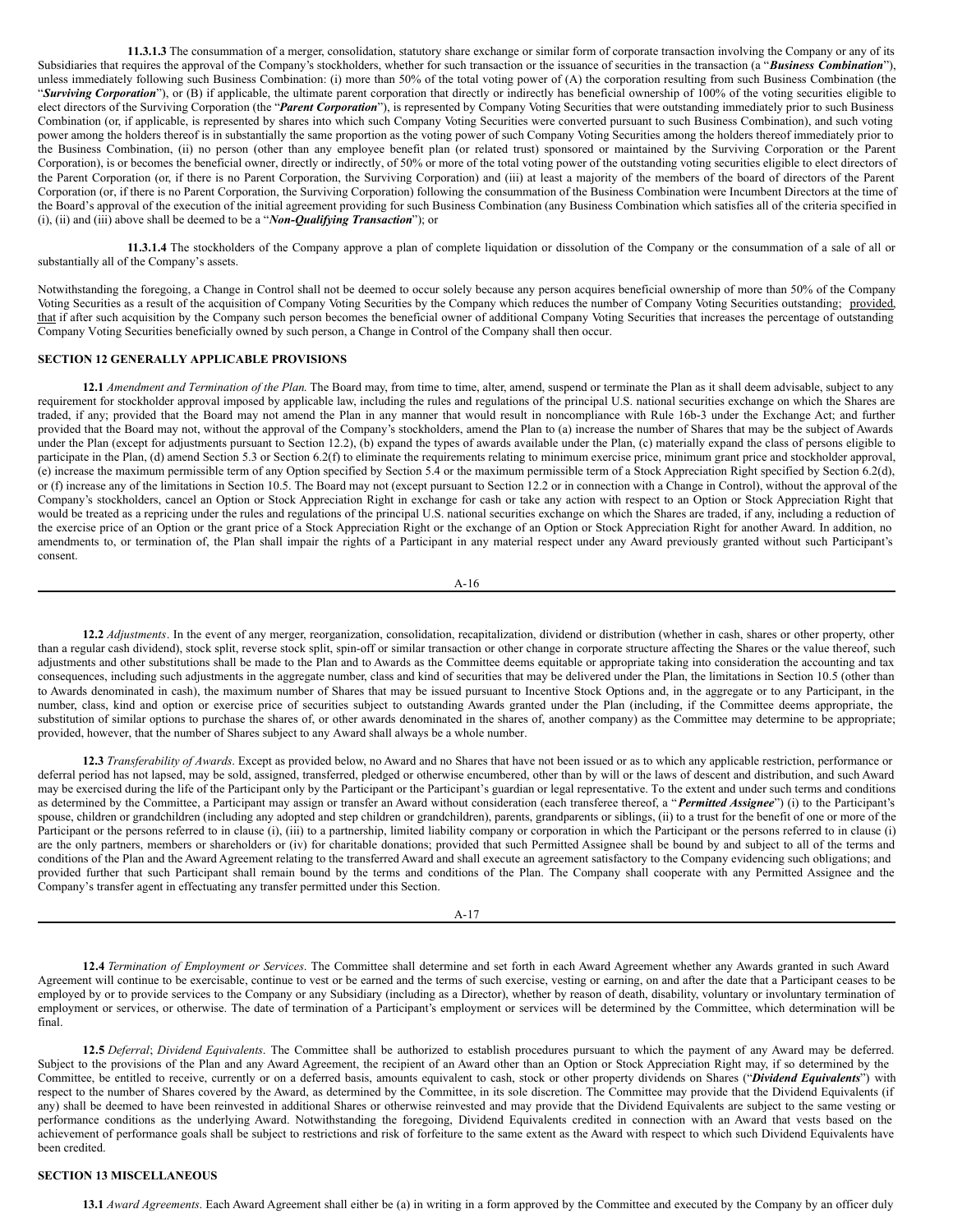authorized to act on its behalf, or (b) an electronic notice in a form approved by the Committee and recorded by the Company (or its designee) in an electronic recordkeeping system used for the purpose of tracking one or more types of Awards as the Committee may provide; in each case and if required by the Committee, the Award Agreement shall be executed or otherwise electronically accepted by the recipient of the Award in such form and manner as the Committee may require. The Committee may authorize any officer of the Company to execute any or all Award Agreements on behalf of the Company. The Award Agreement shall set forth the material terms and conditions of the Award as established by the Committee consistent with the provisions of the Plan.

**13.2** *Tax Withholding*. The Company shall have the right to make all payments or distributions pursuant to the Plan to a Participant (or a Permitted Assignee thereof) net of any applicable federal, state and local taxes required to be paid or withheld as a result of (a) the grant of any Award, (b) the exercise of an Option or Stock Appreciation Right, (c) the delivery of Shares or cash, (d) the lapse of any restrictions in connection with any Award or (e) any other event occurring pursuant to the Plan. The Company or any Subsidiary shall have the right to withhold from wages or other amounts otherwise payable to a Participant (or Permitted Assignee) such withholding taxes as may be required by law, or to otherwise require the Participant (or Permitted Assignee) to pay such withholding taxes. If the Participant (or Permitted Assignee) shall fail to make such tax payments as are required, the Company or its Subsidiaries shall, to the extent permitted by law, have the right to deduct any such taxes from any payment of any kind otherwise due to such Participant (or Permitted Assignee) or to take such other action as may be necessary to satisfy such withholding obligations. The Committee shall be authorized to establish procedures for election by Participants (or Permitted Assignee) to satisfy such obligation for the payment of such taxes by tendering previously acquired Shares (either actually or by attestation, valued at their then Fair Market Value), or by directing the Company to retain Shares (up to the minimum required tax withholding rate for the Participant (or Permitted Assignee) or such other rate, including a higher rate specified by the Participant, that will not cause an adverse accounting consequence or cost) otherwise deliverable in connection with the Award.

A-18

**13.3** *Right of Discharge Reserved; Claims to Awards*. Nothing in the Plan nor the grant of an Award hereunder shall confer upon any Employee, Director or Consultant the right to continue in the employment or service of the Company or any Subsidiary or affect any right that the Company or any Subsidiary may have to terminate the employment or service of (or to demote or to exclude from future Awards under the Plan) any such Employee, Director or Consultant at any time for any reason. The Company shall not be liable for the loss of existing or potential profit from an Award granted in the event of termination of an employment or other relationship. No Employee, Director or Consultant shall have any claim to be granted any Award under the Plan, and there is no obligation for uniformity of treatment of Employees, Directors or Consultants under the Plan.

**13.4** *Substitute Awards*. Notwithstanding any other provision of the Plan, the terms of Substitute Awards may vary from the terms set forth in the Plan to the extent the Committee deems appropriate to conform, in whole or in part, to the provisions of the awards in substitution for which they are granted.

**13.5** *Cancellation of Award; Forfeiture of Gain*. Notwithstanding anything to the contrary contained herein, an Award Agreement may provide that:

**13.5.1.1** In the event of a restatement of the Company's financial statements, the Committee shall have the right to review any Award, the amount, payment or vesting of which was based on an entry in the financial statements that are the subject of the restatement. If the Committee determines, based on the results of the restatement, that a lesser amount or portion of an Award should have been paid or vested, it may (i) cancel all or any portion of any outstanding Awards and (ii) require the Participant or other person to whom any payment has been made or shares or other property have been transferred in connection with the Award to forfeit and pay over to the Company, on demand, all or any portion of the gain (whether or not taxable) realized upon the exercise of any Option or Stock Appreciation Right and the value realized (whether or not taxable) on the vesting or payment of any other Award during the period beginning twelve months preceding the date of the restatement and ending with the date of cancellation of any outstanding Awards.

A-19

**13.5.1.2** If the Participant, without the consent of the Company, while employed by or providing services to the Company or any Subsidiary or after termination of such employment or service, violates a non-competition, non-solicitation or non-disclosure covenant or agreement or otherwise engages in activity that is in conflict with or adverse to the interest of the Company or any Subsidiary, as determined by the Committee in its sole discretion, then (i) any outstanding, vested or unvested, earned or unearned portion of the Award may, at the Committee's discretion, be canceled and (ii) the Committee, in its discretion, may require the Participant or other person to whom any payment has been made or Shares or other property have been transferred in connection with the Award to forfeit and pay over to the Company, on demand, all or any portion of the gain (whether or not taxable) realized upon the exercise of any Option or Stock Appreciation Right and the value realized (whether or not taxable) on the vesting or payment of any other Award during the time period specified in the Award Agreement.

**13.6** *Stop Transfer Orders*. All certificates for Shares delivered under the Plan pursuant to any Award shall be subject to such stop-transfer orders and other restrictions as the Committee may deem advisable under the rules, regulations and other requirements of the SEC, any U.S. national securities exchange upon which the Shares are then listed, and any applicable federal or state securities law, and the Committee may cause a legend or legends to be put on any such certificates to make appropriate reference to such restrictions.

**13.7** *Nature of Payments*. All Awards made pursuant to the Plan are in consideration of services performed or to be performed for the Company or any Subsidiary, division or business unit of the Company. Any income or gain realized pursuant to Awards under the Plan constitutes a special incentive payment to the Participant and shall not be taken into account, to the extent permissible under applicable law, as compensation for purposes of any of the employee benefit plans of the Company or any Subsidiary except as may be determined by the Committee or by the Board or board of directors of the applicable Subsidiary.

**13.8** *Other Plans*. Nothing contained in the Plan shall prevent the Board from adopting other or additional compensation arrangements, subject to stockholder approval if such approval is required; and such arrangements may be either generally applicable or applicable only in specific cases.

**13.9** *Severability*. The provisions of the Plan shall be deemed severable. If any provision of the Plan shall be held unlawful or otherwise invalid or unenforceable in whole or in part by a court of competent jurisdiction or by reason of change in a law or regulation, such provision shall (a) be deemed limited to the extent that such court of competent jurisdiction deems it lawful, valid and/or enforceable and as so limited shall remain in full force and effect, and (b) not affect any other provision of the Plan or part thereof, each of which shall remain in full force and effect. If the making of any payment or the provision of any other benefit required under the Plan shall be held unlawful or otherwise invalid or unenforceable by a court of competent jurisdiction, such unlawfulness, invalidity or unenforceability shall not prevent any other payment or benefit from being made or provided under the Plan, and if the making of any payment in full or the provision of any other benefit required under the Plan in full would be unlawful or otherwise invalid or unenforceable, then such unlawfulness, invalidity or unenforceability shall not prevent such payment or benefit from being made or provided in part, to the extent that it would not be unlawful, invalid or unenforceable, and the maximum payment or benefit that would not be unlawful, invalid or unenforceable shall be made or provided under the Plan.

**13.10** *Construction*. As used in the Plan, the words "*include*" and "*including*," and variations thereof, shall not be deemed to be terms of limitation, but rather shall be deemed to be followed by the words "*without limitation*."

**13.11** *Unfunded Status of the Plan.* The Plan is intended to constitute an "unfunded" plan for incentive compensation. With respect to any payments not yet made to a Participant by the Company, nothing contained herein shall give any such Participant any rights that are greater than those of a general creditor of the Company. In its sole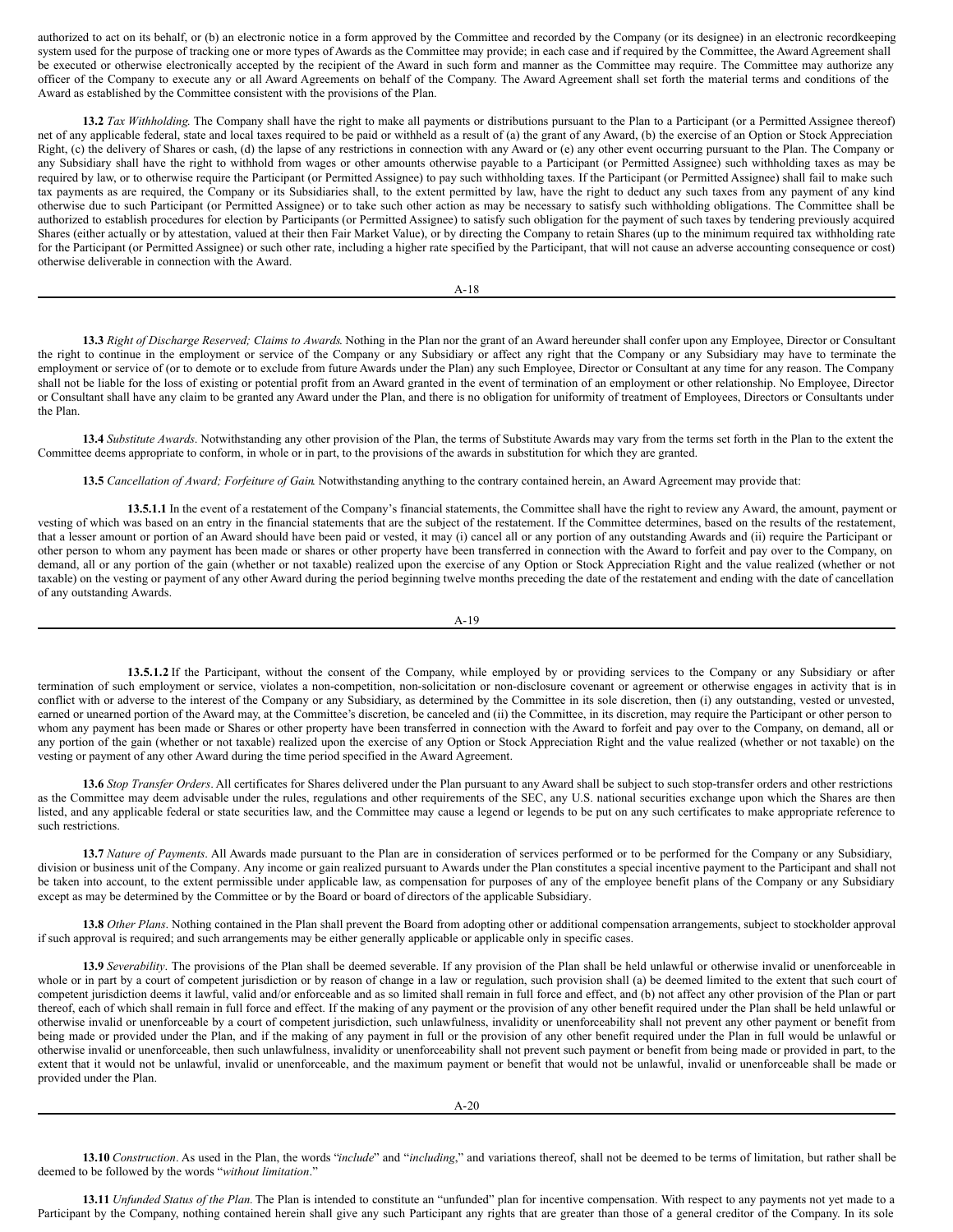discretion, the Committee may authorize the creation of trusts or other arrangements to meet the obligations created under the Plan to deliver the Shares or payments in lieu of or with respect to Awards hereunder; provided, however, that the existence of such trusts or other arrangements is consistent with the unfunded status of the Plan.

**13.12** *Governing Law*. The Plan and all determinations made and actions taken thereunder, to the extent not otherwise governed by the Code or the laws of the United States, shall be governed by the laws of the State of Delaware, without reference to principles of conflict of laws, and construed accordingly.

13.13 Effective Date of Plan; Termination of Plan. The Plan shall be effective on the date of the approval of the Plan by the holders of the shares entitled to vote thereon (the "*Effective Date*"). The Plan shall be null and void and of no effect if the foregoing condition is not fulfilled and in such event each Award shall, notwithstanding any of the preceding provisions of the Plan, be null and void and of no effect. Awards may be granted under the Plan at any time and from time to time on or prior to the tenth anniversary of the Effective Date of the Plan, on which date the Plan will expire except as to Awards then outstanding under the Plan; provided, however, in no event may Incentive Stock Options be granted more than ten (10) years after the earlier of (i) the date of the adoption of the Plan by the Board or (ii) the Effective Date of the Plan as provided in the first sentence of this Section. Such outstanding Awards shall remain in effect until they have been exercised or terminated, or have expired.

**13.14** *Foreign Employees and Consultants*. Awards may be granted to Participants who are foreign nationals or employed or providing services outside the United States, or both, on such terms and conditions different from those applicable to Awards to Employees or Consultants providing services in the United States as may, in the judgment of the Committee, be necessary or desirable in order to recognize differences in local law or tax policy. The Committee also may impose conditions on the exercise or vesting of Awards in order to minimize the Company's obligation with respect to tax equalization for Employees or Consultants on assignments outside their home country.

**13.15** *Compliance with Section 409A of the Code.*This Plan is intended to comply and shall be administered in a manner that is intended to comply with Section 409A of the Code and shall be construed and interpreted in accordance with such intent. To the extent that an Award or the payment, settlement or deferral thereof is subject to Section 409A of the Code, the Award shall be granted, paid, settled or deferred in a manner that will comply with Section 409A of the Code, including regulations or other guidance issued with respect thereto, except as otherwise determined by the Committee. Any provision of this Plan that would cause the grant of an Award or the payment, settlement or deferral thereof to fail to satisfy Section 409A of the Code shall be amended to comply with Section 409A of the Code on a timely basis, which may be made on a retroactive basis, in accordance with regulations and other guidance issued under Section 409A of the Code.

A-21

13.16 No Registration Rights; No Right to Settle in Cash. The Company has no obligation to register with any governmental body or organization (including, without limitation, the SEC) any of (a) the offer or issuance of any Award, (b) any Shares issuable upon the exercise of any Award, or (c) the sale of any Shares issued upon exercise of any Award, regardless of whether the Company in fact undertakes to register any of the foregoing. In particular, in the event that any of (x) any offer or issuance of any Award, (y) any Shares issuable upon exercise of any Award, or (z) the sale of any Shares issued upon exercise of any Award are not registered with any governmental body or organization (including, without limitation, the SEC), the Company will not under any circumstance be required to settle its obligations, if any, under this Plan in cash.

**13.17** *Data Privacy.* As a condition of acceptance of an Award, the Participant explicitly and unambiguously consents to the collection, use and transfer, in electronic or other form, of personal data as described in this Section by and among, as applicable, the Company and its Subsidiaries for the exclusive purpose of implementing, administering and managing the Participant's participation in the Plan. The Participant understands that the Company and its Subsidiaries hold certain personal information about the Participant, including the Participant's name, home address and telephone number, date of birth, social insurance number or other identification number, salary, nationality, job title, any shares of stock or directorships held in the Company or any Subsidiary, details of all Awards or any other entitlement to Shares awarded, canceled, exercised, vested, unvested or outstanding in the Participant's favor, for the purpose of implementing, managing and administering the Plan (the "*Data*"). The Participant further understands that the Company and its Subsidiaries may transfer the Data amongst themselves as necessary for the purpose of implementation, management and administration of the Participant's participation in the Plan, and that the Company and its Subsidiaries may each further transfer the Data to any third parties assisting the Company in the implementation, management and administration of the Plan. The Participant understands that these recipients may be located in the Participant's country, or elsewhere, and that the recipient's country may have different data privacy laws and protections than the Participant's country. The Participant understands that he or she may request a list with the names and addresses of any potential recipients of the Data by contacting his or her local human resources representative. The Participant, through participation in the Plan and acceptance of an Award under the Plan, authorizes such recipients to receive, possess, use, retain and transfer the Data, in electronic or other form, for the purposes of implementing, administering and managing the Participant's participation in the Plan, including any requisite transfer of such Data as may be required to a broker or other third party with whom the Participant may elect to deposit any Shares. The Participant understands that the Data will be held only as long as is necessary to implement, manage, and administer the Participant's participation in the Plan. The Participant understands that he or she may, at any time, view the Data, request additional information about the storage and processing of the Data, require any necessary amendments to the Data, or refuse or withdraw the consents herein in writing, in any case without cost, by contacting his or her local human resources representative. The Participant understands that refusal or withdrawal of consent may affect the Optionee's ability to participate in the Plan. For more information on the consequences of refusal to consent or withdrawal of consent, the Optionee understands that he or she may contact his or her local human resources representative.

**13.18** *Indemnity*. To the extent allowable pursuant to applicable law, each member of the Committee or of the Board and any person to whom the Committee has delegated any of its authority under the Plan shall be indemnified and held harmless by the Company from any loss, cost, liability, or expense that may be imposed upon or reasonably incurred by such person in connection with or resulting from any claim, action, suit, or proceeding to which he or she may be a party or in which he or she may be involved by reason of any action or failure to act pursuant to the Plan and against and from any and all amounts paid by him or her in satisfaction of judgment in such action, suit, or proceeding against him or her; provided he or she gives the Company an opportunity, at its own expense, to handle and defend the same before he or she undertakes to handle and defend it on his or her own behalf. The foregoing right of indemnification shall not be exclusive of any other rights of indemnification to which such persons may be entitled pursuant to the Company's certificate of incorporation or bylaws, as a matter of law, or otherwise, or any power that the Company may have to indemnify them or hold them harmless.

**13.19** *Captions*. The captions in the Plan are for convenience of reference only, and are not intended to narrow, limit or affect the substance or interpretation of the provisions contained herein.

A-22

## **Appendix B**

#### **CERTIFICATE OF AMENDMENT OF RESTATED CERTIFICATE OF INCORPORATION OF GT BIOPHARMA, INC.**

GT Biopharma, Inc. (the "*Corporation*"), a corporation organized and existing under and by virtue of the General Corporation Law of the State of Delaware, does hereby certify that:

I. Pursuant to the Unanimous Written Consent of the Board of Directors of the Corporation dated April 4, 2022, resolutions were duly adopted setting forth a proposed amendment to the Restated Certificate of Incorporation of the Corporation, declaring said amendment to be advisable to the Corporation and its stockholders. The resolution setting forth the proposed amendment is as follows: